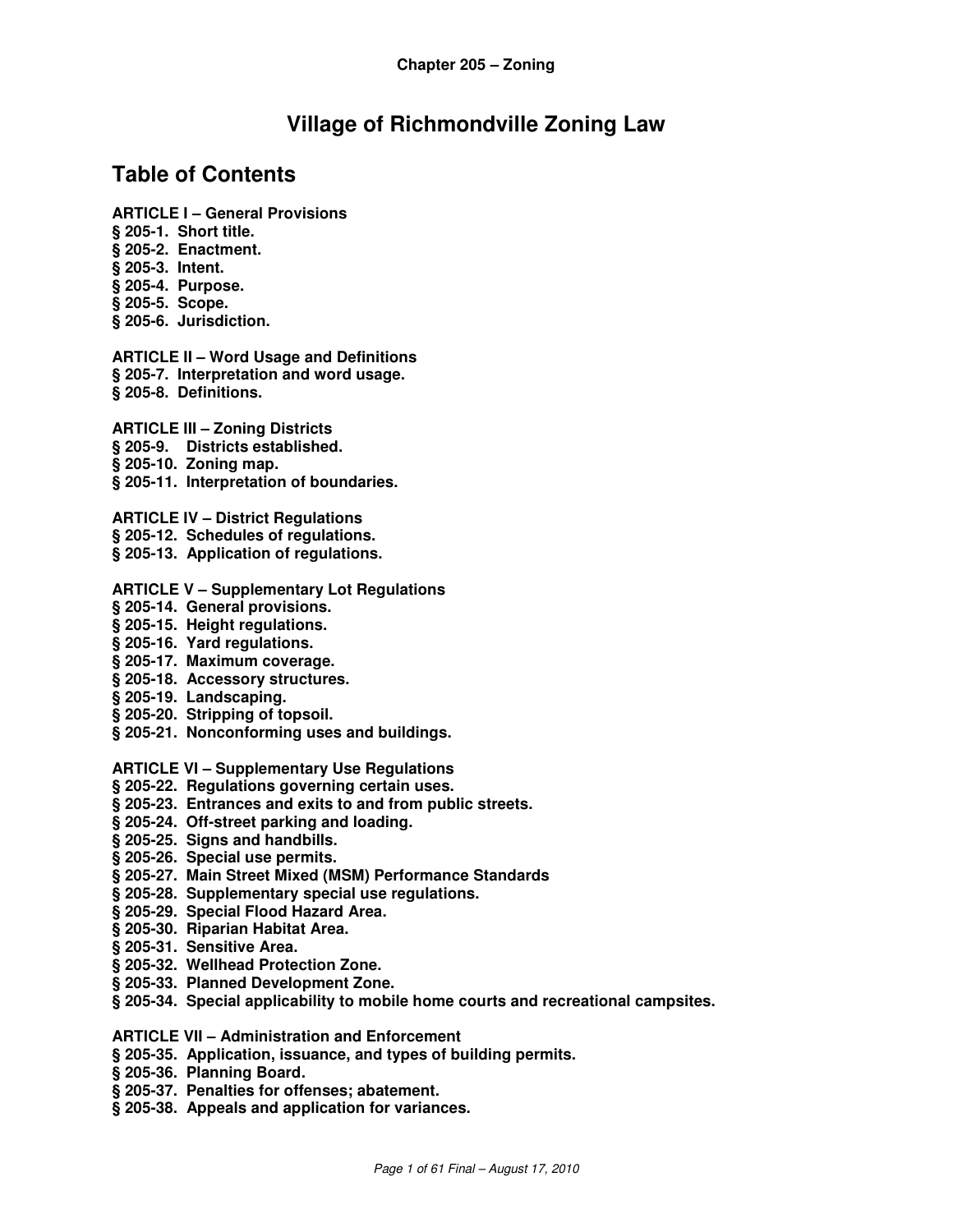**ARTICLE VIII – Zoning Board of Appeals** 

- **§ 205-39. Organization and procedure.**
- **§ 205-40. Powers and duties.**
- **§ 205-41. Procedures.**

**ARTICLE IX – Amendments § 205-42. Power of Village Trustees.** 

- **§ 205-43. Review by Planning Board.**
- **§ 205-44. County referrals.**
- **§ 205-45. Public notice and hearing.**

**ARTICLE X – Interpretation** 

**§ 205-46. Conflict with other provisions.** 

**Schedule I – Village of Richmondville Use Schedule Schedule II – Village of Richmondville Zoning Schedule of Area, Bulk, Height, and Coverage Controls Schedule III – Village of Richmondville Penalties for Offenses to Zoning Law** 

**Appendix A – Village of Richmondville Preliminary Plat/Plan** 

**A. [HISTORY: Adopted by the Board of Trustees of the Village of Richmondville May 20, 1986 as L.L. No. 2-1986. Sections 205-6, 205-11C, E, and F, 205-12A, 205-20D, 205-23B, 205- 24D.1.c.(2),and 2.(c), 205-25B.3.h.(3), 205-28B.1.c., 205-33B, 205-34C, 205-35, 205-36, and 205- 39, and Schedule I amended at time of adoption of Code; see Ch. 1, General Provisions, Art. I. Other amendments noted where applicable.] [Enacted May 20, 2003 as Local Law 1-2003 Adult Use and Entertainment Establishments Regulation Law by the Village Board of the Village of Richmondville]** 

**General References Planning Board – see Ch. 33. Building Construction – see Ch. 98. Flood Damage Prevention – see Ch. 101. Mobile Home and Mobile Home Parks – see Ch. 135.** 

#### **ARTICLE I General Provisions**

## **§ 205-1. Short title.**

These regulations are known and cited as the "Village of Richmondville Zoning Law."

#### **§ 205-2. Enactment.**

The Village Board of the Village of Richmondville in the County of Schoharie, under the authority of Article 7 of the Village Law of the State of New York, hereby enacts and publishes as follows:

#### **§ 205-3. Intent.**

The intent of these regulations is to establish comprehensive controls for the development of land in the Village of Richmondville, based on the Comprehensive Plan for the Village, and enacted in order to promote and protect the health, safety, comfort, convenience, and general welfare of the people.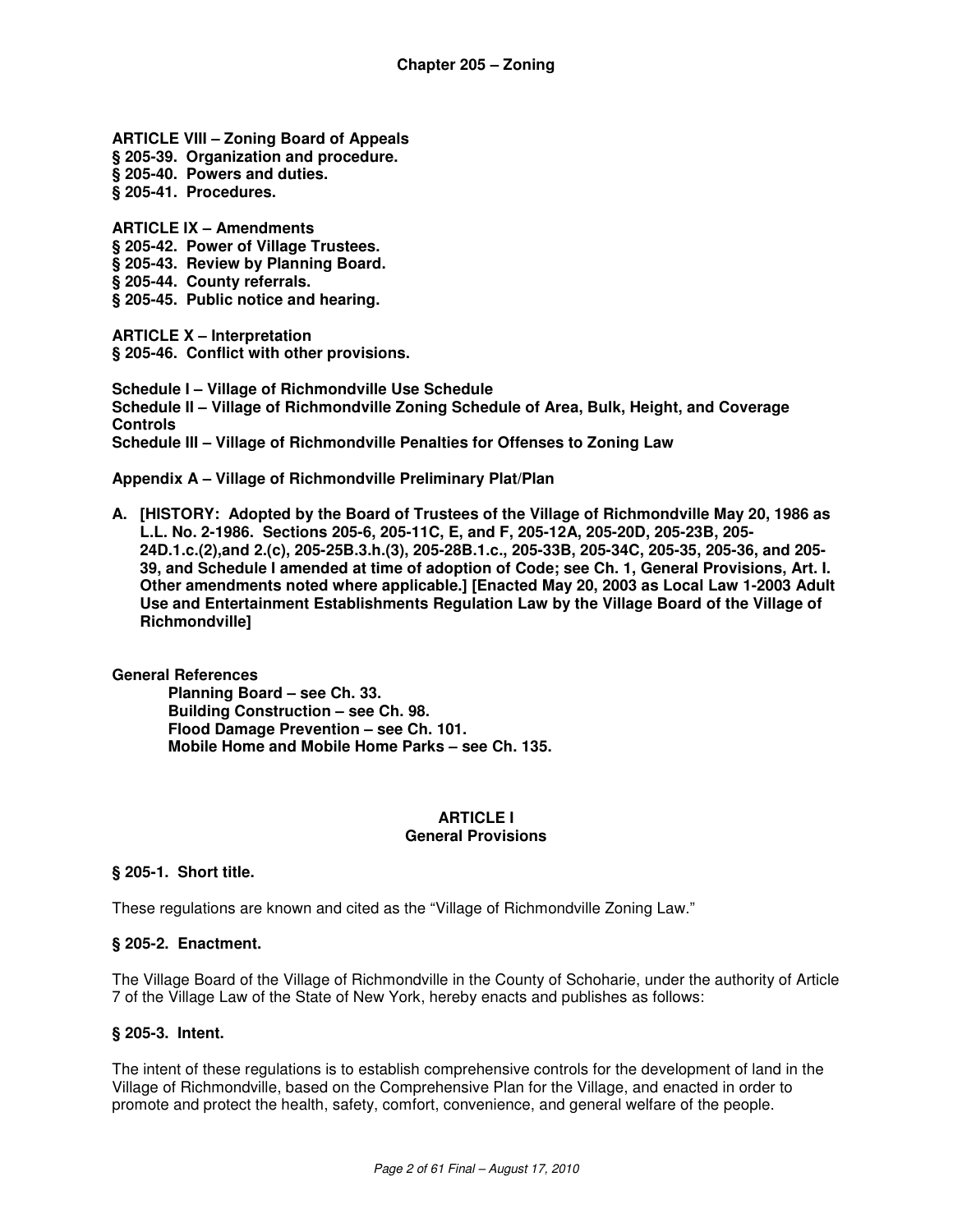#### **§ 205-4. Purpose.**

Such regulations shall be made in accordance with the Village's Comprehensive Plan and designed to lessen congestion in the streets; to secure safety from fires, flood, panic, and other dangers; to promote the health and general welfare; to provide adequate light and air; to prevent overcrowding of land; to facilitate the provisions of transportation, water, sewerage, schools, and parks; and to protect aesthetic resources and other public requirements. Such regulations shall be made with reasonable consideration, among other things, as to the characteristics of the district and its peculiarities for particular uses and with a view to conserving the value of buildings and encouraging the most appropriate use of land throughout the village.

#### **§ 205-5. Scope.**

No building, structure, or land shall hereafter be used and no building, structure, or part thereof shall be erected, moved, or altered unless for a use expressly permitted by and in conformity with the regulations herein specified for the district in which it is located, except as hereinafter provided.

#### **§ 205-6. Jurisdiction.**

These regulations regulate and restrict, as set forth above, the use of land throughout the entire area of the Village.

#### **ARTICLE II Word Usage and Definitions**

#### **§ 205-7. Interpretation and word usage.**

A. Except where specifically defined herein all words used in this law shall carry their customary meanings. Words used in the present tense shall include the future. Words used in the singular number include the plural, and words used in the plural number include the singular, unless the context clearly indicates the contrary.

 B. The word "shall" or "must" is always mandatory. The word "may" is permissive. The word "building" or "structure" includes any part thereof. The word "lot" includes the word "plot" or "parcel." The word "person" includes an individual person, a firm, a corporation, and a co-partnership.

 C. The phrase "used for" includes "arranged for", "designed for", "intended for", "maintained for", and "occupied for".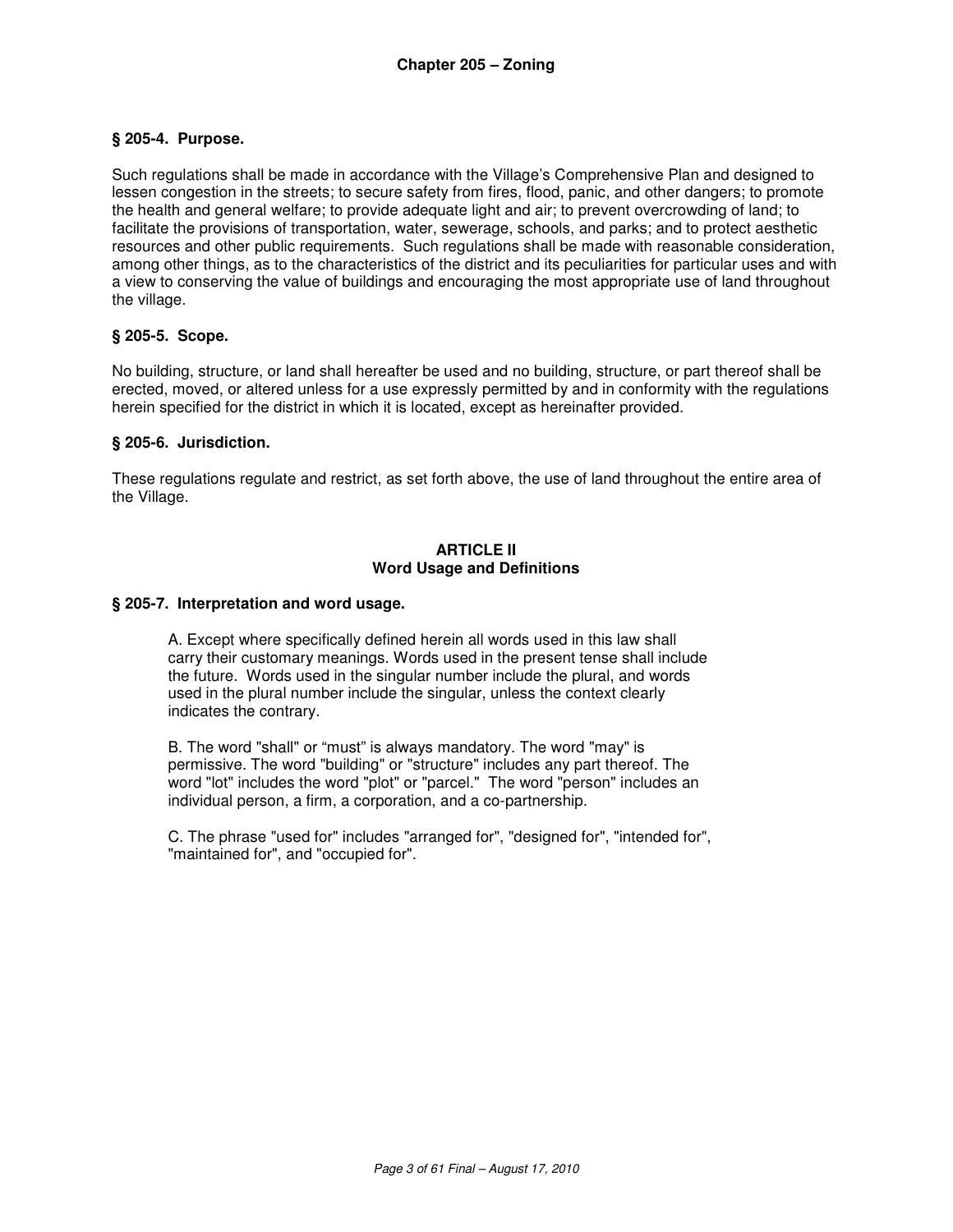#### **§ 205-8. Definitions.**

Unless the context otherwise requires, the following definitions shall be used in the interpretation and construction of these regulations. As used in this chapter, the following terms shall have the meanings indicated:

 ACCESSORY APARTMENT - A separate dwelling unit, in conformity with this law, which is subordinate in size and intensity of use to the primary use of the building in which it is located.

ACCESSORY FACILITY – An accessory facility that serves the principal use, extent and purpose of the principal use, and is located on the same lot as the principal use. Examples of such facilities include transmission equipment and storage sheds.

ADULT USE AND ENTERTAINMENT ESTABLISHMENTS – A public or private establishment, or any part thereof, which presents any of the following entertainments, exhibitions, or services: topless and/or bottomless dancers; strippers; topless waitressing, busing, or service; topless hair care or massages; service or entertainment where the servers or entertainers wear pasties or Gstrings, or both; adult arcade; adult bookstore or adult video stores; adult cabarets; adult motels; adult motion picture theaters, adult theaters; escort agencies; nude model studios and sexual encounter centers. Adult Use and Entertainment Establishments customarily exclude minors by reason of age, and are those businesses defined as follows:

ADULT ARCADE means any place to which the public is permitted or invited wherein coinoperated or slug-operated or electronically, electrically, or mechanically controlled still or motion picture machines, projectors, or other image-producing devices which are regularly used to show films, motion pictures, video cassettes, slides, or other photographic reproductions, are maintained to show images to five or fewer persons per machine at any one time, and where the images so displayed are distinguished or characterized by depicting or describing "specified sexual activities" or "specified anatomical areas".

ADULT BOOKSTORE OR ADULT VIDEO STORE means a commercial establishment that has a significant or substantial portion of its stock-in-trade or derives a significant or substantial portion of its interior business advertising from the sale or rental for any form of consideration any one or more of the following:

- a. books, magazines, periodicals, or other printed matter, or photographs, films, motion pictures, video cassettes, or video reproductions, slides or other visual representations which depict or describe "specified sexual activities" or "specified anatomical areas"; or
- b. instruments, devices, or paraphernalia that are designed for use or marketed primarily for stimulation of human genital organs or for sadomasochistic use or abuse of themselves or others.

A commercial establishment may have other principal business purposes that do not involve the offering for sale or rental of material depicting or describing "specified sexual activities" or "specified anatomical areas" and still be categorized as an Adult Bookstore or Adult Video Store so long as one of its principal business purposes is the offering for sale or rental for consideration the specified materials which depict or describe "specified sexual activities" or "specified anatomical areas". For purposes of this definition, "principal business purpose" shall mean twenty-five percent (25%) or more of any of the following:

- (a) the number of different titles or kinds of such merchandise;
- (b) the number of copies or pieces of such merchandise;
- (c) the amount of floor space devoted to the sale and/or display of such merchandise; or
- (d) the amount of advertising that is devoted to such merchandise, either in print or broadcast media.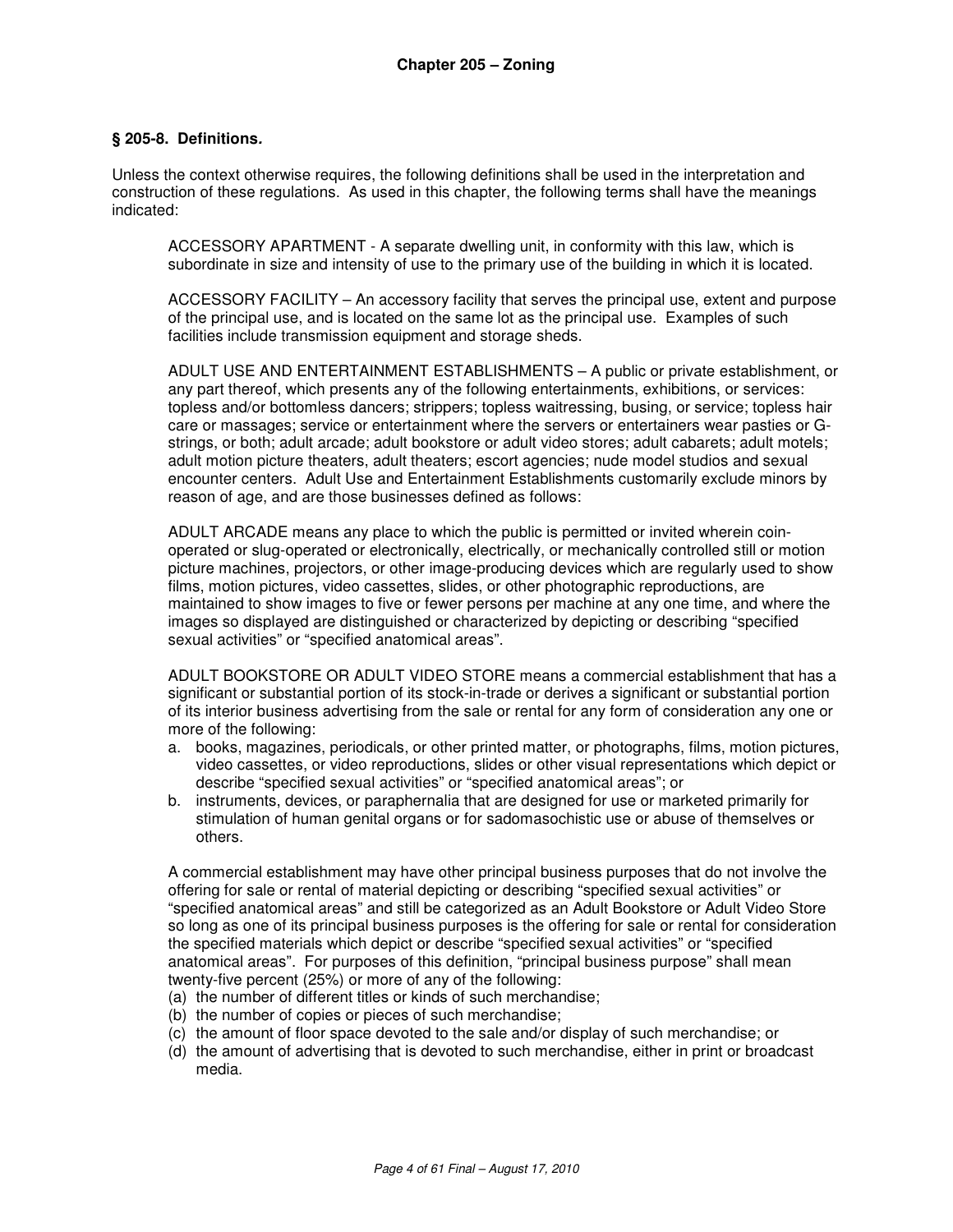ADULT CABARET means a nightclub, bar, non-alcoholic or 'juice' bar, restaurant, or similar commercial establishment which regularly features:

- (a) persons who appear in a state of nudity; or
- (b) live performances which are characterized by the exposure of specified anatomical areas" or specified sexual activities"; or
- (c) films, motion pictures, video cassettes, slides, or other photographic reproductions that are characterized by the depiction or description of "specified sexual activities" or "specified anatomical areas".

ADULT MOTEL means a hotel, motel, or similar commercial establishment which:

- (a) offers accommodations to the public for any form of consideration; provides patrons with closed-circuit television transmissions, films, motion pictures, video cassettes, slides, or other photographic reproductions which are characterized by the depiction or description of "specified sexual activities" or "specified anatomical areas"; and which advertises the availability of sexually oriented type of material by means of a sign visible from the public right of way or by means of off-premise advertising including but not limited to newspapers, magazines, pamphlets, or leaflets, radio or television; or
- (b) offers sleeping rooms for rent on a regular basis for a period of time that is less than ten (10) hours; or
- (c) allows a tenant or occupant of a room to sub-rent the room for a period of time that is less than ten (10) hours.

ADULT MOTION PICTURE THEATER means a commercial establishment where, for any form of consideration, films, motion pictures, video cassettes, slides, or similar photographic reproductions are shown which are characterized by the depiction or description of "specified sexual activities" or "specified anatomical areas".

ADULT THEATER means a theater, concert hall, auditorium, or similar commercial establishment which for any form of consideration features persons who appear in a state of nudity or live performances which are characterized by the exposure of "specified sexual activities" or "specified anatomical areas".

ESCORT AGENCY means a person or business association which furnishes, or offers to furnish, or advertises to furnish escorts as one of its primary business purposes for a fee, tip, or other consideration.

ESCORT means a person who, for a fee, tip or other consideration, offers or agrees to any of the following: act as a date for another person; to privately model lingerie for another person; or to privately perform a striptease for another person.

MASSAGE PARLOR means any place where, for any form of consideration or gratuity, massage, alcohol rub, administration of fomentations, electric or magnetic treatments, or any other treatment manipulation of the human body which occurs as a part of or in connection with "specified sexual activities," or where any such person providing such treatment, manipulation, or service related thereto, exposes his or her "specified anatomical areas." The definition of Adult Use shall not include the practice of massage in any licensed hospital, nor by a licensed physician, surgeon, chiropractor, or osteopath, nor by trainers for any amateur, semi-professional, or professional athlete or athletic team or school athletic program.

NUDE MODEL STUDIO means any place where a person who appears in a state of nudity or displays "specified anatomical areas" is regularly provided to be observed, sketched, drawn, painted, sculptured, photographed, or similarly depicted by other persons who pay money or any form of consideration, other than as a part of a course of instruction offered by an educational institution established pursuant to the laws of the State of New York.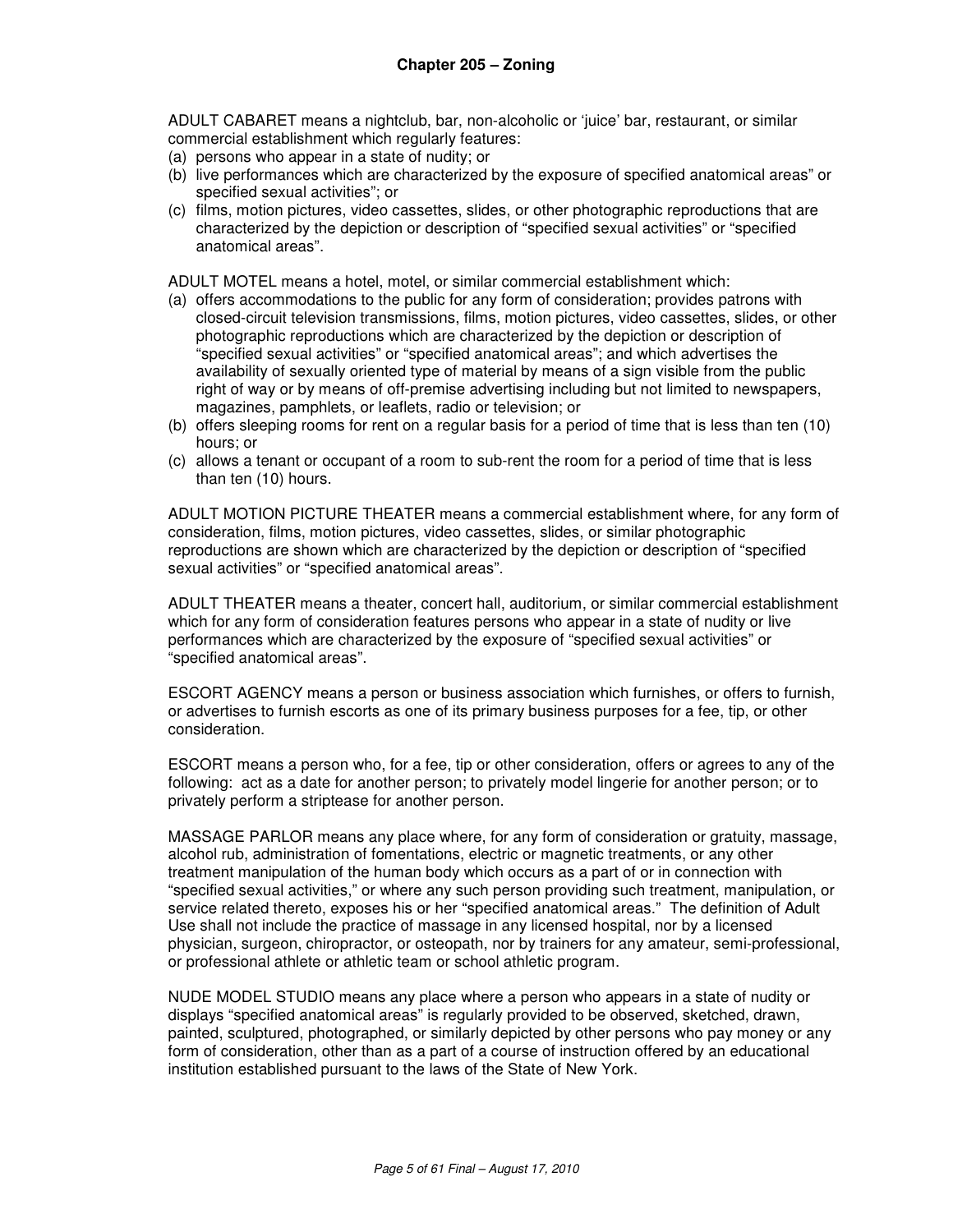SEXUAL ENCOUNTER CENTER means a business or commercial enterprise that, as one of its primary business purposes, offers, for any form of consideration, a place where two (2) or more persons may congregate, associate, or consort for the purpose of "specified sexual activities" or exposure of "specified anatomical areas," or activities between persons when one or more of the persons is in a state of "nudity" or "semi-nude."

MINOR means a person less than eighteen (18) years of age.

NUDITY OR A STATE OF NUDITY means the appearance of "specified anatomical areas."

PERSON means an individual, proprietorship, partnership, corporation, association, or other legal entity.

REGULARLY means more than once annually.

SEMI-NUDE means a state of dress in which clothing covers no more than the "specified anatomical areas," as well as portions of the body covered by supporting straps or devices.

SPECIFIED ANATOMICAL AREAS means

- (a) unless completely and opaquely covered, human genitals, pubic region, buttocks, or female breasts below a point immediately above the top of the areola; and
- (b) even if completely and opaquely covered, male genitals in a discernibly turgid state.

SPECIFIED SEXUAL ACTIVITY means and includes any of the following:

- (a) the fondling or other erotic touching of human genitals, pubic region, buttocks, anus, or breasts;
- (b) sex acts, normal or perverted, actual or simulated, including intercourse, oral copulation, or sodomy;
- (c) masturbation, actual or simulated; or
- (d) excretory functions.

AGRICULTURE – The science or art of cultivating the soil, producing crops, and raising livestock.

ALLEY – A public way having a right-of-way width of twenty (20) feet or less.

ANTENNAE – A system of electrical conductors that transmit or receive radio frequency waves. Such waves shall include but not be limited to radio navigation, radio, television, wireless and microwave communications, as well as any and all communications not listed that might occur.

AREA, BUILDING – The area of all floors of a building including finished attics, finished basements, and enclosed porches.

AREA, LAND – The term "land area," when referring to the required area per dwelling unit, means "net land area," the area exclusive of streets and other public open space.

ASSISTED LIVING FACILTIES -- A building/facility providing rental housing for the elderly, sometimes called "enriched housing" or "congregate housing", that allows individuals to maintain their independence through provision of private or semiprivate rooms, shared dining and certain other shared facilities.

BAR – See "Tavern/Night Club."

BASEMENT – A finished story below established or final grade level, having at least one half (1.5) of its height measured from floor to ceiling, not less than four (4) feet above average finished grade. A basement shall be counted as one story determining the height of a building in stories.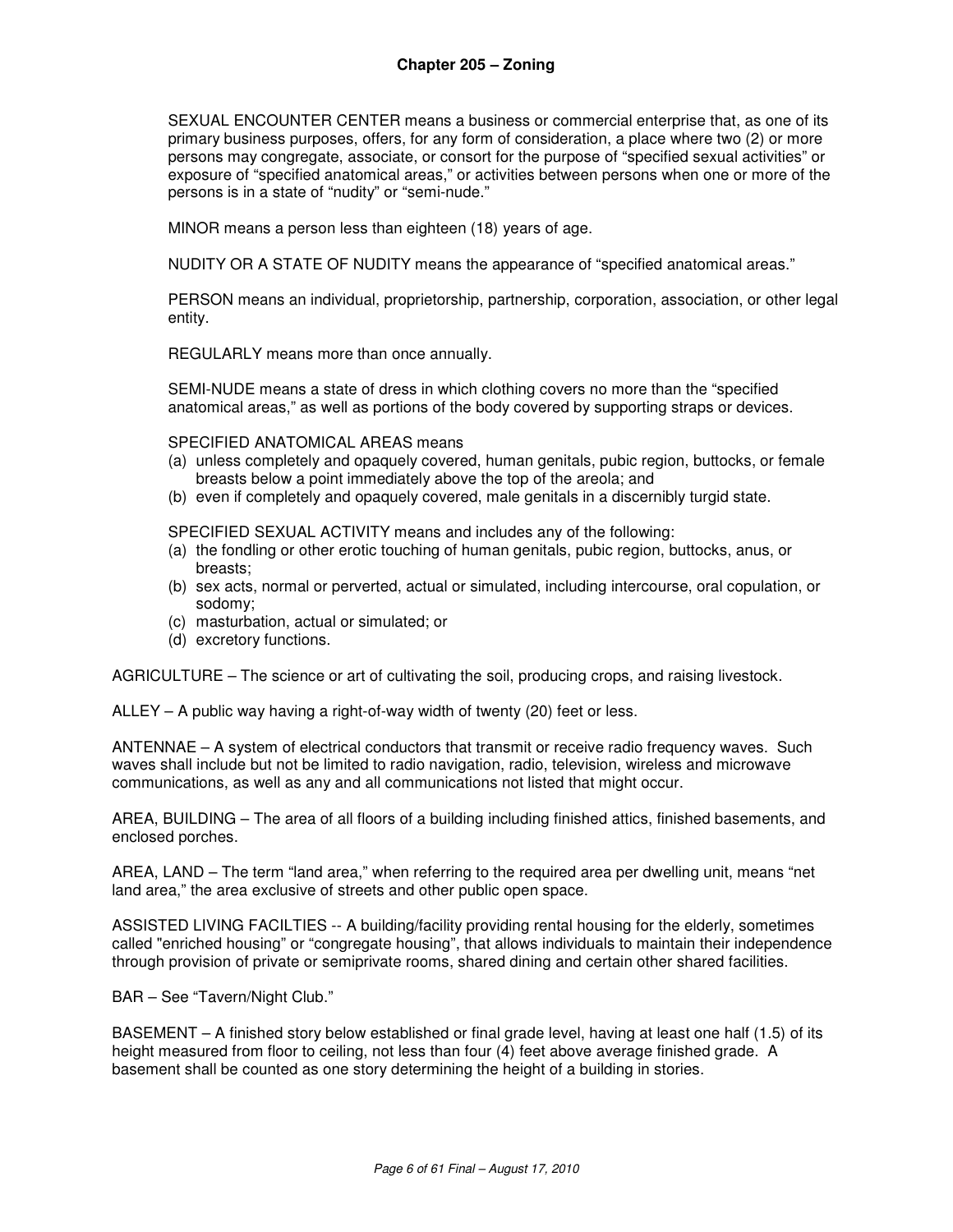BED & BREAKFAST/TOURIST HOME – A private residence in which is provided overnight accommodations for not more than ten (10) transient guests who stay up to five nights and may include the serving of breakfast.

BLOCK – That portion of a street between two (2) street intersections.

BOARDING HOUSE AND/OR ROOMING HOUSE – A detached building designed for the use of a single household, including one (1) or more persons living as a family and wherein not more than three (3) boarders are sheltered and/or fed for profit.

BUILDING, ACCESSORY – A building, the use of which is customarily incidental to that of a principal building and which is located on the same lot as that occupied by the principal building.

BUILDING, ALTERATION OF – Any addition to a building, any change or rearrangement in the structural parts or exit facilities or any change in the use from one district classification to another or the removal of a building from one location to another.

BUILDING, HEIGHT OF – The vertical distance measured from the average elevation of the finished lot grade at the front of the building to the highest point of the ceiling of the top story in the case of a flat roof, to the deckline of a mansard roof, and to the mean height level between the eaves and ridge of a gable, hip, or gambrel roof.

BUILDING LINE, FRONT – A line parallel to street at a distance equal to the required front yard or at a greater distance when otherwise legally established by the municipality or by private covenant.

BUILDING OR STRUCTURE, NONCONFORMING – An established building lawfully existing prior to and at the time of the adoption of these regulations which, because of its inherent nature or construction, does not conform to the provisions of these regulations for the district in which it is located.

BUILDING, PRINCIPAL – A structure in which is conducted the principal use of the site on which it is situated. In any residential district any dwelling shall be deemed to be a "principal building" on the district lot in which the same is located.

CEMETERY – Land used or intended to be used for the burial of dead human beings and dedicated for cemetery purposes, including columbariums, mausoleums, and mortuaries when operated with and within the boundary of such cemetery.

CLASSIC CAR – A motor vehicle of twenty-five (25) years or older.

CLUBHOUSE – A building or portion thereof, used by a club (a group of people organized for a common purpose to pursue common goals, interests or activities, and usually characterized by certain membership qualifications, payment of fees and dues, regular meetings and a constitution and bylaws) not conducted for profit and which is not an adjunct to or operated by or in connection with a public tavern, cafe or other place of business.

COVERAGE – That percentage of the lot covered by the building area.

DINER – See "Restaurant."

DOUBLE-WIDE HOME – See "Dwelling, Manufactured."

DRIVEWAY – Land situated on a lot used or intended to be used to provide access to it by vehicular traffic.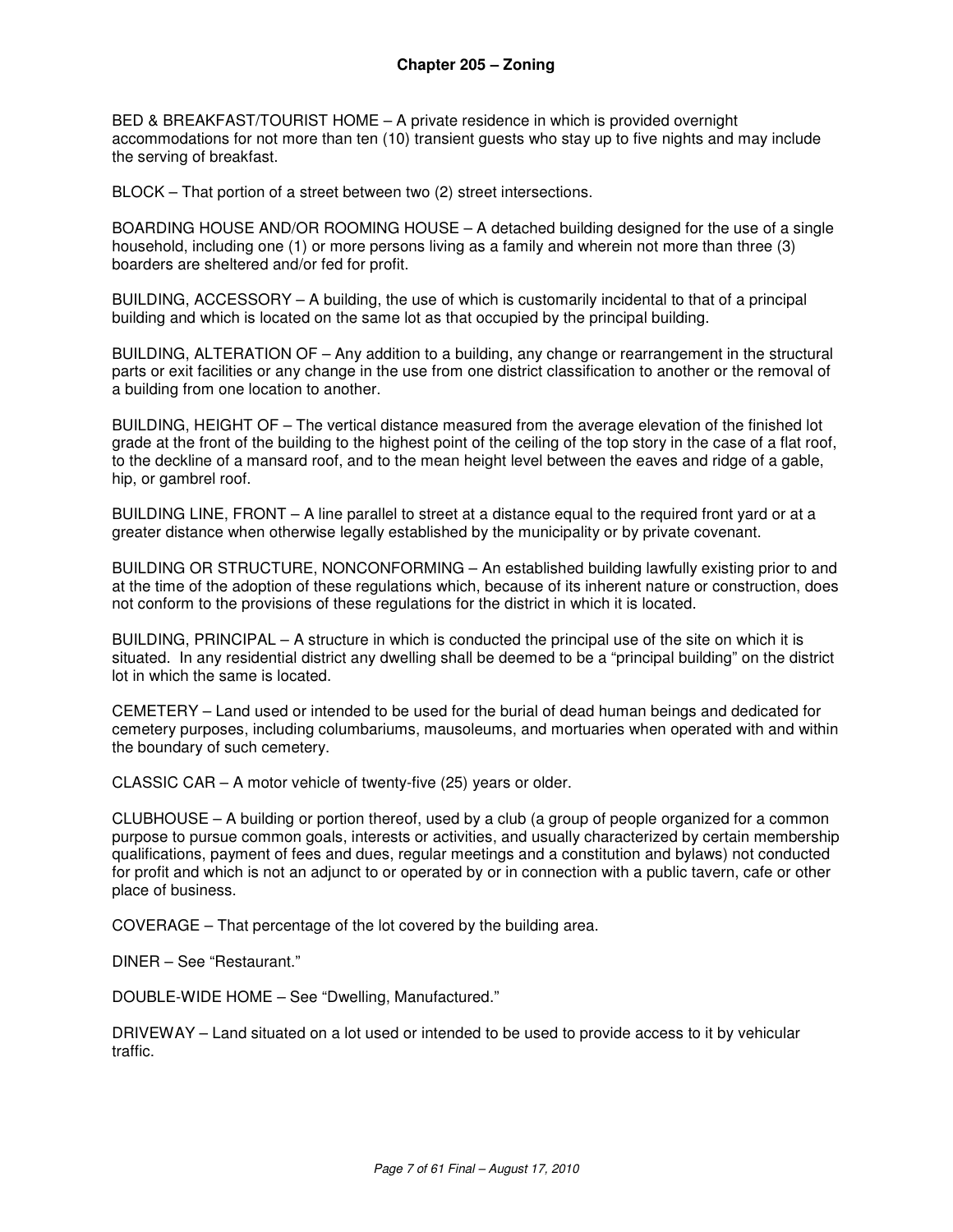DWELLING – A house or other building designed or used primarily for human habitation. The word "dwelling" shall not include tourist homes, motels, hotels, or other structures designed for transient residence. A bus is not construed to be a "dwelling."

DWELLING, MANUFACTURED –

- Dwelling, mobile (mobile home/house trailer) A structure, whether occupied or not, transportable in one or more sections, which is built on a permanent chassis and designed to be used as a dwelling unit, with or without a permanent foundation, when connected to the required utilities.
- Dwelling, Sectional (Double-wide/modular) Two or more factory-fabricated dwelling units which are transported to the site by means other than on their own chassis where they are placed on a permanent foundation and are joined to make a dwelling unit for year-round or seasonal living. The term "sectional" shall include the term "modular," and such dwelling units shall be deemed to be one-, two-, seasonal-, or multiple family dwellings, as is appropriate in the context of this code.

DWELLING, MULTI-FAMILY – A dwelling containing three (3) or more dwelling units.

DWELLING, ONE-FAMILY – A dwelling containing one (1) dwelling unit only.

DWELLING, TWO-FAMILY – A dwelling containing two (2) dwelling units only.

DWELLING UNIT – A building, or portion thereof, providing complete housekeeping facilities for one family.

ENHANCEMENT - The manipulating of the physical, chemical or biological characteristics of a riparian area to increase or improve specific functions or to change the growth stage or vegetation present.

ESSENTIAL PUBLIC SERVICES – The erection, construction, alteration, or maintenance by public utilities or village or other governmental agencies of underground or overhead gas, electrical, or water transmission or distribution systems, including poles, wires, mains, drains, sewers, pipes, conduits, cables, fire alarm boxes, police call boxes, traffic signals, hydrants, and other similar equipment and accessories in connection therewith, reasonably necessary for the furnishing of adequate service by such public utilities or village or other governmental agencies or for the public health or safety or general welfare, including buildings.

FAMILY – One (1) or more persons occupying a premises and living as a single nonprofit housekeeping unit, provided that unless all members are related by blood, marriage, or adoption, no single housekeeping unit shall contain more than five (5) members.

FARM AND AGRICULTURAL OPERATIONS – Any tract of land comprising five (5) or more acres on which agricultural products are produced annually, and includes fur farms, livestock farms, cage-type poultry farms, and public stables, and kennels.

FLOOD HAZARD AREA – A land area adjoining a river, stream, watercourse or lake which is likely to be flooded during a one-hundred-year flood as depicted by the United States Department of Housing and Urban Development.

FLOOD, ONE-HUNDRED-YEAR – The highest level of flood that, on the average, is likely to occur once every one hundred (100) years, i.e., that has a one-percent chance of occurring each year.

FLOOD or FLOODING – A general and temporary condition of partial or complete inundation of normally dry land areas from the overflow of inland or tidal waters or the unusual and rapid accumulation or runoff of surface waters from any source.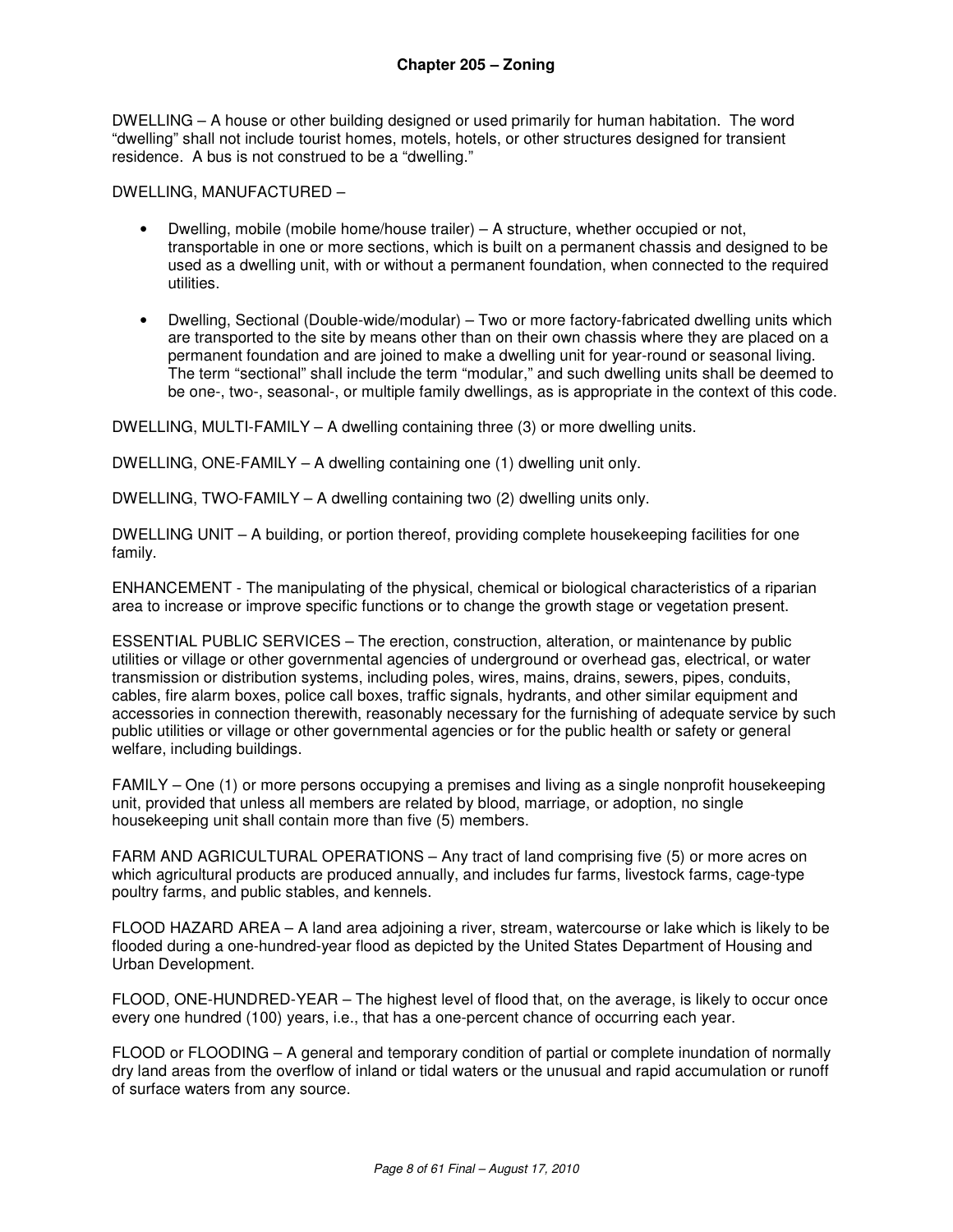FLOODPLAIN MANAGEMENT – The operation of an overall program of corrective and preventive measures for reducing flood damage, including but not limited to, emergency preparedness plans, flood control works, and land use and control measures.

FLOODPROOFING – Any combination of structural and nonstructural additions, changes, or adjustments to structures which reduces or eliminates flood damage to real estate or improved real property, water and sanitary facilities or structures, and their contents.

FLOOD PROTECTION ELEVATION – The one-hundred-year flood elevation.

FLOODWAY – The channel of a river or other watercourse and the adjacent land areas that must be reserved in order to discharge the base flood without cumulatively increasing the water surface elevation more than a designated height as determined by the Federal Emergency Management Agency in a Flood Insurance Study or by other agencies as provided in Ch. 101, Flood Damage Prevention.

GARAGE, PRIVATE – A garage not conducted as a business nor used for the storage space for more than one (1) commercial vehicle, which shall be owned by a person residing on the premises.

GARAGE, PUBLIC – A garage conducted as a business. The rental of storage space for more than two (2) passenger cars or for one (1) commercial vehicle which is not owned by a person residing on the premises shall be deemed a business use.

GARAGE, PORCH or YARD SALE - A sale of personal property that takes place on residential property that has not been issued a permit to operate commercially. Includes all auctions, garage sales, lawn sales, yard sales, flea markets, attic sales, moving sales, estate sales or any similar sale where personal property is exposed, displayed and offered for sale to the general public on private property either outdoors or under or within any permanent or temporary structure.

GARDEN – A plot of ground, no larger than one (1) acre, where herbs, fruits, flowers, or vegetables are cultivated for private use.

GASOLINE STATION/CONVENIENCE MARKET – A commercial establishment for the retail sale of motor fuel, oil, and motor vehicle accessories which may also include the sale of convenience goods, such as food, beverages, and sundries.

HEIGHT – When referring to a tower or structure, the distance measured from the pre-existing grade level to the highest point on the Tower or Structure, even if said highest point is an Antenna.

HOME OCCUPATION (CUSTOMARY) – Any use customarily conducted entirely within the principal structure and carried out by the inhabitants thereof, which use is clearly incidental and secondary to the use of the principal structure and does not change the character thereof and which produces no offensive noise, vibration, smoke, dust, odors, heat, glare, or traffic congestion, either directly or indirectly.

In particular, a Home Occupation includes, but is not limited to the following:

- 1. Art Studio;
- 2. Barber Shops and Beauty Parlors;
- 3. Dressmaking, seamstress, or milliner

4. Professional office of a physician, dentist, lawyer, engineer, interior designer, photographer, architect, accountant, teaching of music or dancing to one (1) pupil at a time, or real estate dealer within a dwelling occupied by the same.

- 5. Mail order
- 6. Tutoring

However, a Home Occupation shall not be interpreted to include the following: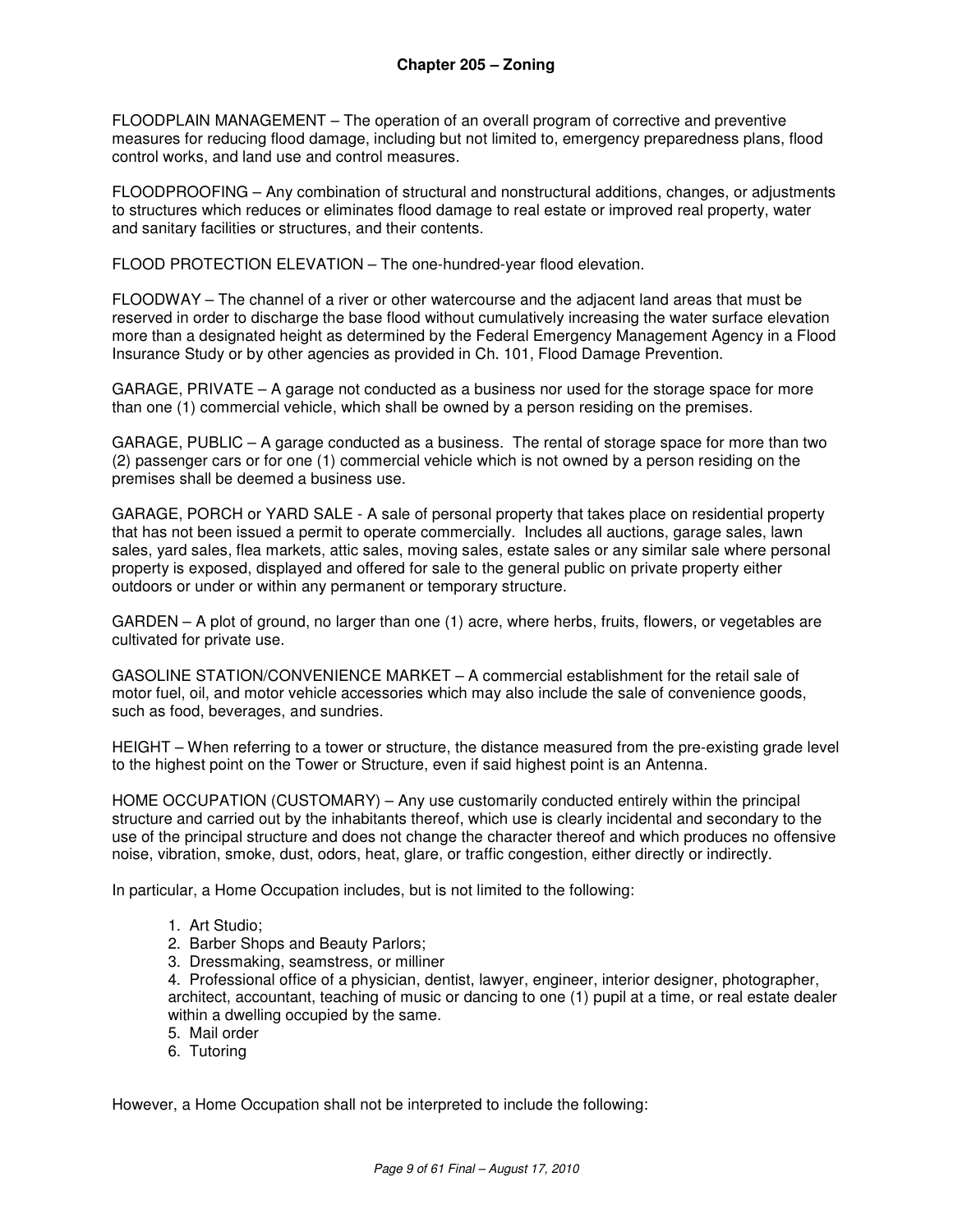- 1. Commercial Stables and Kennels (unless on a farm and agricultural operation)
- 2. Veterinarian Offices or Animal Hospital
- 3. Restaurants
- 4. Funeral Homes and Mortuaries
- 5. Bed and Breakfast/Tourist Accommodations (unless on a farm and agricultural operation)
- 6. Greenhouses (unless on a farm and agricultural operation)
- 7. Clinic or hospital
- 8. Garage, porch or yard sale

HOME OCCUPATIONS (FARM AND AGRICULTURAL) – Any use customarily conducted entirely within the principal structure or a farm structure and carried out by the inhabitants of the farm, which use is clearly incidental and secondary to the use of the farm and does not change the character thereof and which produces no offensive noise, vibration, smoke, dust, odors, heat, glare, or traffic congestion, either directly or indirectly. Such Farm and Agricultural Home Occupations include all Customary Home Occupations and the following:

- 1. Commercial bakery in home
- 2. Commercial Stables and Kennels
- 3. Retail Store (small) in home
- 4. Commercial harvesting and trucking
- 5. Farm equipment repair
- 6. Welding assembly
- 7. Bed and Breakfast/Tourist Accommodations
- 8. Nursery/Greenhouse
- 9. Roadside stand

HOSPITAL – An establishment for temporary occupancy by the sick or injured for the purpose of medical diagnosis and treatment, including sanatoriums, and shall be limited to the treatment or other care of humans.

HOTEL – A public inn in which there are twelve (12) or more rental rooms.

HOUSE TRAILER – See "Dwelling, Manufactured."

JUNK AND/OR SALVAGE YARD – A lot, land, or structure or part thereof, used for the collecting, storage, or sale of waste paper, rags, scrap metals, used or salvaged building or other discarded material; or for the collecting, dismantling, storage, and deposit, whether in connection with another business or not, where two (2) or more unlicensed, old, or secondhand motor vehicles no longer intended or in condition for legal use on the public highways are held, whether for the purposes of resale or used parts or materials there from or not. Such term shall include any place of storage or deposit for any purpose of used parts or waste materials from motor vehicles which taken together equal in bulk two (2) or more such vehicles.

JUNK CAR – Any motor vehicle which is not licensed by the State of New York or other states or is not in legal operating condition.

KENNEL – Any establishment, including cages, dog runs, and structures, wherein more than two (2) dogs which are over six (6) months of age are harbored, bred, or boarded.

LIVESTOCK – Animals or poultry kept or raised for use or pleasure, especially farm animals kept for use and profit.

LOT – A piece, parcel, or plot of land occupied or designed to be occupied by a principal building and its accessory building or buildings and including the yards and other open spaces required by these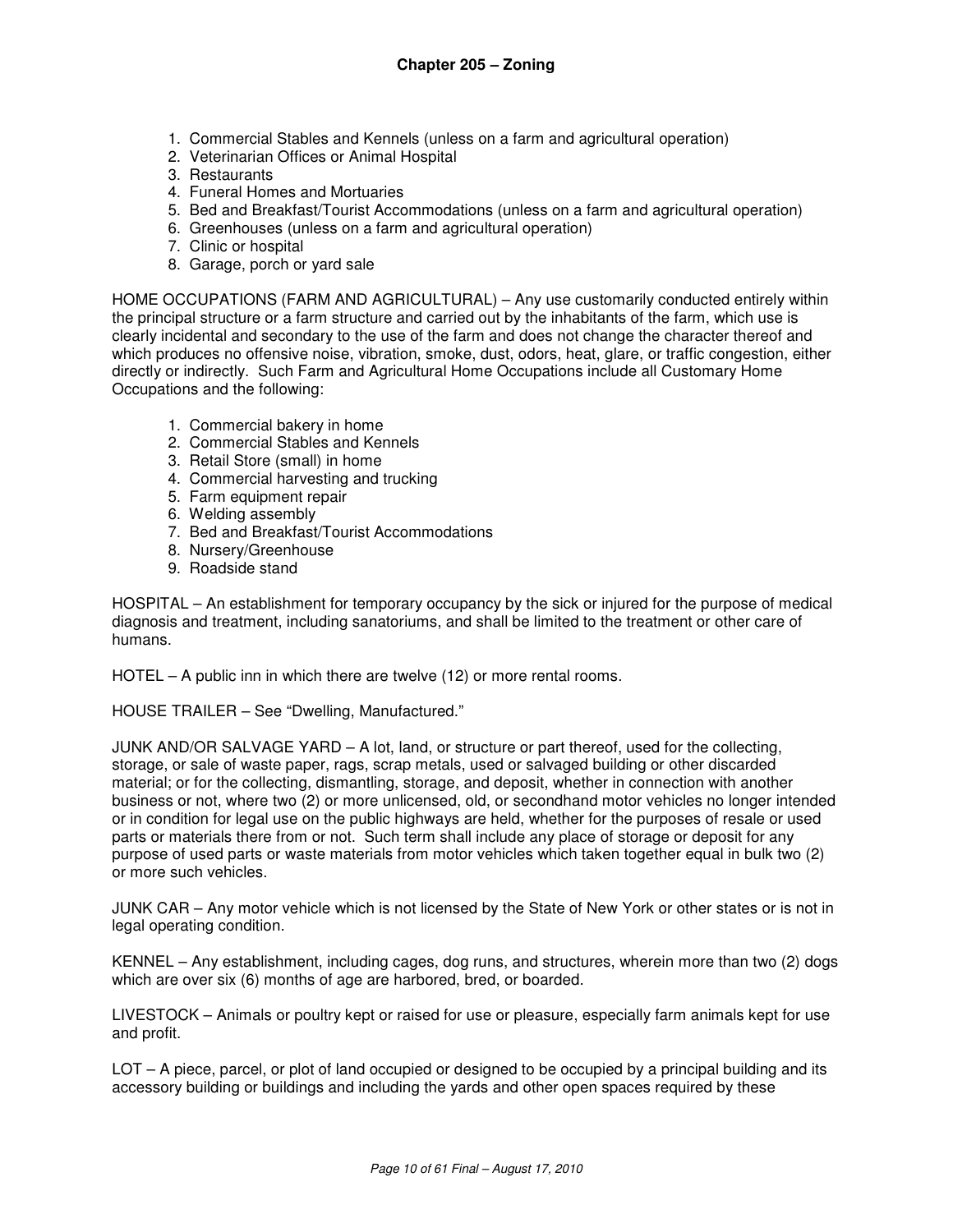regulations. In the case of public, institutional, commercial, or industrial buildings, a group of buildings under the same ownership may be considered as occupying the same "lot."

LOT, CORNER – A lot which has an interior angle of less than one hundred thirty-five degrees (135 $\degree$ ) at the intersection of two (2) street lot lines. A lot abutting upon a curved street or streets shall be considered a "corner lot" if the tangents to the curve at points beginning within the lot or at the points of intersection of the side lot lines with the street line intersect at an interior angle of less than one hundred thirty-five degrees (135º).

LOT DEPTH – The horizontal distance from the street line of the lot to its opposite rear line, measured along the median between the two (2) side lot lines.

LOT, INTERIOR – A lot other than a corner lot.

LOT LINES – The lines that bound a lot as defined herein.

LOT, NONCONFORMING – Any lot where the owner(s) of said not does not own any adjoining property, the subdivision of which would create one (1) or more conforming lots, which does not conform to the minimum width, depth, and area dimensions specified for the district in which said lot is located.

LOT OF RECORD – Any lot which has been established as such by plat, survey, record, or deed, prior to the date of this enactment, as shown on the records of the Schoharie County Clerk's Office.

LOT, THROUGH – An interior lot having frontage in two (2) parallel or approximately parallel streets.

LOT WIDTH – The distance between the side lot lines measured in a straight line at right angles to the mean direction of such side lot lines, which line of measurement shall touch but not be in front of the building line required by these regulations. In the case of a corner lot, the minimum width shall be similarly measured, and for the purpose of this measurement only, the front line which has the least dimension shall be considered to be the front line, and the lot lines adjacent thereto shall be considered to be the side lot lines.

MANUFACTURING, HEAVY -- A use involving the manufacture of a product, requiring heavy, noisy or otherwise objectionable disturbances, such as vibration, dust and odors, and/or involving the use of heavy machinery or transporting equipment around the site.

MANUFACTURING, LIGHT -- A use involving the manufacture of a product, but not requiring heavy, noisy or otherwise objectionable disturbances, such as vibration, dust and odors, nor involving the use of heavy machinery or transporting equipment around the site.

MINI MART – A small retail activity which offers for sale convenience goods such as food, beverage, and sundries, but not including motor fuel, often on a twenty-four (24) hour/day basis. (See Gasoline Station/Convenience Market)

MOBILE HOME – See "Dwelling, Manufactured."

MOBILE HOME, SINGLE-WIDE – A mobile home is any portable structure which is designed to be transported on its own wheels or those of another vehicle; which is used, designed to be used, and capable of being used as a detached single family residence; and which is intended to be occupied as permanent living quarters containing one or more of the follow facilities: sleeping accommodations, a flush toilet, a tub or shower, kitchen facilities, plumbing or electrical connections for attachment to outside systems. This definition of mobile homes includes all additions which are purchased and added thereto or additions made subsequent to installation. This definition does not include travel trailers.

MOBILE HOME, DOUBLE-WIDE – See "Modular Home."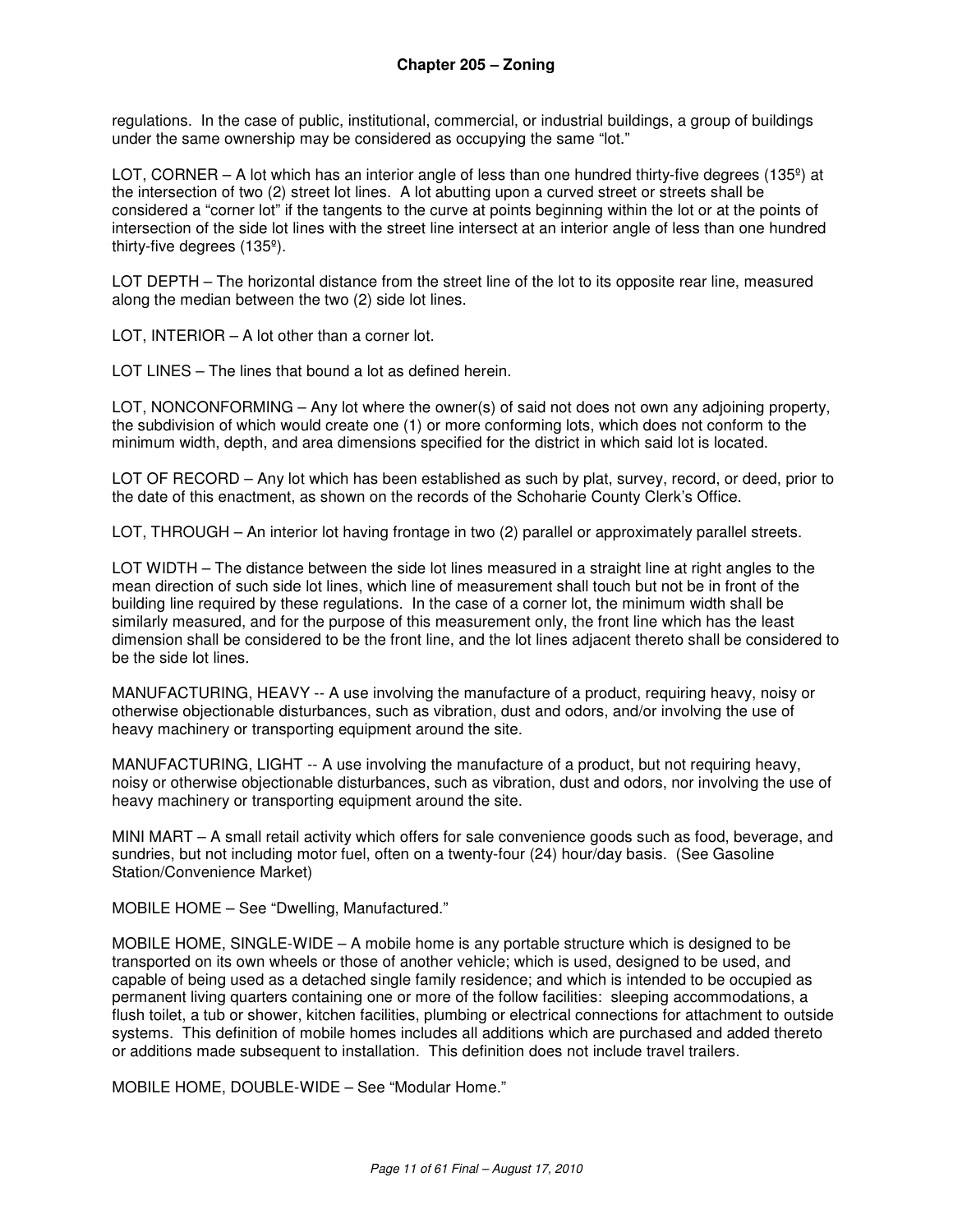MOBILE HOME PARK – Any parcel of land whereon two (2) or more mobile homes are parked or located or which is planned and improved for the placement of two (2) or more mobile homes and which is held open to the public for the parking or placement of mobile homes.

MODULAR HOME – See "Dwelling, Manufactured."

MOTEL OR MOTOR COURT – A public inn containing not less than eight (8) rental units for transient occupancy, with provision for, but not limited to, automobile parking space to accommodate not less than one (1) car per unit, and separate toilet facilities and hot and cold running water for each rental unit.

MOTOR VEHICLE – Any vehicle designed to be propelled or drawn by power other than muscular power, originally intended or construed to be for use on public highways.

MOTOR VEHICLE BODY SHOP – A commercial establishment which performs motor vehicle body repair or reconstruction, welding, spray painting, or interior alterations or repairs.

MOTOR VEHICLE REPAIR FACILITY – A commercial establishment which repairs or replaces motor vehicle engine, drive train, electrical, or mechanical systems; not to include body reconstruction or repair (see Motor Vehicle Body Shop).

NURSERY SCHOOL – A facility designed to provide daytime care or instruction for two (2) or more children from two (2) to five (5) years of age, inclusive, and operated on a regular basis.

NURSING OR CONVALESCENT HOMES – Any establishment where persons are housed or lodged and furnished with meals and nursing care for hire.

OPEN SPACE – Any unoccupied space open to the sky required by the terms of these regulations.

OUTDOOR WOOD-BURNING FURNACE - An accessory structure, designed and intended, through the burning of wood, for the purpose of heating the principal structure or any other structure on the premises.

PARKING SPACE – For the purpose of computing the number of parking spaces available in a given area, one hundred and eighty (180) square feet per parking space shall be used.

PRINCIPAL STRUCTURE – The one main building on a parcel excluding accessory buildings.

PROFESSIONAL OFFICE – Offices and related spaces for use as professional services as provided by medical practitioners, attorneys, architects, engineers, surveyors, realtors, and similar professions.

QUARRY, SAND PIT, GRAVEL PIT, or TOPSOIL STRIPPING – A lot or land or part thereof used for the purpose of extracting stone, sand, gravel, or topsoil for sale as an industrial operation, and exclusive of the process of grading preparatory to the construction of a building for which a building permit has been issued or highway construction.

RECREATIONAL CAMPSITE – Any parcel of land which is planned and improved for the placement of two (2) or more recreational vehicles or other temporary living quarters which are used as temporary living quarters and for occupancy of not more than ninety (90) consecutive days.

RECREATIONAL VEHICLE – Any portable vehicle which is designed to be driven or transported on its own wheels, which is designed and intended to be used for temporary living quarters for travel, recreation, or vacation purposes and which may or may not include one (1) or all of the accommodations and facilities included in a mobile home.

REGULATED ACTIVITIES - All activities in regulated riparian areas involving filling, excavation, dredging, large tree cutting/removal, dumping, excavation, changing of drainage, grading, mowing, placing of objects in water, excavation, or any other alteration or use of a riparian area.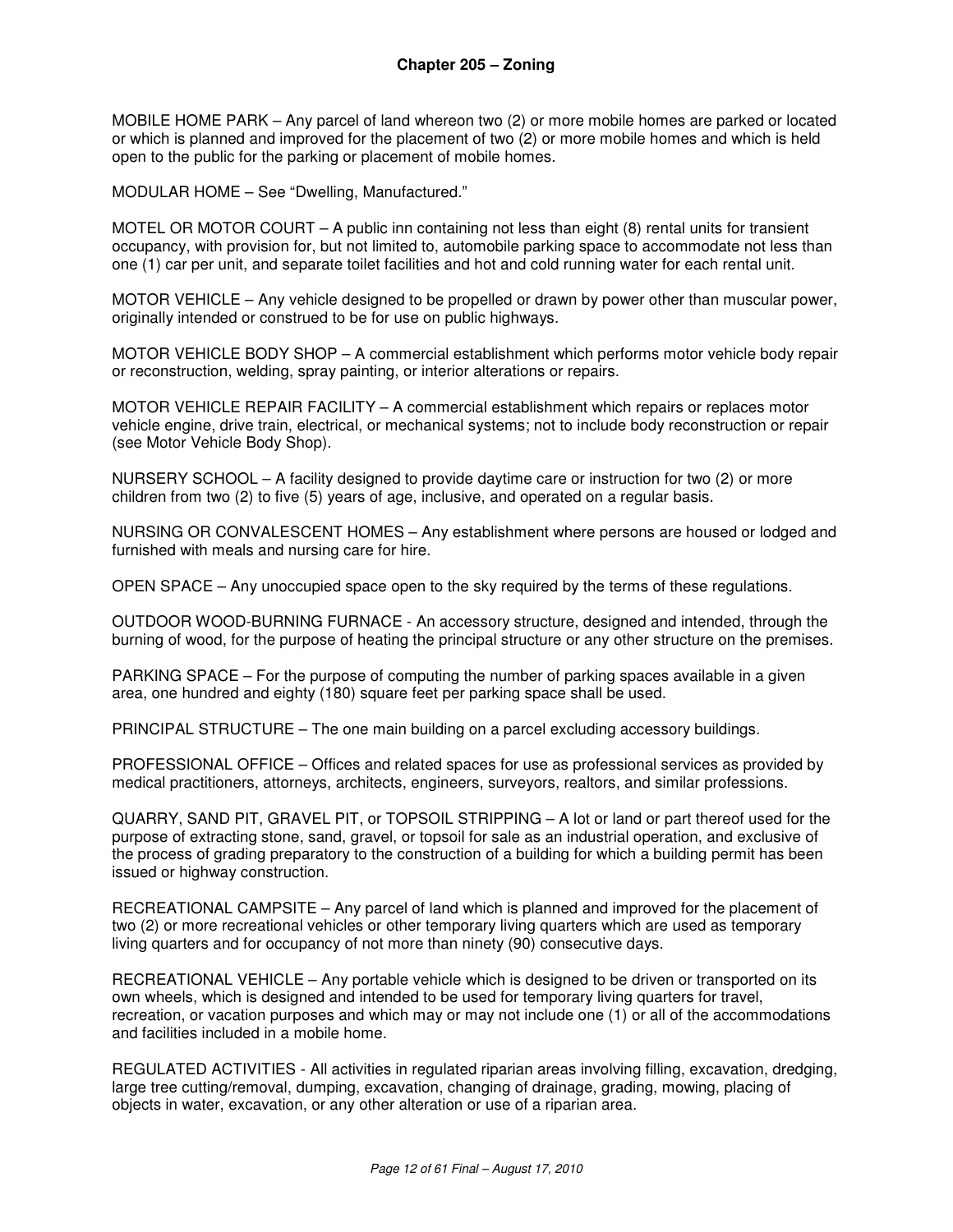RESTAURANT – Premises in which food is prepared and served to seated customers. While alcoholic beverages may also be served, the primary business of the establishment is the preparation and serving of meals. Typically, a restaurant allows minors and closes by 12:00 a.m.

RESTORATION - Manipulating the physical, chemical or biological characteristics of a site to achieve a former condition with improved riparian functions, values, or acreage.

RETAIL STORE (LARGE) – A commercial facility including sales and service for new and used automobiles, trucks, mobile homes, recreational vehicles, and farm implements, furniture and large appliance sales. This includes Automobile Service Stations.

RETAIL STORE (SMALL) - A commercial activity characterized by the direct on-premise sale of goods and services to the ultimate consumer, including on-premise manufacturing, processing, servicing, and preparation customarily associated therewith of stock in trade such as are normally associated with department stores, food markets, and similar establishments. Small retail shall not include Large Retail Store or Gasoline station/Convenience market.

RIPARIAN AREA - Means the area adjacent to rivers, streams, creeks and other bodies of water or channels having banks and bed through which waters flow at least periodically. These areas are subject to period flooding and are generally characterized or distinguished by a difference in plant species composition or an increase in the size and/or density of vegetation as compared to upland areas. See more detailed description in this law of regulated riparian areas.

ROADSIDE STAND – A stall or booth for business which shall be limited to the sale of farm products.

SCHOOL, ELEMENTARY – Any school having regular sessions with regularly employed instructors who teach those subjects that are fundamental and essential in general education under the supervision of the State of New York or a lawfully constituted ecclesiastical governing body or a private corporation meeting the requirements of the State of New York.

SCHOOL, SECONDARY – The same meaning as "elementary school," except that secondary education is provided.

SIGN – Any structure or part thereof attached thereto or painted or represented thereon which shall display or include any letter, work, model, banner, flag, pennant, insignia, device or representation, but not including the flag, pennant or insignia of any nation, state, city, or other political unit or of any political, educational , charitable, philanthropic, civic, professional, religious, or like organization on the property thereof.

SIGN, BUSINESS – A sign which directs attention to a business, profession, or industry located on the premises where the sign is displayed, to the type of products sold, manufactured, or assembled and/or to the service or entertainment offered on such premises.

SIGN, FARM PRODUCTS – A sign advertising the sale of farm products raised on the premises.

SIGN, IDENTIFICATION – A sign used to identify the individual or organization occupying the premises or the name of the building or structure in connection with which the sign is displayed.

SIGN, REAL ESTATE – A sign advertising the property on which it is located or a building thereon for sale, rent, or lease.

SPECIAL USE – A use which, because of its unique characteristics, requires individual consideration in each case by the Planning Board before it may be permitted in the district enumerated in this regulation.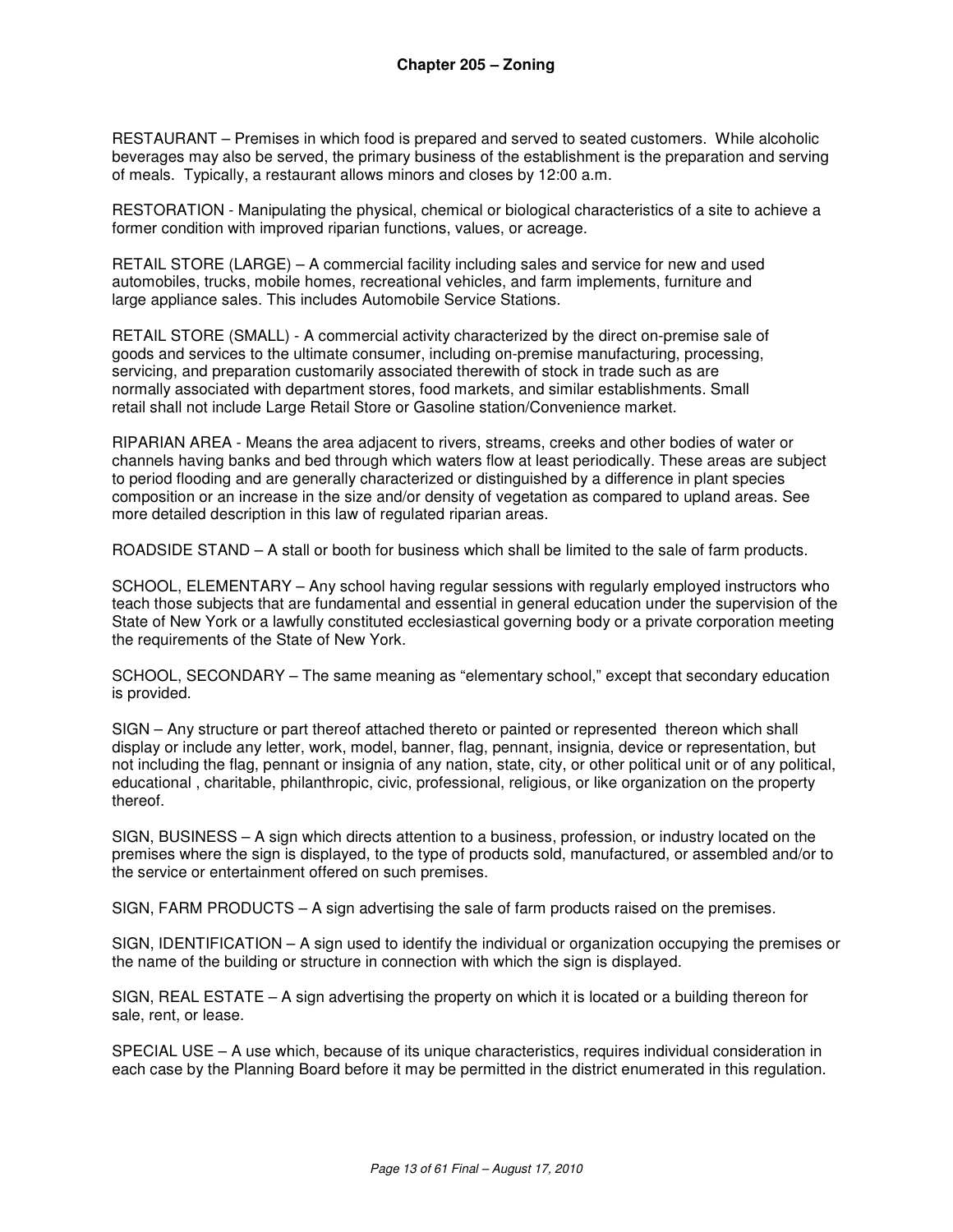STABLE, PRIVATE – An accessory building in which horses are kept for private use and not for hire, remuneration, or sale.

STABLE, PUBLIC – A building in which horses are kept for remuneration, hire, or sale.

STORAGE, OPEN – Land used for the keeping of goods, wares, or supplies on land outside of any building or structures.

STORY – That part of a building including that between any floor, other than a cellar floor, and the floor or roof next above.

STREET – Any public way greater than twenty (20) feet in width which is dedicated to public travel.

STRUCTURE – Anything constructed or erected, the use of which requires location on the ground or attachment to something having location on the ground.

STRUCTURE, ALTERATION OF – Any addition to a structure, any change or rearrangement in the structural parts, or any change in use from one district classification to another, or the removal of a structure from one (1) location to another.

STRUCTURE, TEMPORARY – Any structure with a limited life, not to exceed twelve (12) months.

SWIMMING POOL – Any body of water (excluding natural bodies of water fed by rivers, streams, brooks, or springs) or receptacle for swimming or bathing and constructed, installed, or maintained in or on the ground outside any building.

TAVERN/NIGHT CLUB – A premise licensed under the laws of New York State for the sale of alcoholic beverages and their consumption on the premises. Live or electronic entertainment may also be provided on a regular basis. The availability of food is incidental to the principal activity of selling alcoholic beverages. Typically, a tavern/night club does not allow minors and is open past 12:00 a.m.

TELECOMMUNICATION FACILITY – Any structure on which transmitting and/or receiving antennae and towers are located.

TEMPORARY STORAGE UNIT – Any container, storage unit, shed-like container, or other portable structure that can be or is used for the storage of personal property of any kind and which is located for such purposes outside an enclosed building. An accessory building, shed, or carport/RV port complying with all building codes and land use requirements shall not be considered a temporary storage unit.

TENT – A collapsible cover temporarily used to ward off the elements.

TREE (LARGE) - Any tree with a trunk diameter of ten (10) inches or more measured one (1) foot from the ground.

USE – The specific purpose for which land or a building is designed, arranged, or intended for which it is or may be occupied or maintained. The term "permitted use" shall not be deemed to include any nonconforming use.

USE, ACCESSORY – A use which is customarily incidental to and subordinate to the principal use of a premises, building, or structure and located on the same premises as the principal use, building, or structure.

USE, NONCONFORMING – An established use of a building or structure or use of land lawfully existing prior to and at the time of the adoption or amendment of these regulations that does not conform with the permitted use provisions of these regulations as they apply to the district in which the building, structure, or land is located.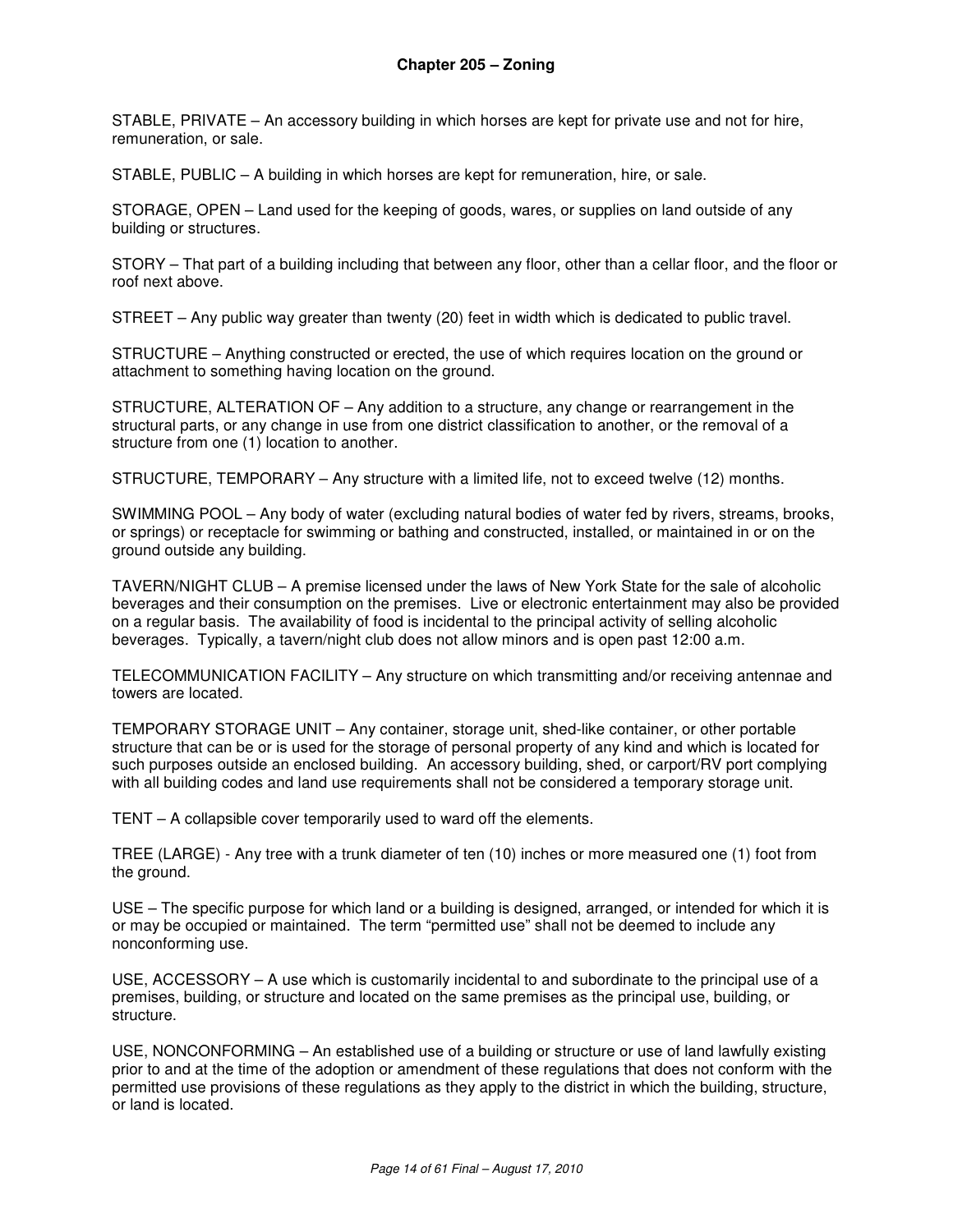VARIANCE – A permit to do some act contrary to the regulations set forth in this chapter.

WETLANDS - Areas and waters that are inundated or saturated by surface water or ground water at a frequency and duration sufficient to support, and under normal circumstances do support, a prevalence of vegetation typically adapted for life in saturated conditions. Wetlands generally include but are not limited to lands and waters meeting this definition and otherwise often referred to as swamps, marshes, bogs, wetland meadows, ephemeral and tributary streams vernal pools, banks, reservoirs, ponds, lakes, and lands under water bodies. The primary ecological parameters for identifying wetlands include hydric soils, hydrophytic vegetation, and hydrologic conditions reflecting temporary or permanent inundation or saturation.

WIND TURBINE (SMALL) - A wind energy conversion system consisting of a wind turbine, a tower, and associated control or conversion electronics, which has a rated capacity of not more than one hundred (100) kW and which is intended primarily to reduce consumption of utility power at that location.

YARD – An unoccupied space open to the sky on the same lot with a building or structure.

YARD, FRONT – An open space extending across the entire width of the lot between the front building line or front main wall of a building and the front property line (street or road right-of-way line).

YARD, REAR – An open unoccupied space on the same lot with the building between the rear line of the building and the rear line of the lot and extending the full width of the lot.

YARD, SIDE – An open, unobstructed space on the same lot with a principal building between the principal building and side line of the lot and extending through the front yard to the rear yard.

ZONING BOARD OF APPEALS – The Board of Appeals of the Village of Richmondville.

ZONING OFFICER – The administrative officer charged with the duty of enforcing the provisions of these regulations.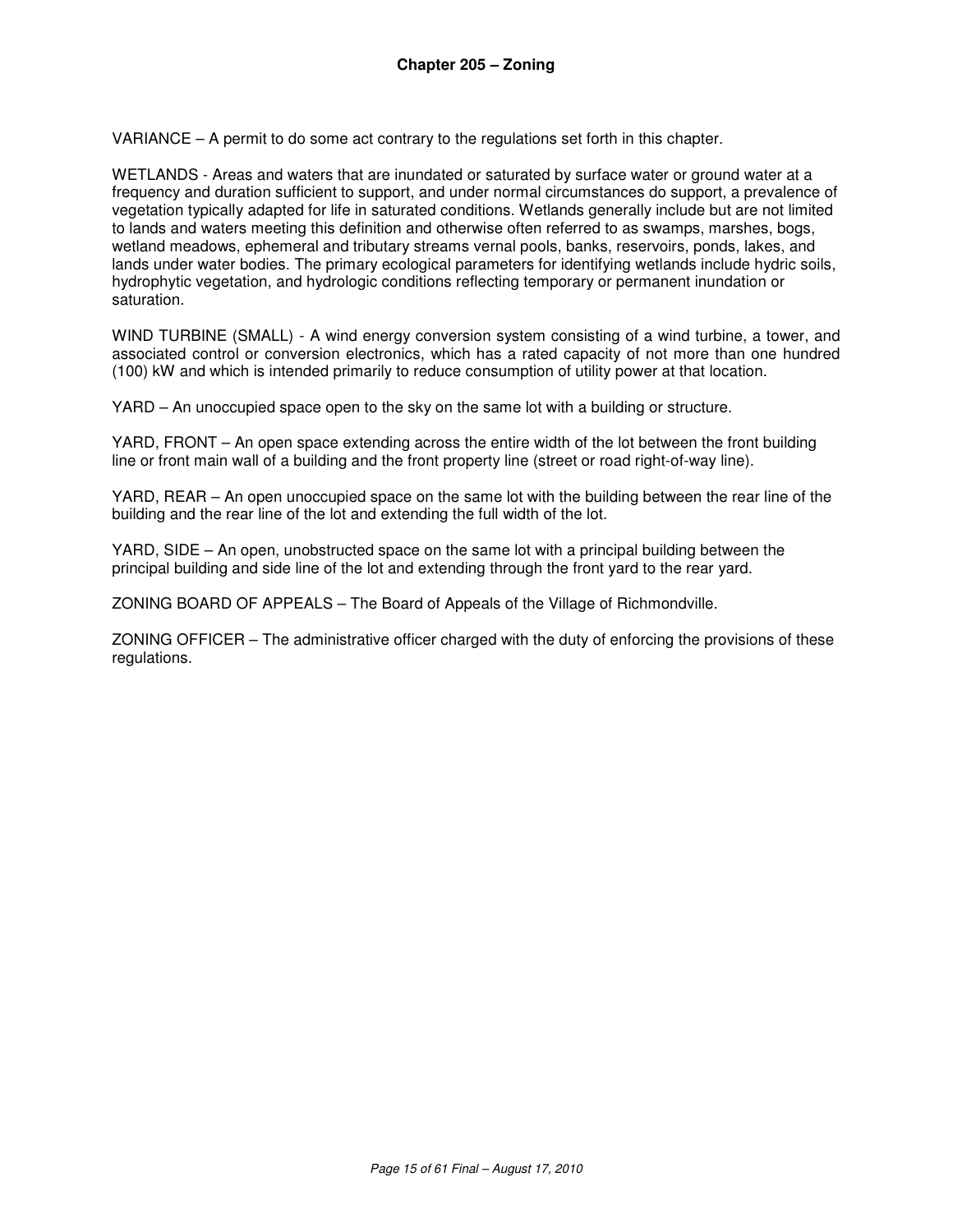#### **ARTICLE III Zoning Districts**

#### **§ 205-9. Districts established.**

For the purpose of promoting the public health, safety, morals, and general welfare of the Village of Richmondville, the village is hereby divided into the following districts:

- R1 Low Density Residential District
- RR Rural Residential District
- VR Village Residential District
- RG Richmondville Gateway District
- BT Business Technology District
- MSM Main Street Mixed District

#### Overlay Zones

- WPZ Wellhead Protection Zone
- SFHA Special Flood Hazard Area
- SA Sensitive Area
- RHA Riparian Habitat Area

#### Floating Zones

#### PDZ Planned Development Zone

The R1 – Low Density Residential District is primarily a single family residential area with smaller lot sizes where municipal water and sewer are available. Unobtrusive home businesses upon issuance of a special use permit are allowed.

The RR – Rural Residential District is primarily a single family residential area with larger lot sizes than R1 or VR to accommodate private sewer/water systems. Unobtrusive home businesses upon issuance of a special use permit are allowed.

The VR – Village Residential District is a single family and multi-family residential zone with unobtrusive home occupations permitted upon issuance of a Special Use Permit. This district has smaller, traditional sized lots following the historic pattern of the Village.

The RG – Richmondville Gateway District is an area at the NYS Route 7 and NYS Route 10 intersection that is considered the eastern entrance to the Village. Architecturally appealing, service oriented commercial uses that cater to vehicles and pedestrians are encouraged.

The BT – Business Technology District is an area for new business and high technology uses that have limited noise, electric light pollution, and emissions.

The MSM – Main Street Mixed District is located at the "core" of the Village and is a residential and commercial district that is designed to offer flexibility of uses. Many uses can be proposed and reviewed provided that architectural styles that are used respect the character of Richmondville, certain performance standards are met, and good site planning is involved.

#### Overlay Zones

The WPZ – Wellhead Protection Zone is an area that has been identified as being critical to the health of the Village of Richmondville water supply. Additional standards to the underlying zoning district are applied to protect the water resource.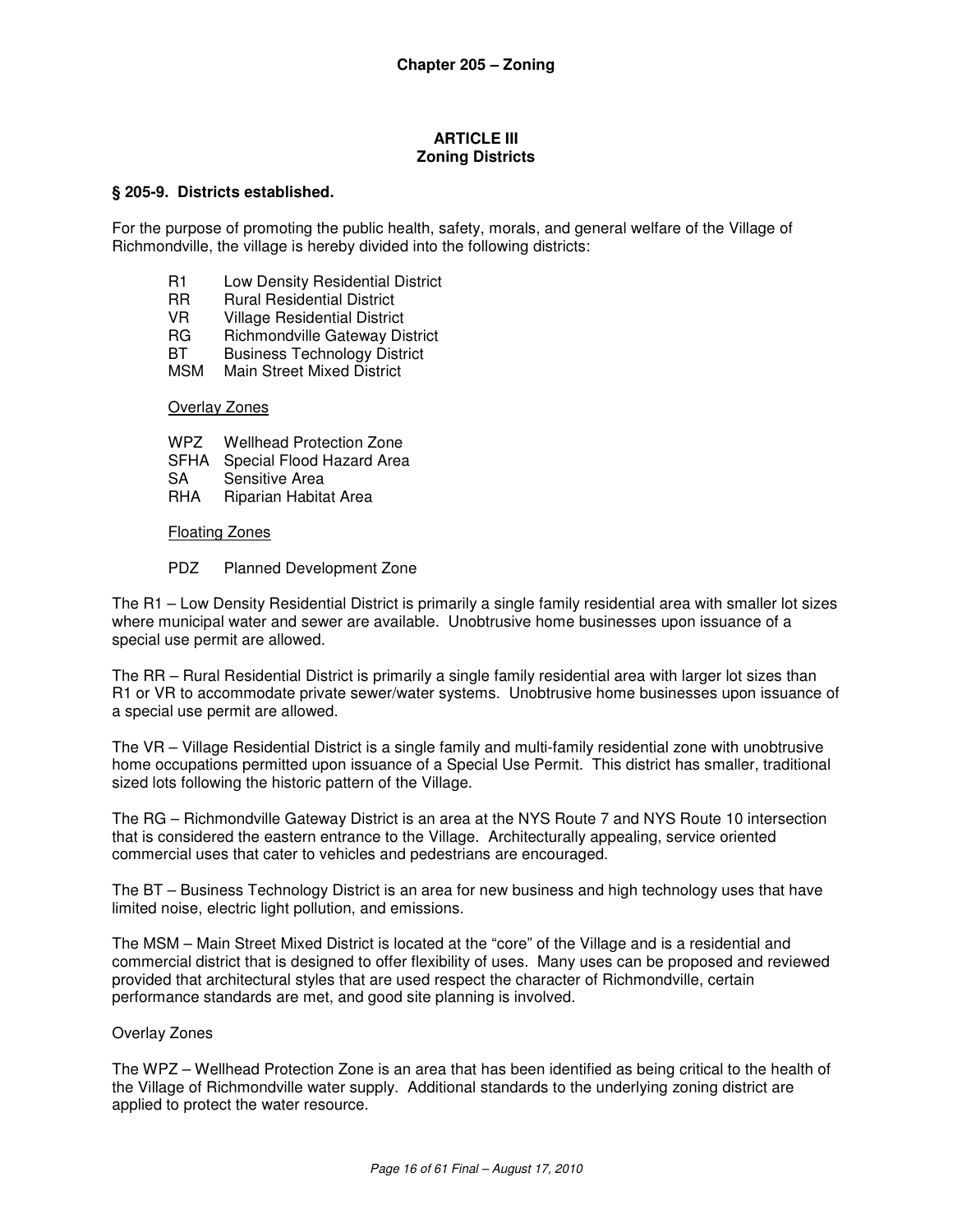The SFHA – Special Flood Hazard Area is the area designated on the Flood Insurance Rate Maps issued by the Federal Emergency Management Agency (FEMA). The area is likely to be inundated with water during a flood event and certain construction standards set out in the Village Flood Damage Prevention Law apply.

The SA – Sensitive Area consists of land where steep slopes and higher elevations, visible from long distances, merge. Limits on clear cutting are in place to reduce negative impacts on many property owners and to reduce damage to the environment. Educational tools for property owners in regard to landscaping requirements, height limitations, and lighting requirements will be used by the Village.

The RHA – Riparian Habitat Area is a fifty (50) foot protective stream side buffer measured out from the average high water mark on both sides of a stream where limits on construction, grading, dredging, filling, tree cutting, and mowing are used/encouraged to protect water quality and wildlife habitat and reduce flooding potential on larger creeks.

#### Floating Zones

The PDZ - Planned Development Zone is a special designation that can be proposed for uses that involve mixed residential/commercial and/or industrial projects. PDZ projects must include a mix of uses and innovative planning techniques. Stand alone commercial, industrial or single-density residential projects do not qualify for PDZ designation.

#### **§ 205-10. Zoning map.**

Said districts are bounded as shown on the map entitled "Village of Richmondville Zoning", adopted and certified by the village clerk, that accompanies and which, with all explanatory matter thereon, is hereby made a part of these regulations.

#### **§ 205-11. Interpretation of boundaries.**

Where uncertainty exists with respect to the boundaries of any of the aforesaid districts as shown on the Zoning Map, the following rules shall apply:

A. Where district boundaries are indicated as approximately following centerlines of watercourses and roads, said boundaries shall be construed to be coincident with such lines. Such boundaries shall be deemed to be automatically moved if a centerline or right-of-way line of such street, highway, public utility easement or watercourse is moved a maximum of fifty (50) feet.

B. Where district boundaries are indicated as approximately following the village boundary lines, property lines, lot lines or projections thereof, the center lines of streams, rivers, ponds or other bodies of water said boundaries shall be construed to be coincident with such lines or projections thereof.

C. Where district boundaries are so indicated that they are approximately parallel to the village boundary lines, property lines, lot lines, right-of-way lines or projections thereof, said boundaries shall be construed as being parallel thereto and at such distance therefrom as indicated on the Zoning Map or as shall be determined by the use of the scale shown on the Zoning Map.

D. Where a district boundary line divides a lot held in single or joint ownership of record at the time such line is established the regulations for the less restricted portion of such lot shall extend not more than thirty-five (35) feet into the more restricted portion.

E. In all other cases, where not dimensioned, the location or boundaries shown on the map shall be determined by the use of the scale appearing thereon.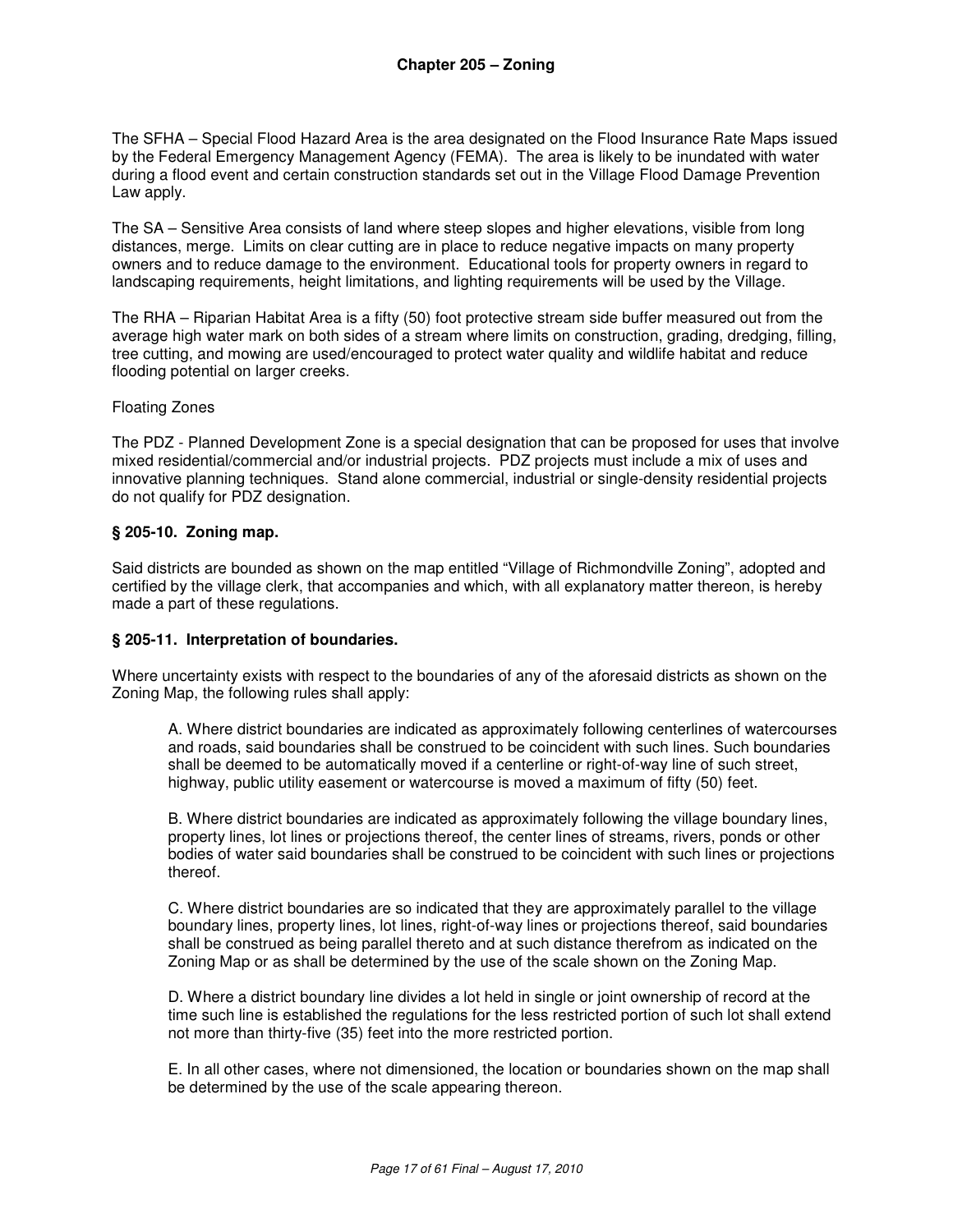F. Where physical or cultural features existing on the ground are at variance with those shown on the Official Zoning Map or in other circumstances not covered by A through E above, the Zoning Board of Appeals shall interpret the district boundaries.

#### **ARTICLE IV District Regulations**

#### **§ 205-12. Schedules of regulations.**

The restrictions and controls intended to regulate development in each district are set forth in the attached schedules, which are supplemented by other sections of these regulations.

#### **§ 205-13. Application of regulations.**

Except as hereinafter otherwise provided:

A. No building shall be erected and no existing building shall be moved, altered, added to, or enlarged, nor shall any land or building be designed, used, or intended to be used, for any purpose or in any manner other than as specified among the uses hereinafter listed as permitted in the district in which such building or land is located.

B. No building shall be erected, reconstructed, or structurally altered to exceed in height the limit hereinafter designated for the district in which such building is located.

C. No building shall be erected and no existing building shall be altered, enlarged, or rebuilt, nor shall any open space surrounding any building be encroached upon or reduced in any manner, except in conformity with the regulations hereinafter designated for the district in which such building or open space is located.

D. No yard or open space provided around any building for the purpose of complying with the provisions of these regulations shall be considered as providing a yard or open space for any other building, and no yard or other open space on one (1) lot shall be considered as providing a yard or open space for a building on any other lot.

E. Recreational vehicles and recreational campsites. Recreational vehicle and recreational campsites shall be installed and maintained as permitted in this chapter and in accordance with standards provided for and controlled by separate and additional village law(s).

F. Mobile homes and mobile home parks. Mobile homes and mobile home parks shall be installed and maintained as permitted in these regulations and in accordance with standards provided for and controlled by separate and additional village law(s).

#### **ARTICLE V Supplementary Lot Regulations**

#### **§ 205-14. General provisions.**

A. Existing lots of record. A single-family dwelling may be constructed on any lot in any R-1, RR or VR District if said lot is less than the minimum area required for building lots in the R-1, RR or VR District in which it is located, provided that the following conditions exist or are met:

1. Availability of adjacent vacant land. No structure shall be erected on any nonconforming lot if the owner of said lot owns any adjoining vacant land which could be combined with the lot deficient in area.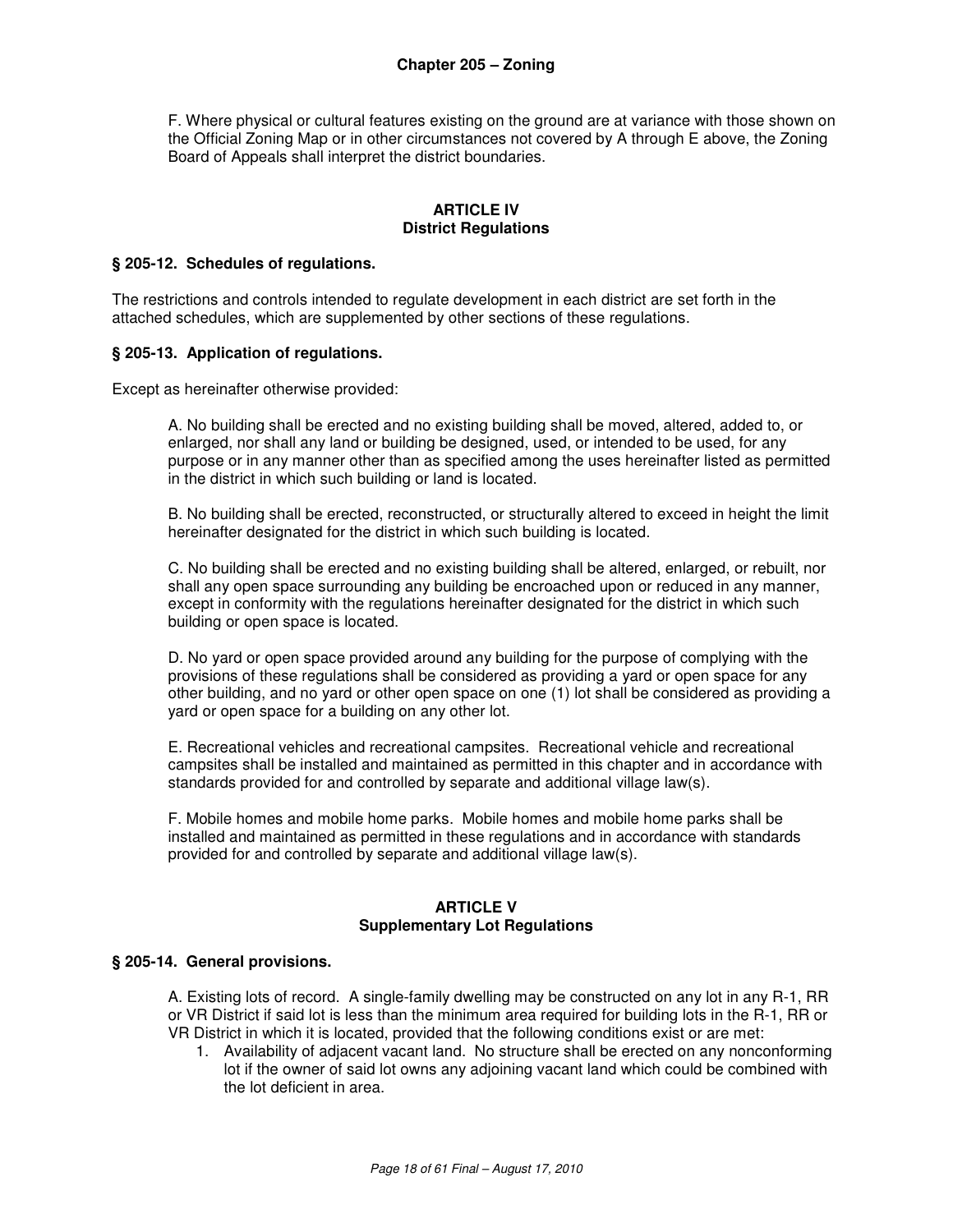- 2. Side yards. No structure shall be constructed on a nonconforming lot unless it shall have a minimum of ten (10) feet where adjacent to any street.
- 3. Front and rear yards. No structure shall be constructed on a nonconforming lot unless it shall have front and rear yards conforming to the minimums required for the R-1, RR or VR District in which said lot is located.
- B. Lot width. The minimum lot width of any lot shall be the distance between the side lot lines, measured in a straight line at right angles to the mean direction of such side lot lines, which line of measurement shall touch but not be in front of the building line required by these regulations. In the case of a corner lot, the minimum lot width shall be similarly measured, and for the purpose of this measurement only, the front line which has the least dimension shall be considered to be the front lot line, and the lot lines adjacent thereto shall be considered to be the side lot lines.
- C. Corner lots. At all street intersections no obstruction to vision (other than an existing building, fence, post, column, or tree) exceeding thirty (30) inches in height above the established grade of the street at the property line shall be erected or maintained on any lot within the triangle formed by the street lot lines of such lot and a line drawn between the points along such street lot lines thirty (30) feet distant from their points of intersection.
- D. Through lots. At each end of a through lot there shall be a setback depth required which is equal to the front yard depth required for the district in which each street frontage is located.
- E. Required area or space cannot be reduced. The area or dimension of any lot, yard, parking area, or other space shall not be reduced to less than the minimum required by these regulations except as provided in this regulation; and if already less than the minimum required by these regulations, said area or dimension may be continued but shall not be further reduced.

## **§ 205-15. Height regulations.**

- A. General application. No building or structure shall have a greater number of stories or have an aggregate height of a greater number of feet than is permitted in the district in which such building or structure is located, except as noted elsewhere in these regulations.
- B. Permitted exceptions to height regulations. Chimneys, cooling towers, elevators, bulkheads, fire towers, gas tanks, grain elevators, steeples, water towers, ornamental towers or spires, communications, radio or television towers, or necessary mechanical appurtenances may be erected as to their height in accordance with existing or hereafter adopted regulations of the Village of Richmondville, provided that no tower other than a church spire or tower of a public building shall exceed the height regulations by more than forty percent (40%). No tower shall be used as a place of habitation or for tenant purposes. No sign, nameplate, display, or advertising device of any kind whatsoever shall be inscribed upon or attached to any chimney, tower, tank, or other structure which extends above the height limitations.

#### **§ 205-16. Yard regulations.**

Every part of a required yard must be open to the sky and unobstructed except for accessory buildings in a rear or side yard and except for the ordinary projection of open porches, balconies, steps, sills, belt courses, cornices and ornamental features; provided, however, that such features shall not project more than three (3) feet into any required yard.

A. Side yards.

1. Side yard width may be varied. Where the side wall of a building is not parallel with the lot line or is broken or otherwise irregular, the side yard may be varied. In such case, the average width of the side yard shall not be less than the otherwise required minimum width;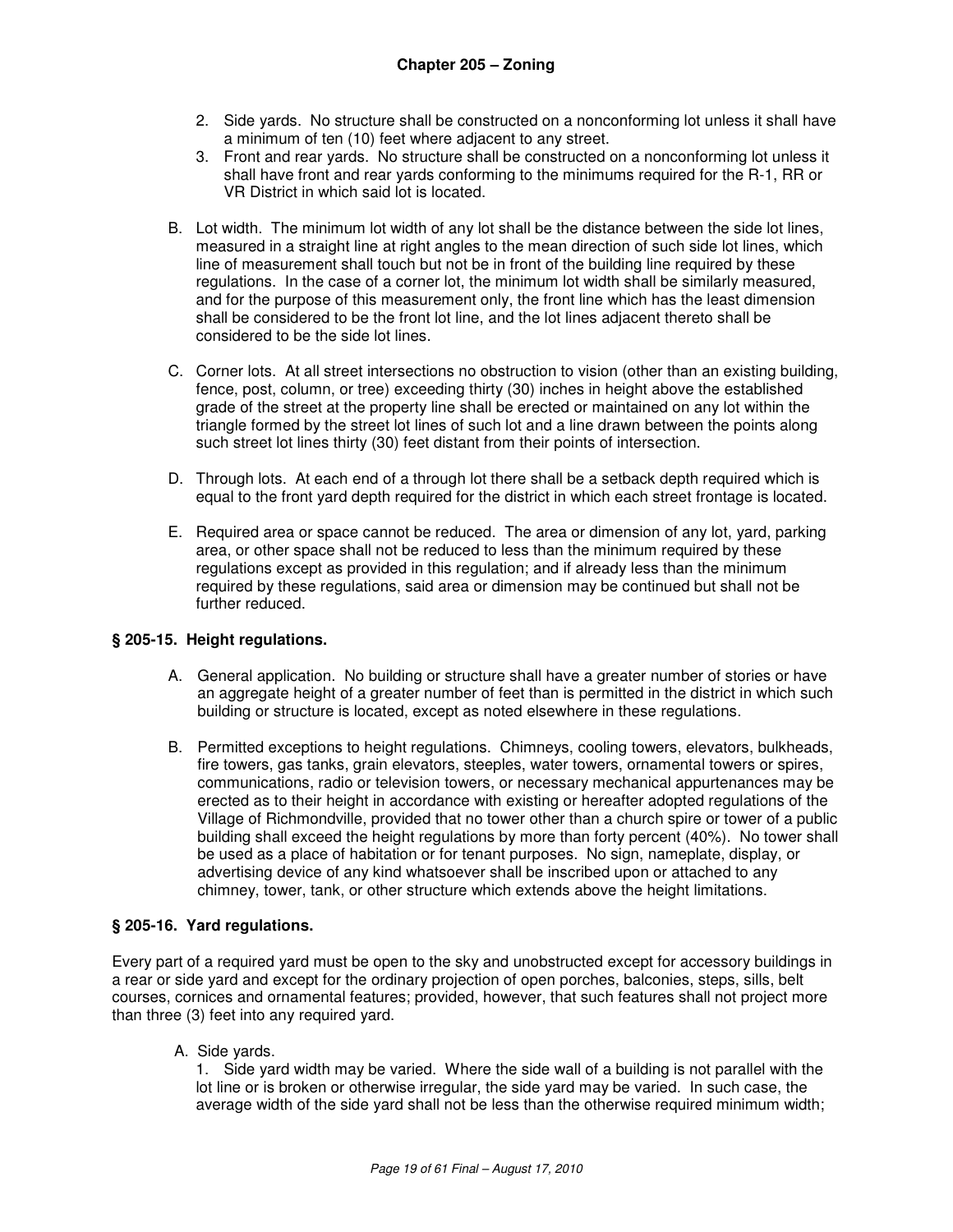provided, however, that such side yard shall not be narrower at any one (1) point than onehalf (½) the otherwise required minimum width.

2. Side yard of corner lot. The side yard of any corner lot of record at the time of the adoption of these regulations shall have a width equal to not less than one-half  $(1/2)$  of the required minimum front yard setback of any adjoining lot fronting on the side street. Any corner lot delineated by subdivision after the adoption of these regulations shall have a side yard equal in width to the minimum front yard setback of any adjoining lot fronting on the side street.

B. Transition yard requirements. Where a residence district abuts a nonresidential district on a street line, there shall be provided in the nonresidential district, for a distance of fifty (50) feet from the district boundary line, a front yard at least equal in depth to that required in the residence district.

## **§ 205-17. Maximum coverage.**

Land coverage by principal and accessory buildings or structures on each lot shall not be greater than is permitted in the district where such principal and accessory buildings are located.

#### **§ 205-18. Accessory structures.**

Minimum yard regulations shall be as follows:

- A. Unattached accessory structures in all districts. Accessory structures which are not attached to a principal structure may be erected in accordance with the following requirements.
	- 1. An accessory building may not exceed the height of the occupied building and may occupy not more than twenty percent (20%) of a required rear yard.
	- 2. No accessory structure shall be located within ten (10) feet of side or rear lot lines.

3. No accessory structure shall be located closer to the street than the front yard setback required for a principal structure in the district in which such accessory structure may be located.

4. For corner lots the setback from the side street shall be the same for accessory buildings as for principal buildings.

B. Attached accessory structures in all districts. When an accessory structure is attached to the principal building, it shall comply in all respects with the yard requirements of these regulations applicable to the principal building.

## **§ 205-19. Landscaping.**

- A. Enclosed uses. Any enclosed use as may be required by these regulations to be landscaped in accordance with this subsection shall provide a fence, screen, or landscaping sufficient to obscure such uses from view from abutting properties lying in residential districts or from public rights-of-way.
- B. Review by the Planning Board. Plans and site design for the installation of required fences or landscaping shall be reviewed by the Planning Board prior to issuance of a building permit for such uses as are required by these regulations to be provided with such fences or landscaping.
- C. Maintenance. Any fencing or landscaping installed in accordance with this section shall be maintained in good order to achieve the objectives of this section. Failure to maintain fencing or to replace dead or diseased landscaping shall be considered a violation of these regulations.
- D. Fencing. Fencing in residential districts shall comply with the following: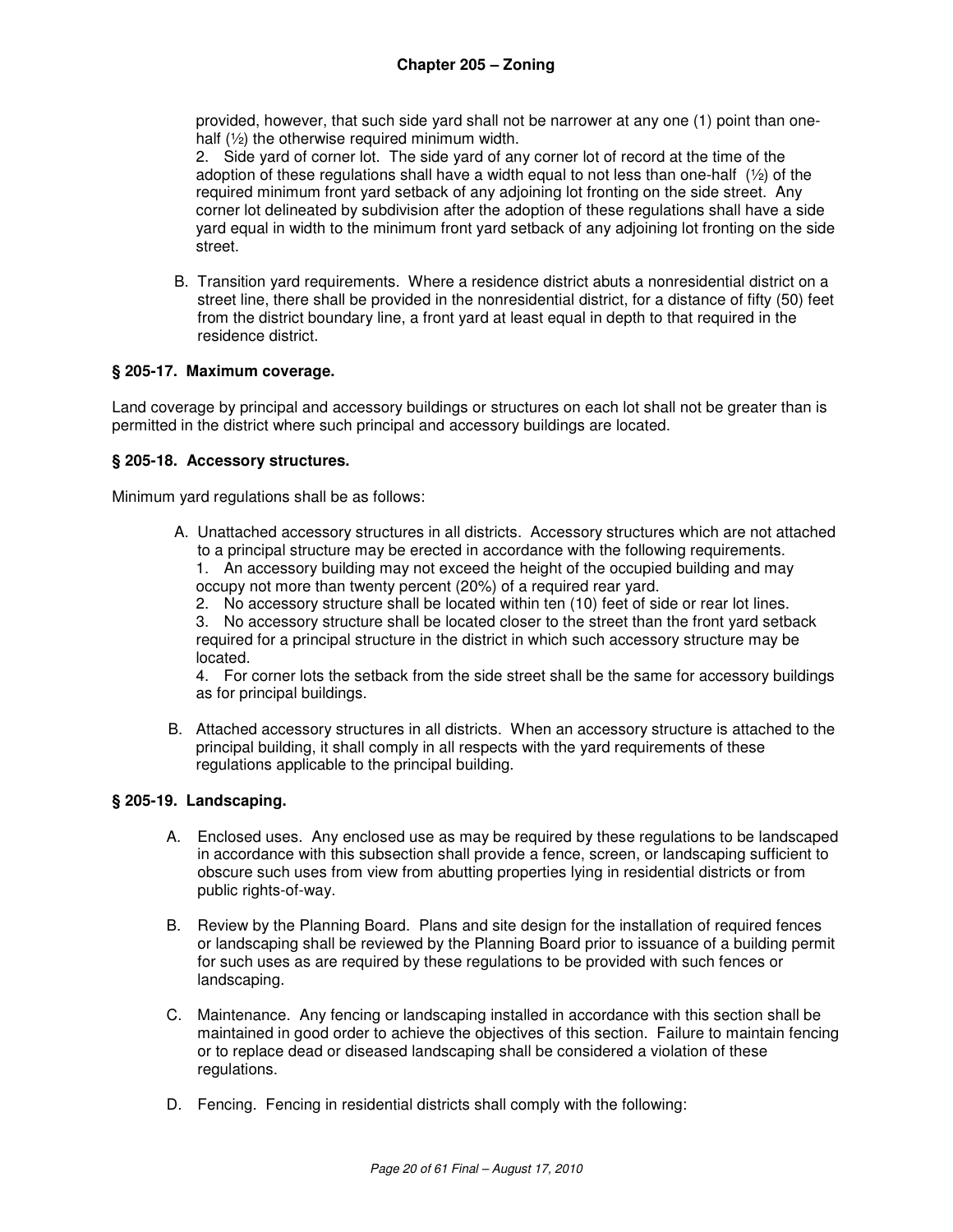1. All fencing within twenty (20) feet from the edge of a street shall be limited to four (4) feet in height.

2. All other fencing shall be limited to a maximum of six (6) feet. (see § 205-14 (C))

3. All fencing shall be placed at least six (6) inches from any property line with the better (finished) side facing outward from the property line.

4. Any fence constructed shall require a permit, with the permit fee to be set by the Village Board.

5. All in-ground pools shall require fencing with a minimum height of four (4) feet.

6. All fencing shall receive regular maintenance and repairs by the property owner; any dilapidated or broken fencing shall be repaired, replaced, or removed at the property owner's expense.

## **§ 205-20. Stripping of topsoil.**

No person, firm, or corporation shall strip, excavate, or otherwise remove topsoil for sale or for use other than on the premises from which the same shall be taken, except in connection with the construction or alteration of a building on such premises and excavation or grading incidental thereto.

#### **§ 205-21. Nonconforming uses and buildings.**

- A. Continuing existing uses. Except as otherwise provided in this section, the lawfully permitted use of land or buildings existing at the time of the adoption of these regulations may be continued, although such uses do not conform to the standards specified in these regulations for the zone in which such land or building is located. However, no land shall be subdivided so as to create a nonconforming lot, use, building, or other structure or make a nonconforming lot, use, building, or other structure more nonconforming from the effective date of these regulations.
- B. Nonconforming use of land. Where no building or structure is involved, the nonconforming use of land may be continued; provided, however, that no such nonconforming use shall be enlarged or increased, nor shall it be extended to occupy a greater area of land than that occupied by such use at the time of adoption of these regulations, unless specifically allowed by other provisions in these regulations, nor shall any such nonconforming use be moved, in whole or in part, to any other portion of the lot or parcel of land occupied by such nonconforming use at the time of the adoption of these regulations; provided, further, that if such nonconforming use of land or any portion thereof ceases for any reason for any continuous period of more than one (1) year or is changed to a conforming use, any future use of the land shall be in conformity with the provisions of these regulations. No nonconforming use of land shall be changed to another nonconforming use.
- C. Nonconforming use of buildings. A building, or structure, including a sign, the use of which does not conform to the use regulations for the district in which it is situated, shall not be enlarged or extended. Such sign or nonconforming building shall not be structurally altered to an extent greater than fifty percent (50%) of its equalized assessed valuation, unless such alterations are required by law; provided, however, that such maintenance and repair work as is required to keep a nonconforming building or structure in sound condition shall be permitted; and provided further, that any such nonconforming use may be extended throughout any parts of any building which were arranged or designed for such use at the time of the adoption of these regulations. A nonconforming use may be changed only to a conforming use. If any nonconforming use of a building or sign ceases for any reason for a continuous period of more than one (1) year or is changed to a conforming use or if the buildings in or on which such use is conducted or maintained are moved for any distance whatsoever, for any reason, then any future use of such buildings shall be in conformity with the standards specified by these regulations for the district in which the building is located. If any building or sign in which any nonconforming use is conducted or maintained is hereafter removed, the subsequent use of the land on which such building was located and the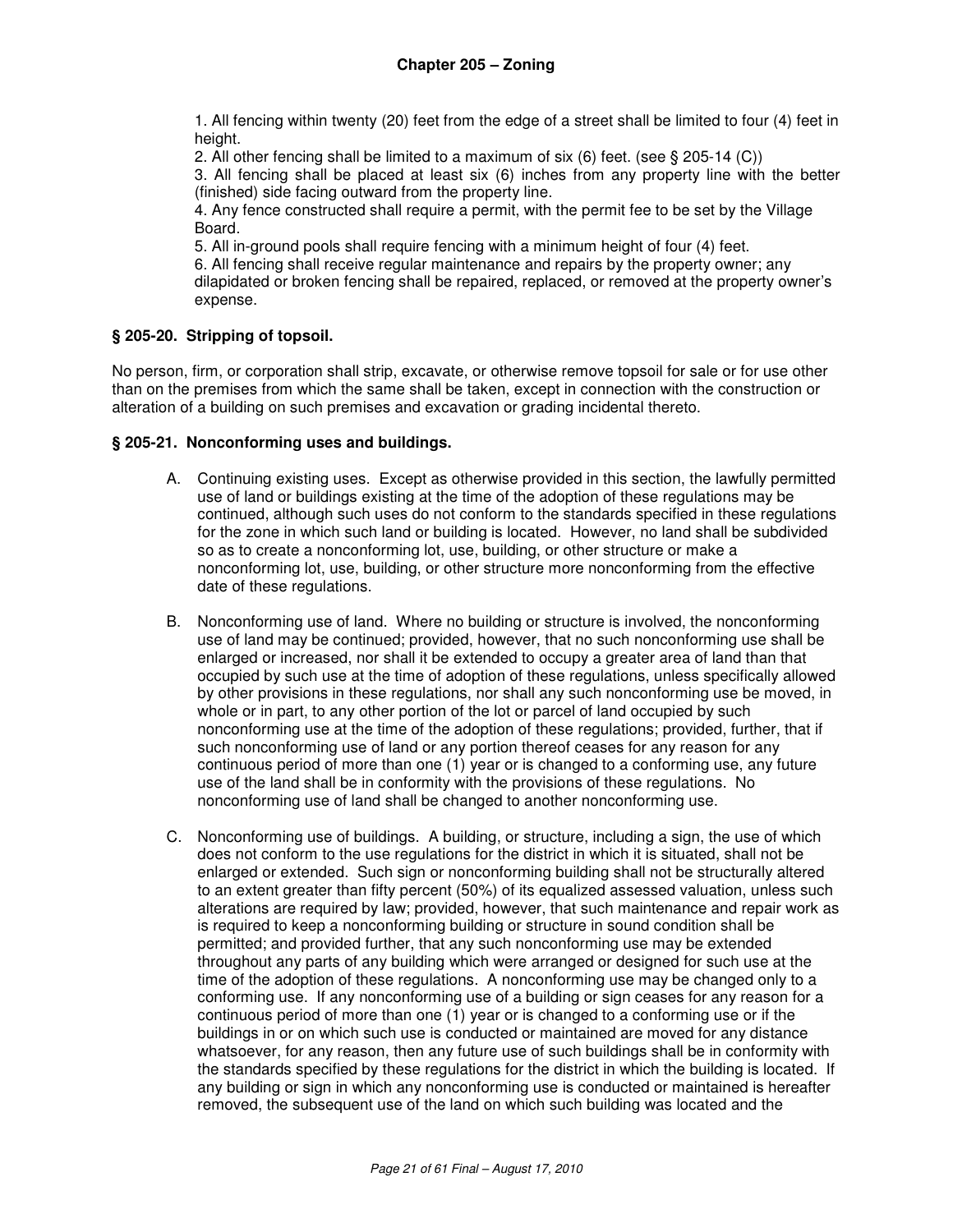subsequent use of any sign or building thereof shall be in conformity with the standards specified by these regulations for the district in which such land, building, or sign is located.

- D. Nonconformity other than use. No permit shall be issued that will result in the increase of any nonconformity in height, yard space, or land coverage. Nothing in these regulations shall prevent the use of any lot or the erection of a building or other structure on any lot which does not conform to the minimum area, shape, or frontage requirements of these regulations, provided that all other requirements of these regulations have been met and the owner of such lot does not own sufficient contiguous land to make a conforming lot or a more nearly conforming lot.
- E. Restoration. No building, structure, or sign damaged by fire or other causes to the extent of more than fifty percent (50%) of its equalized assessed value or of its depreciated value shall be repaired or rebuilt except in conformity with these regulations or with approval by the Board of Appeals.

#### **ARTICLE VI Supplementary Use Regulations**

#### **§ 205-22. Regulations governing certain uses.**

- A. Private swimming pools. A private swimming pool installed or maintained as an accessory use where permitted as an accessory use shall meet the following requirements; it shall be used only as an accessory use to a dwelling for the private use of the owner, occupant, guests, or employees.
- B. Private stables. Private stables, where permitted, shall meet the following requirements: 1. No building in which an animal(s) is housed shall be located less than one hundred (100) feet from any lot line. 2. No manure shall be stored within two hundred (200) feet of any residence.
	-
- C. Private cabins for hunting and fishing. Private cabins for hunting and fishing shall not be placed less than two hundred fifty (250) feet from any property line, access road or water body. No sewage disposal facility shall be closer than one hundred (100) feet to any stream, pond, river, or shoreline.
- D. Drive-in restaurants and establishments. Such businesses where persons are served in automobiles shall be not closer than two hundred (200) feet to any district boundary and shall provide ingress and egress so as to minimize traffic congestion. The number and location of curb cuts shall be subject to the review and approval of the Planning Board. Screening shall be in accordance with § 205-19 of these regulations. Signs and parking area illumination shall be in accordance with other sections of these regulations.
- E. Home occupations. Home occupations operated in any dwelling unit or on a farm may be operated only if they comply with all of the following conditions: 1. Where permitted. Within a single dwelling unit or in a building or other structure accessory to a dwelling unit and only by the person or persons maintaining a dwelling therein, and not more than two (2) additional persons shall be employed in the home occupation. 2. Evidence of use. Does not display or create outside the building any evidence of the home occupation, except that one (1) unanimated, nonilluminated flat or window sign having an area of not more than sixty (60) square inches shall be permitted on each street front of the lot on which the building is situated.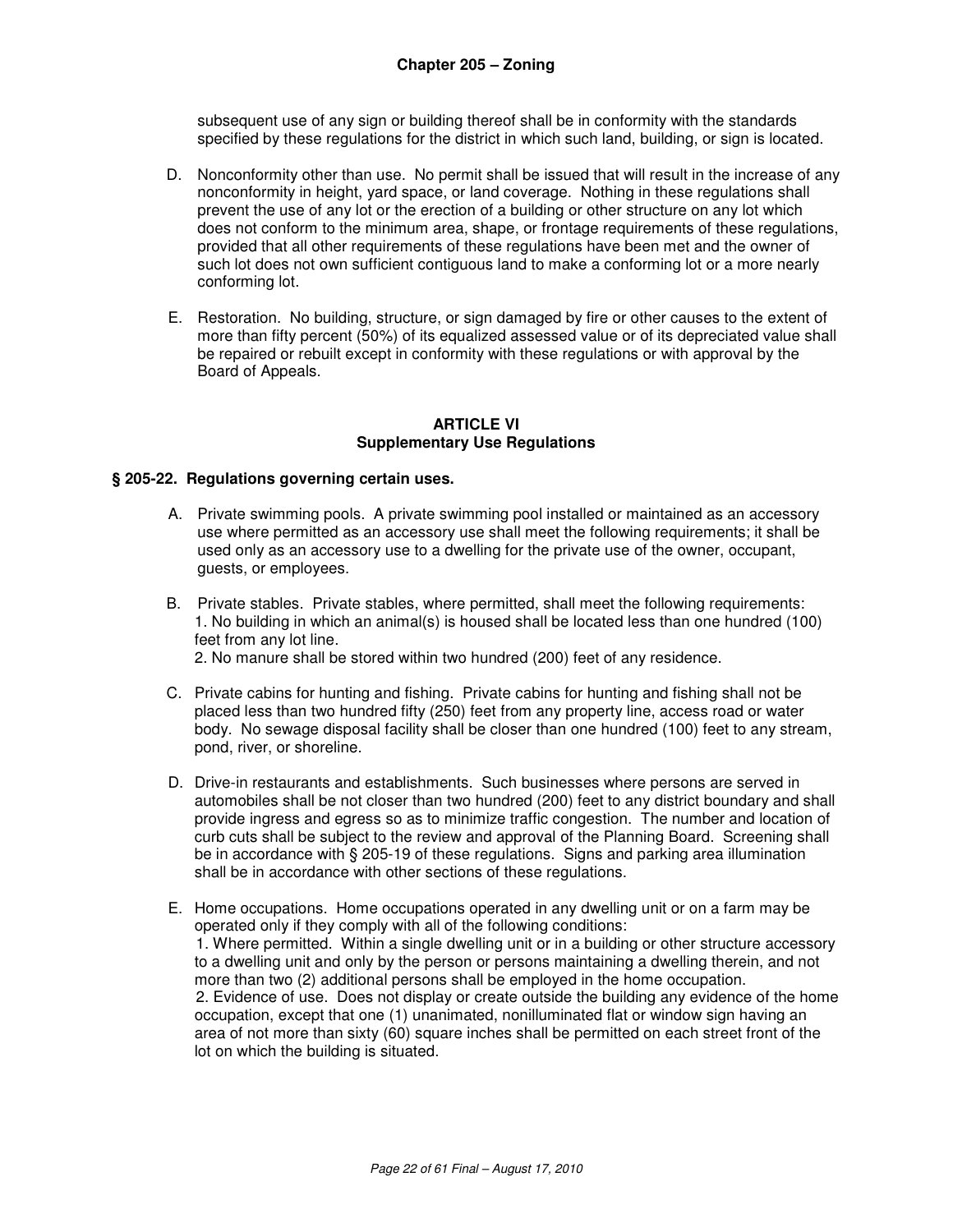F. Adult use and entertainment establishments.

1. Purpose. It is the purpose of this section to regulate the creation, opening, commencement, and/or operation of Adult Use and Entertainment Establishments, as herein defined, in order to achieve the following:

- a. To preserve the character and the quality of life in the Village of Richmondville.
- b. To control harmful and adverse secondary effects of adult uses, documented in the Village of Richmondville Secondary Effects Study, on the surrounding areas, such as decreased property values; parking and traffic problems; increased crime; excess noise, litter, and loitering.
- c. To restrict minors' access to adult uses.
- d. To maintain the general welfare and safety for the Village of Richmondville residents.

2. Allowed Zoning Districts. All Adult Use and Entertainment Establishments as defined herein may only be created, opened, commenced, or operated within the Business Technology (BT) zoning district within the Village of Richmondville by Special Use Permit issued by the Planning Board. Adult Use and Entertainment Establishments may not be proposed in a Planned Development Zone unless part of a larger project and the guidelines listed below are incorporated.

3. Location within Allowed Zoning Districts. An Adult Use and Entertainment Establishment shall be allowed after issuance of a Special Use Permit only in the allowed zoning districts set forth in #2 hereof, and, within such district, shall have minimum area requirements as described in Schedule II of the Village of Richmondville Zoning Law, and the structure the adult use is located in and any accessory use/structure shall not be allowed:

- a. Within fifty (50) feet of the property line of a parcel used for residential purposes in the village:
- b. Within five hundred (500) feet of the property line of a parcel containing a church, synagogue, other place of worship, active cemetery, library, school, day-care facility, park, playground, government facilities commonly visited by the public (i.e. post office, town/village office), nursing home, adult home, or hospital, within the village; or
- c. On the same parcel as another Adult Use and Entertainment Establishment; or
- d. Within one thousand (1,000) feet of the intersection of NYS Routes 10 and 7 at the eastern end of the village.

The above distances of separation shall be measured from the nearest exterior wall or corner of the structure containing the Adult Use and Entertainment Establishment.

4. Standards appropriate to Special Use Permits for Adult Use and Entertainment Establishments. The Village of Richmondville intends to protect the scenic beauty of the village and the value of residential properties in the village. Therefore, Adult Use and Entertainment Establishments shall meet all applicable requirements in the Village of Richmondville Zoning Law and shall be designed to be as least intrusive as possible by using the following additional standards:

- a. Such use and parking area shall be adequately fenced and/or landscaped for screening from any adjacent property and lighting shall be directed away from adjacent property and public highways.
- b. Parking shall be located in the side or rear yard and no parking space may be located less than thirty (30) feet from any property line.
- c. Any structure containing the Adult Use and Entertainment Establishment and any accessory structure shall have a residential appearance similar to existing dwelling units (excluding mobile homes) in the Village of Richmondville. Building design shall avoid areas of blank wall sections.

5. Display Prohibited. All Adult Use and Entertainment Establishments shall be conducted in an enclosed building. It shall be a violation to display or exhibit (in the open air, through a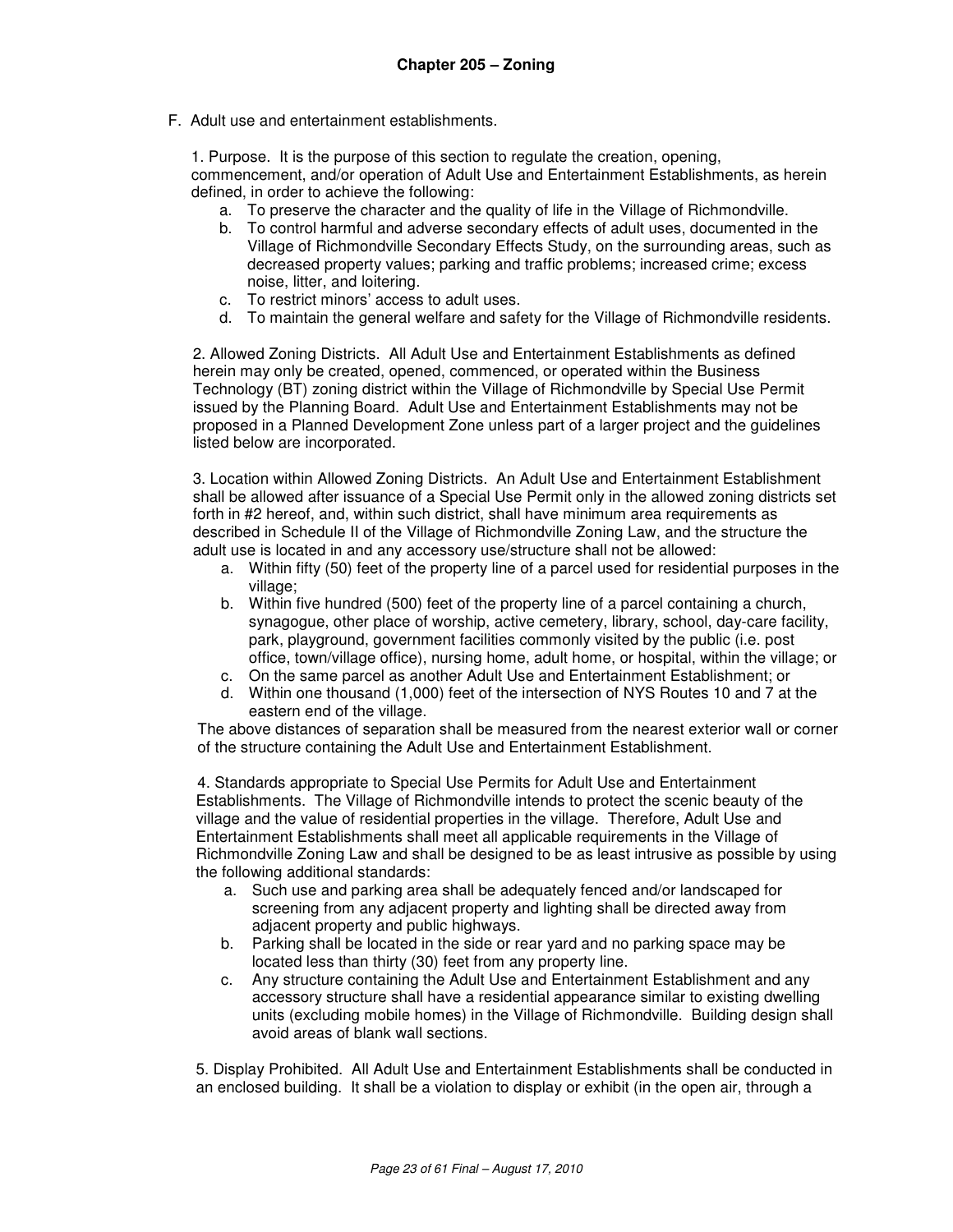window, or by means of a sign, depiction, or decoration), or to allow to be displayed or exhibited, any "specified anatomical area" or "specified sexual activity."

#### G. Telecommunications Towers/Antennae

1. Purpose. The purpose of this section is to control the proliferation of telecommunications facilities, to make sure telecommunications facilities are located in the optimum location to service customers, and to protect the health, safety, and general welfare of the residents of the Village of Richmondville.

2. Setbacks. Towers and antennae shall comply with all setbacks applicable to the land use area in which they are proposed to be located. The minimum setback for all towers/antennae shall be at least one and one half (1.5) times the height of the structure on all four (4) sides of the base.

3. Bonding. Before construction of a tower and/or antenna, a bond must be obtained to ensure removal expenses in the event this occurs. The amount of the bond must be sufficient to cover the entire cost of removal of the tower and accessory structures. The projected removal costs shall be verified by an engineer. A copy of the engineer's report and a copy of the bond shall be filed in the Zoning Officer's office prior to the issuance of a building permit. In the event of a necessary removal, it shall be completed within three (3) months of notification.

#### 4. Application of Special Use Regulations.

a. No telecommunications tower and/or facilities shall hereafter be used, erected, moved, reconstructed, changed or altered in any district in the Village of Richmondville except after issuance of a Special Use Permit and in conformity with these regulations. No existing structure shall be modified to serve as a transmission and/or receiving tower unless in conformity with these regulations. Any changes must be approved by a licensed engineer.

b. These regulations shall apply to all property in all districts where application for Special Use Permit is made for telecommunications facilities. Special Use Permits must receive proper Planning Board review in accordance with the review guidelines outlined in this law.

c. Exceptions to these regulations are limited to new uses that are accessory to residential uses and lawful or approved uses existing prior to the effective date of this law.

d. Where these regulations conflict with other laws and regulations of the village, the more restrictive shall apply, except for tower height restrictions, which are governed by these special use standards.

e. Telecommunications facilities proposed by an applicant that is not a public utility as defined by relevant statute (i.e. Public Service Law § 2 [17], [23]; Tax Law § 186-a [2] [a] [i]) shall not be permitted unless the applicant can utilize evidence from and show need to use the facilities by a licensed public utility. (i.e. Telecommunications facilities proposed to be built on speculation will not be permitted by the Village of Richmondville.)

f. The Planning Board may not waive any Telecommunications Towers/Antennae requirement without approval of the Village Board.

#### 5. Additional Requirements for Sharing Existing Facilities.

a. At all times, shared use of existing tall structures, or existing or approved towers shall be preferred to the construction of new towers.

 b. A completed application for a Special Use Permit, which includes detailed information on the construction and operation of the facility, and any additional information that might be required by the Planning Board.

c. The applicant must show need for using the facility by a licensed public utility.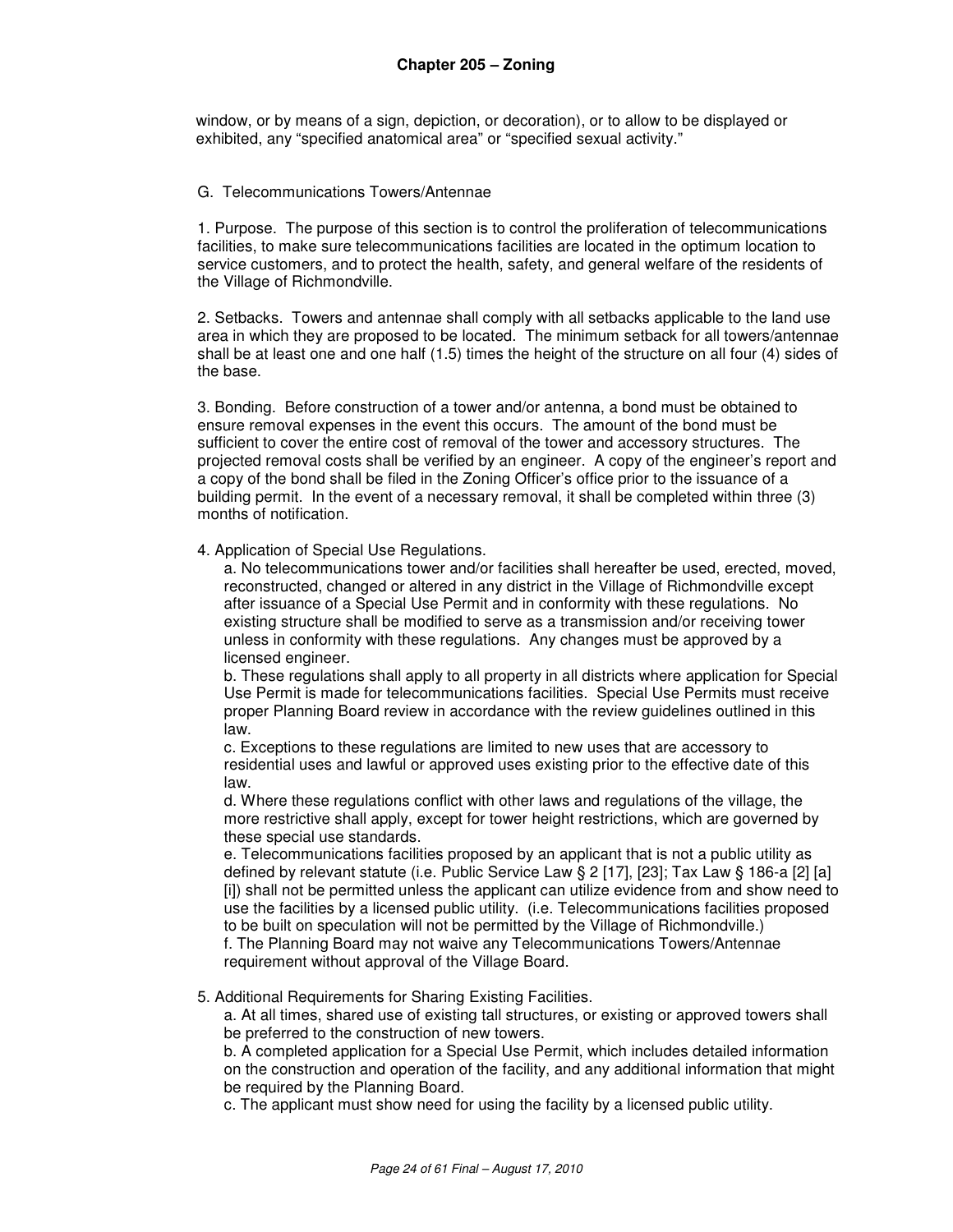d. Any interference with radio and/or television waves in the area must be corrected.

 e. Documentation of intent from the owner of the existing facility to allow shared use. The applicant shall pay all reasonable fees and costs of adapting an existing tower or structure to a new shared use.

 f. Lights, if required by FAA guidelines and deemed necessary due to height of the tower, will be affixed in a manner that has the least impact on surrounding properties.

 g. A Site Plan showing all existing and proposed structures and improvements including antennae, roads, buildings, guy wires and anchors, parking, landscaping, and shall also include grading plans for new facilities and roads. The Site Plan shall also include the location and distance from the nearest residence, and the antennae shall not be closer than five hundred (500) feet from the nearest residence. The highest part of the antennae shall not extend more than thirty (30) feet above the highest part of the structure.

 h. Documentation of the proposed intent and capacity of use, which shall include the transmission and maximum effective radiated power, the direction of maximum lobes, and associated radiation from the antennae.

 i. A licensed professional engineer's report certifying that the proposed shared use will not diminish the structural integrity and safety of the existing tall structure, and will not hamper existing emergency networks, and if needed, what modifications are necessary to certify the above.

 j. A completed long Environmental Assessment Form approved by the New York Department of Environmental Conservation.

k. A copy of its Federal Communications Commission license.

l. A copy of the lease agreement.

6. Additional requirements for new towers.

An applicant proposing to construct a new tower shall submit a Special Use Permit application that shall include:

a. Detailed information on the construction and operation of the facility.

b. A Site Plan which shall show all existing and proposed structures and improvements including towers and antennae, roads, buildings, guy wires and anchors, parking and landscaping, and shall also include the location and distances from the nearest residences. The tower/antennae will be no closer than five hundred (500) feet from the nearest residence.

c. Documentation on the proposed intent and capacity of use, which shall include the transmission and maximum effective radiated power, the direction of maximum lobes, and associated radiation from the antennae.

d. Justification for the height of any tower or antennae and justification for any land or vegetation clearing required.

e. A completed Full Environmental Assessment Form in accordance with the State Environmental Quality Review Act, and a landscaping plan with particular attention to visibility from key viewpoints.

f. Lights, if required by FAA guidelines and deemed necessary due to height of the tower, will be affixed in a manner that has the least impact on surrounding properties.

g. If the tower/antennae should cause any interference with radio or television waves in the area, it must be corrected.

h. Evidence of need by a licensed public utility that a new tower is necessary and that no alternative sites are available which would serve that need.

i. A "Zone of Visibility Map" shall be provided in order to determine locations where the tower may be seen.

j. Assessment of the visual impact of the tower base, guy wires, accessory buildings, and overhead utility lines from abutting properties and roads.

k. A copy of its Federal Communications Commission license.

l. A copy of any proposed lease agreement.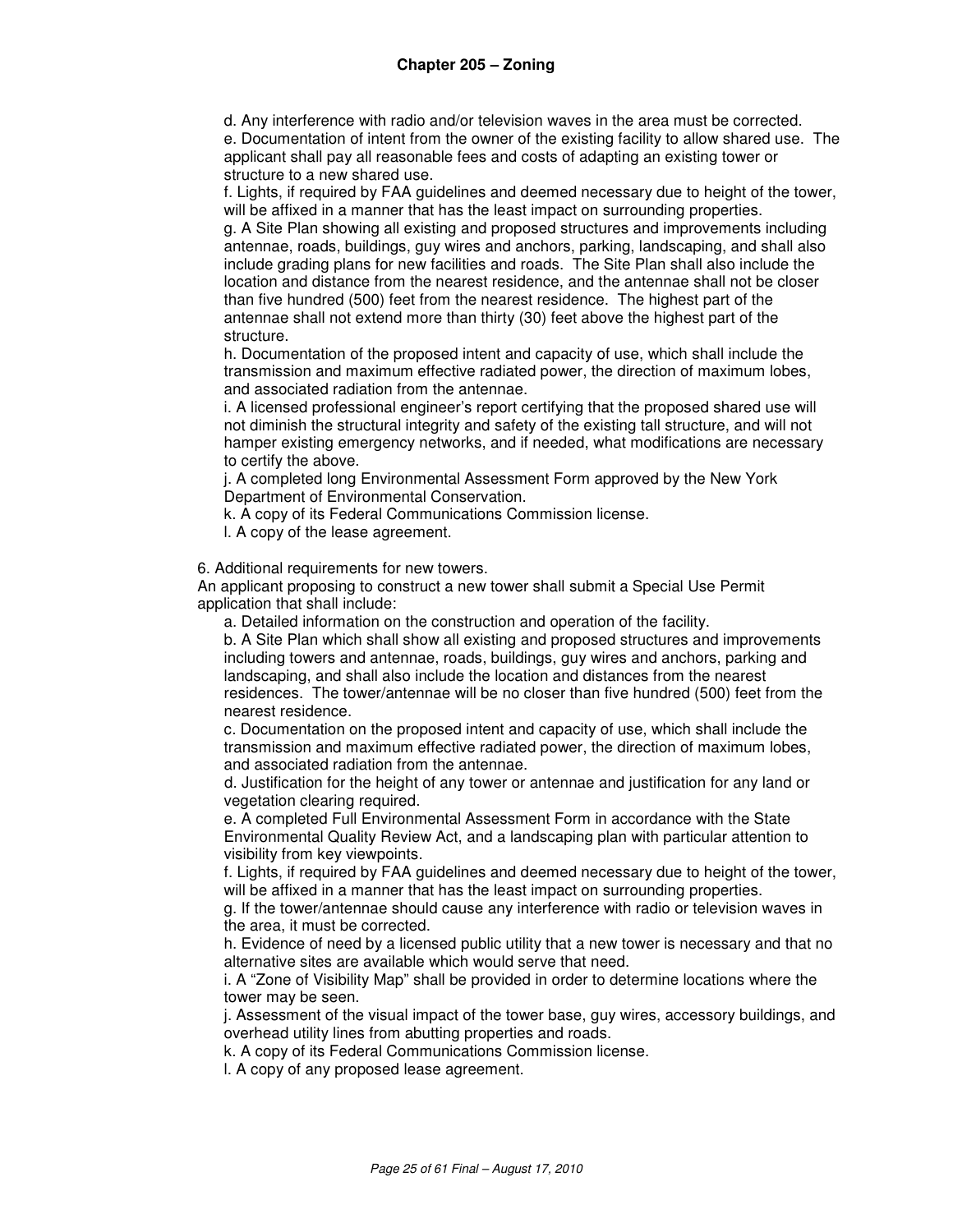m. In reviewing Special Use Permits, the Planning Board may require alternative tower designs, such as silos, trees, neutral earth tone colors, etc. to mitigate the visual impact of a tower, if necessary.

H. Temporary Storage Units

1. Purpose and intent. The Village intends to ensure that placement of temporary storage units, commonly known as PODS (portable on-demand storage), complies with the health, safety, and aesthetics objectives of the village.

2. Permit application and fee. Prior to placing a temporary storage unit on a property, a person must submit an application and receive a permit from the Zoning Officer. An insurance certificate providing liability insurance in the amount of \$100,000 provided by the company supplying the temporary storage unit must accompany the application. There is  $\theta$ an application fee. Applications are available from the village office.

3. Duration. Permits will be granted for a period of 30 days. At the expiration of the 30-day period, an applicant may seek to extend the permit for an additional 30 days by seeking an extension for cause from the Zoning Officer. In no event shall a permit be extended beyond 60 days.

#### 4. Location.

a. The temporary storage unit shall be placed in the least conspicuous location available to minimize disturbance to any adjoining residential properties.

b. The temporary storage unit shall not be located in any public right-of-way.

c. The temporary storage unit shall not be located in any front yard, unless it is the only practical location.

d. The temporary storage unit shall not be located in or impede the use of any shared parking area, loading area, aisle, or driveway.

5. Number of units. Only one (1) temporary storage unit may be placed at any residential property at one time.

6. Other Conditions. The applicant, as well as the supplier, shall be responsible for ensuring that the temporary storage unit is maintained in good condition, free from evidence of deterioration, weathering, discoloration, graffiti, rust, ripping, tearing or other holes or breaks at all times.

No temporary storage unit shall be used to store waste, construction debris, demolition debris, recyclable materials, business inventory, commercial goods, or any public property other than for the residential property where the temporary storage unit is located or any other illegal or hazardous material. Upon reasonable notice to the applicant, the Village of Richmondville may inspect the contents of any temporary storage unit at any reasonable time to ensure it is not being used to store said materials. At no time shall a temporary storage unit be used for any of these purposes or used for advertising purposes.

I. Outdoor wood-burning furnaces.

1. Authority. This section is enacted pursuant to the authority of Articles 2 and 3 of Municipal Home Rule Law of the State of New York.

2. Purpose. It is the intention of the Village to establish and impose restrictions upon the construction and operation of outdoor wood-burning furnaces within the limits of the Village for the purpose of securing and promoting the public health, comfort, convenience, safety, and welfare of its inhabitants. It is generally recognized that the types of fuel used, and the scale and duration of the burning by such furnaces create noxious and hazardous smoke,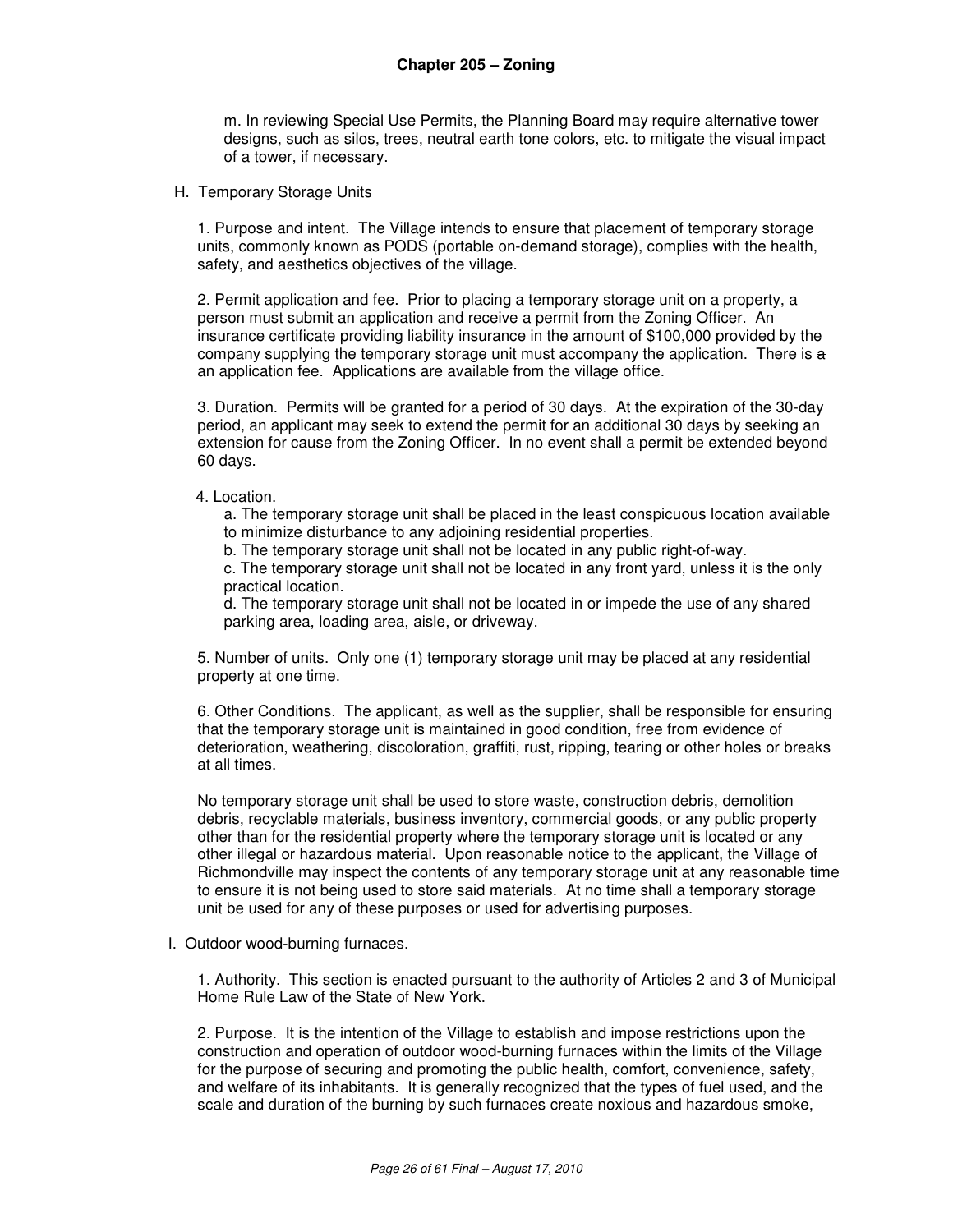soot, fumes, odors and air pollution, can be detrimental to citizens' health, and can deprive neighboring residents of the enjoyment of their property.

3. Prohibited acts. The construction and operation of outdoor wood-burning furnaces are hereby prohibited within the Village of Richmondville.

4. Non conforming uses.

a. Continuation of non conforming uses. The lawful use of any existing outdoor woodburning furnace existing as of January 1, 2010 may be continued, although such use does not conform to the provisions of this section except as hereinafter provided. b. Extension or enlargement. No outdoor wood-burning furnace shall hereafter be extended or enlarged.

c. Abandonment and discontinuance. Any outdoor wood-burning furnace which is abandoned or discontinued for a period of one year shall not be permitted to be reestablished as a non conforming use and must be removed by the property owner. If the property owner fails to remove the outdoor wood-burning furnace, the Village of Richmondville Zoning Officer shall give written notice by certified mail or personal service to the owner of the property upon which the outdoor wood-burning furnace is located. Such notice shall provide that such person shall remove the same within 15 days of the notice. Should the outdoor wood-burning furnace not be removed in the time specified, the Zoning Officer shall arrange for its removal. The cost of said removal shall be charged to the owner of said premises. Said cost if not paid shall be assessed and collected in the next annual village tax levy against the property.

d. Restoration. An existing outdoor wood-burning furnace which has been damaged by natural causes to the extent that it is no longer practicably operable shall, if the owner replaces it, be replaced, operated and maintained in conformity with the manufacturer's specifications and any and all local, state and federal codes, laws, rules and regulations. In case of a conflict between any provision of this section and any applicable federal, state, or local ordinances, laws, codes, rules or regulations, the more restrictive or stringent provision or requirement shall prevail.

J. Garage, porch or yard sale

Garage, porch or yard sales are meant to be temporary and are permitted in all zones provided such sales are limited to no more than nine (9) days on any one property in any one calendar year and no more than three (3) contiguous days. Signage used for a garage sale must be removed within two (2) days after the end of the sale. Continuous garage or yard sales (more than nine (9) days per calendar year or more than three (3) contiguous days) are not permitted in the Village of Richmondville unless a Special Use Permit has been obtained.

## **§ 205-23. Entrances and exits to and from public streets.**

A. Number and spacing. There shall be no more than one (1) entrance and exit per establishment on any individual public street, and the distance between the entrance and exit center line, if separate, shall not be less than one hundred (100) feet in any instance.

B. Width. No entrance or exit shall have a width greater than fifty (50) feet.

C. Location. The center line of any such entrance or exit shall not intersect any street line less than seventy (70) feet from the intersection of any two (2) street lines.

#### **§ 205-24. Off-street parking and loading.**

In all districts, in connection with every business, institutional, recreational, residential or any other use, there shall be provided, at the time any new building or structure is erected, off-street parking spaces in accordance with the requirements set forth herein.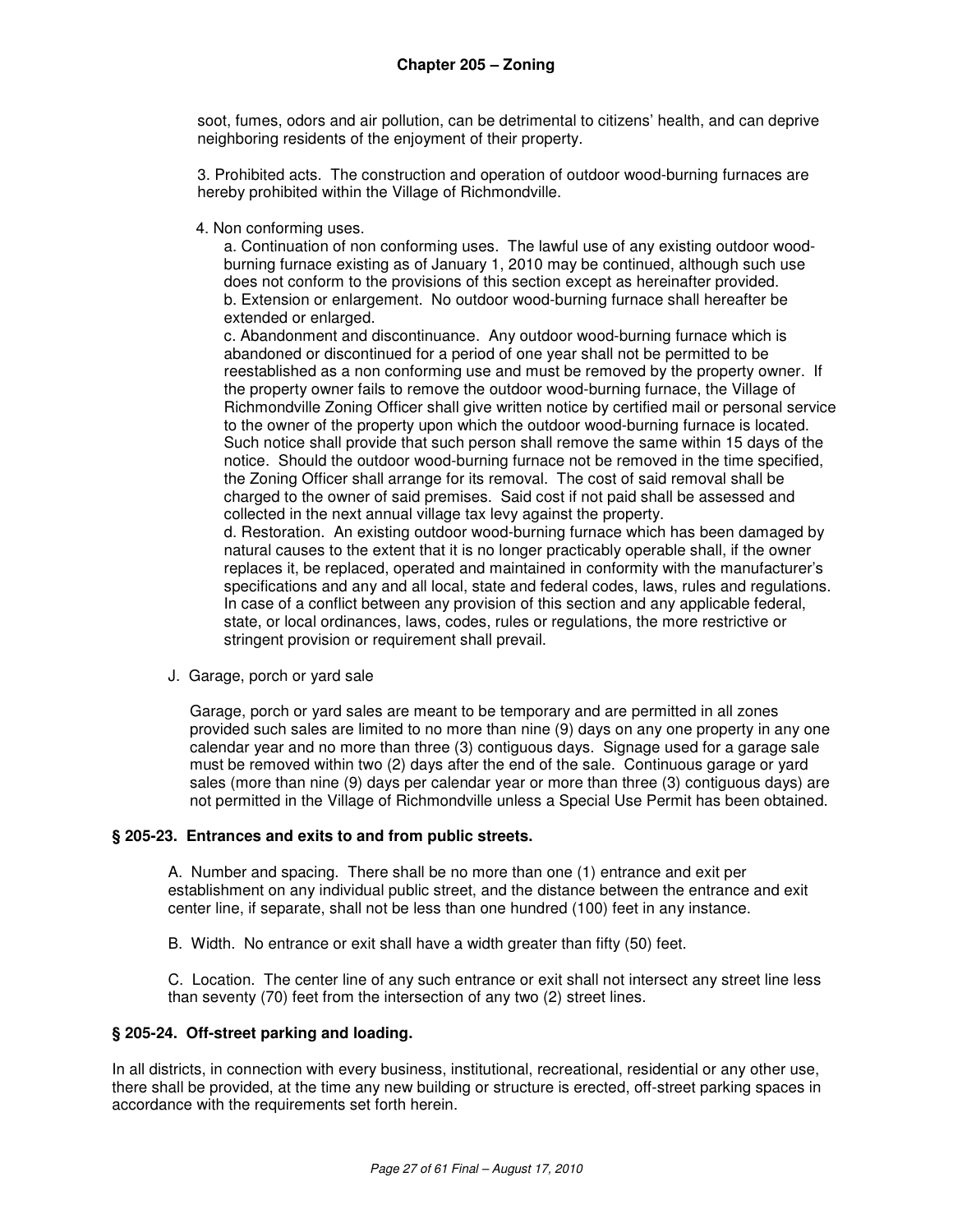A. Size and access. Each off-street parking space shall have an area of not less than one hundred eighty (180) square feet, exclusive of access drives or aisles, and shall be of usable shape and condition. Except in the case of dwellings, no parking area provided hereunder shall be established for fewer than three (3) spaces.

B. Number of parking spaces required. The number of off-street parking spaces required shall be as set forth in the Off-Street Parking Schedule. In the case of any building, structure or premises, that use of which is not specifically mentioned and to which said use is similar, the opinion of the Planning Board shall prevail.

C. Surface of parking areas or spaces. All parking areas, passageways, and driveways, except when provided in connection with single-family residences, shall be surfaced with a dustless, durable, all-weather pavement clearly marked for car spaces and shall be adequately drained.

#### D. Off-street loading.

1. In any district, in connection with every building, building group, or part thereof thereafter erected and having a gross floor area of four thousand (4,000) square feet or more which is to be occupied by manufacturing or commercial uses or other uses similarly requiring the receipt or distribution by vehicles of material or merchandise, there shall be provided and maintained on the same lot with such building off-street loading berths or unloading berths as follows: one (1) loading space for each eight thousand (8,000) square feet or fraction thereof of gross floor area or as may be required by the Planning Board.

2. The loading berth required in each instance shall be not less than twelve (12) feet in width, twenty-five (25) feet in length and fourteen (14) feet in height and may occupy all or any part of any required yard.

E. The required parking space in residential districts shall be for resident parking only and shall not be located in any required front yard.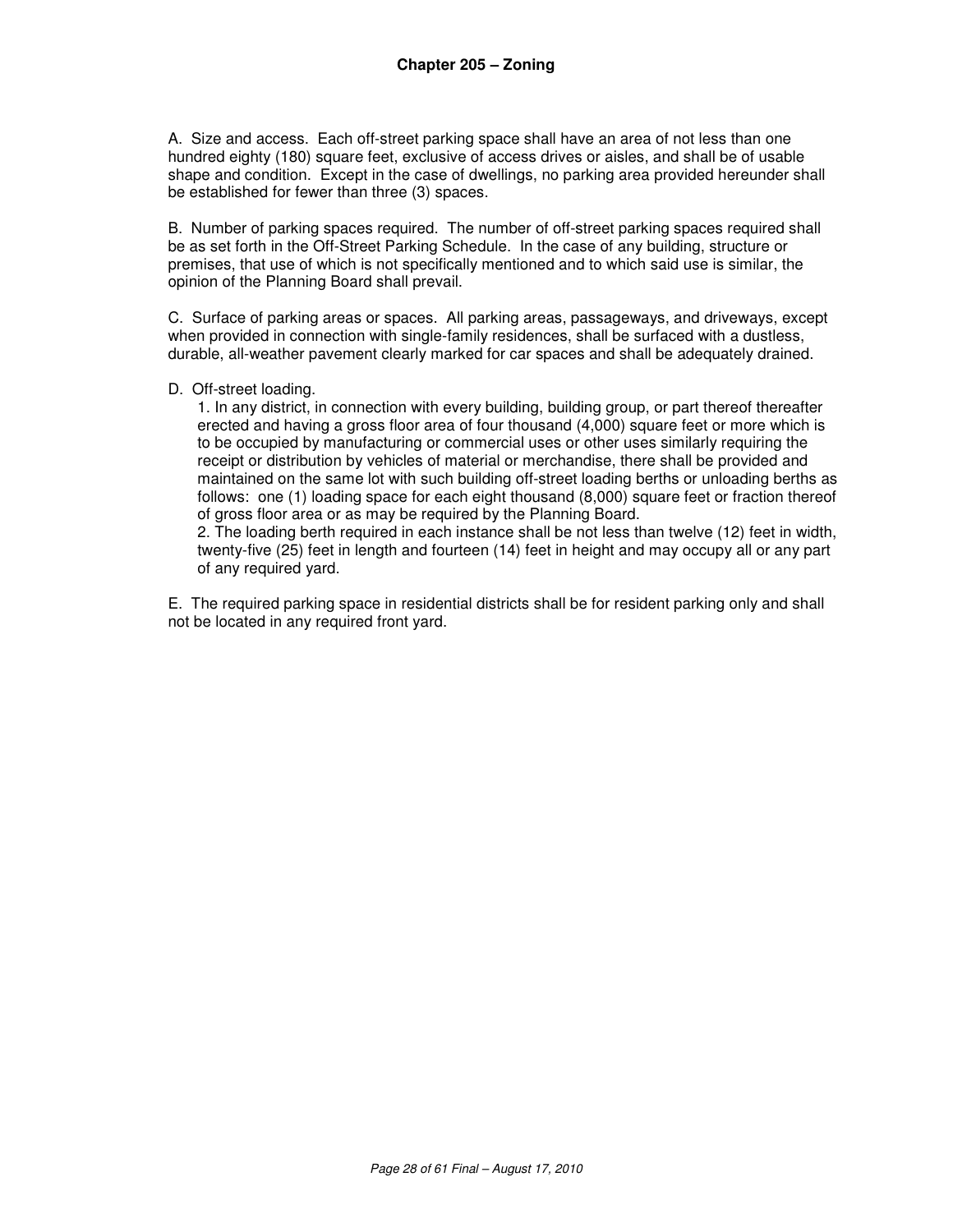| <b>Parking Schedule</b>                            |  |  |  |  |
|----------------------------------------------------|--|--|--|--|
| <b>Off-Street Parking and Loading Requirements</b> |  |  |  |  |
| <b>Village of Richmondville</b>                    |  |  |  |  |

|                                                              | <b>Number of Off-Street</b>                       |
|--------------------------------------------------------------|---------------------------------------------------|
| <b>Use</b>                                                   | <b>Parking Spaces Required</b>                    |
| Churches, community buildings, social halls, or other places | 1 for each 4 seats                                |
| of public or that service public assembly                    |                                                   |
| 1-family detached and multiple-family dwellings and garden   | 2 for each dwelling unit                          |
| apartments                                                   |                                                   |
| Eating and dining establishments                             | 2 for each 6 seats, plus 2 for each 3             |
|                                                              | employees                                         |
| Retail stores (Small)                                        | 1 for each 100 square feet of ground floor        |
|                                                              | space of building, plus 1 per each                |
|                                                              | employee                                          |
| <b>Gasoline Station/Convenience Market</b>                   | 3 per each employee, plus space for all           |
| Retail Stores (Large)                                        | vehicles used directly in the conduct of          |
|                                                              | such business                                     |
| Public schools                                               | 2 per classroom in an elementary and              |
|                                                              | junior high school and 4 per classroom in         |
|                                                              | a senior high school, plus spaces needed          |
|                                                              | for auditorium or gymnasium (whichever            |
|                                                              | has the larger capacity)                          |
| Customary home occupations                                   | 4 for each dwelling unit                          |
| Nursing, assisted living facilities, and boarding homes      | 2 for each 3 beds, plus 1 for each                |
| Wholesale establishments                                     | employee                                          |
|                                                              | 1 for each 300 square feet of gross floor<br>area |
| Motels and tourist accommodations                            | 1 for each accommodation                          |
| Office and industrial buildings                              | 1 per each employee, plus visitor parking         |
| Clubhouse and permanent meeting places of veterans,          | 1 per each 50 square feet of gross floor          |
| business, civic, fraternal, labor, and other similar         | area                                              |
| organizations                                                |                                                   |
| Nursery schools                                              | 2 per classroom                                   |
| Loading requirements for businesses, churches, community     | 1 loading space per each 15,000 square            |
| buildings, and public schools with over 5,000 square feet of | feet or fraction thereof of gross floor area      |
| gross floor space                                            |                                                   |
|                                                              |                                                   |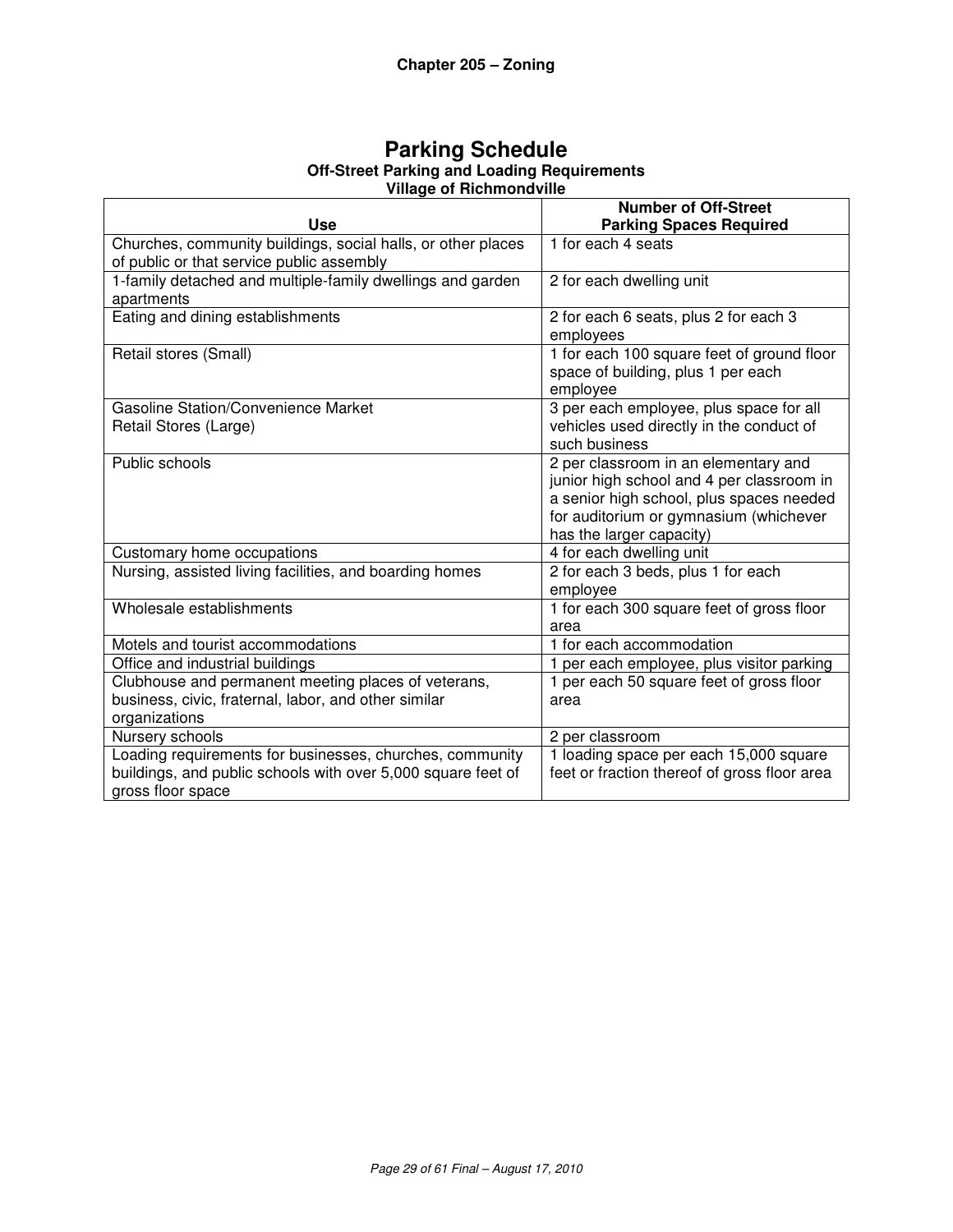#### **§ 205-25. Signs and handbills.**

#### A. General Procedures

1. Unless specifically exempted by this law, no sign shall be erected, altered, or relocated within the Village of Richmondville without first obtaining a sign permit from the Planning Board.

2. Unless specifically exempted by this law, before erecting a new sign or expanding or otherwise changing an existing sign, an applicant shall:

a. Obtain an application and a copy of the Zoning Law.

b. Design the sign in accordance with the sign regulations and the Sign Design Guidelines, Attachment A in the Comprehensive Plan, taking into account where the sign will be located and how it will be constructed and mounted.

c. Submit the completed application form, along with appropriate photographs, drawings, sketches and color chips to the Village Planning Board.

3. Once a permit is issued, the sign must be built and displayed according to the specifications in the approved application. Any changes require a new application.

#### B. General Regulations

1. A sign shall not interfere or obstruct any official traffic sign, signal, or marking and shall not interfere with adequate line of vision for safety purposes at any intersection or access to a street.

2. A sign may be illuminated provided that the lighting used shall be shielded from neighboring properties and directed solely at the sign. Neon-type lighted signs (excluding 1 non-flashing, interior window mounted neon "OPEN" sign per business in the PDZ, RG, MSM and BT Zones) and portable signs mounted on wheels are not allowed. No exterior sign shall be illuminated between midnight and 5:00 a.m. Any business that serves the public between the hours of midnight to 5:00 a.m. may apply to the Zoning Officer for a waiver to this requirement. The Zoning Officer must receive a positive recommendation by a majority of the Planning Board before granting such waiver.

3. Temporary portable signs (less than sixty (60) days) may be granted by the Zoning Officer for a new business until a permanent sign is installed. Signs advertising or announcing a building project or a business, service or product expected to be available on the same or another site may be erected or placed at the time of issuance of a building permit for construction of the building project or of the structures intended to house the business, service or product, for less than sixty (60) days in accordance with all other provisions of this law and other local law. In any case where said building permit lapses, said sign shall be removed.

4. All permanent signs shall be constructed and erected in a safe and sturdy manner. All electrical installation shall be underground for freestanding signs.

5. Signs must be kept in good repair such that they do not detract from the neighborhood or constitute a safety hazard. If the Zoning Officer has reason to believe that a sign is an eyesore or is in an unsafe condition, the Zoning Officer may issue a violation notice detailing the reasons for doing so, and give the owner a specified number of days to correct the problem. If it is not corrected, the Village may order the sign removed at the expense of the owner.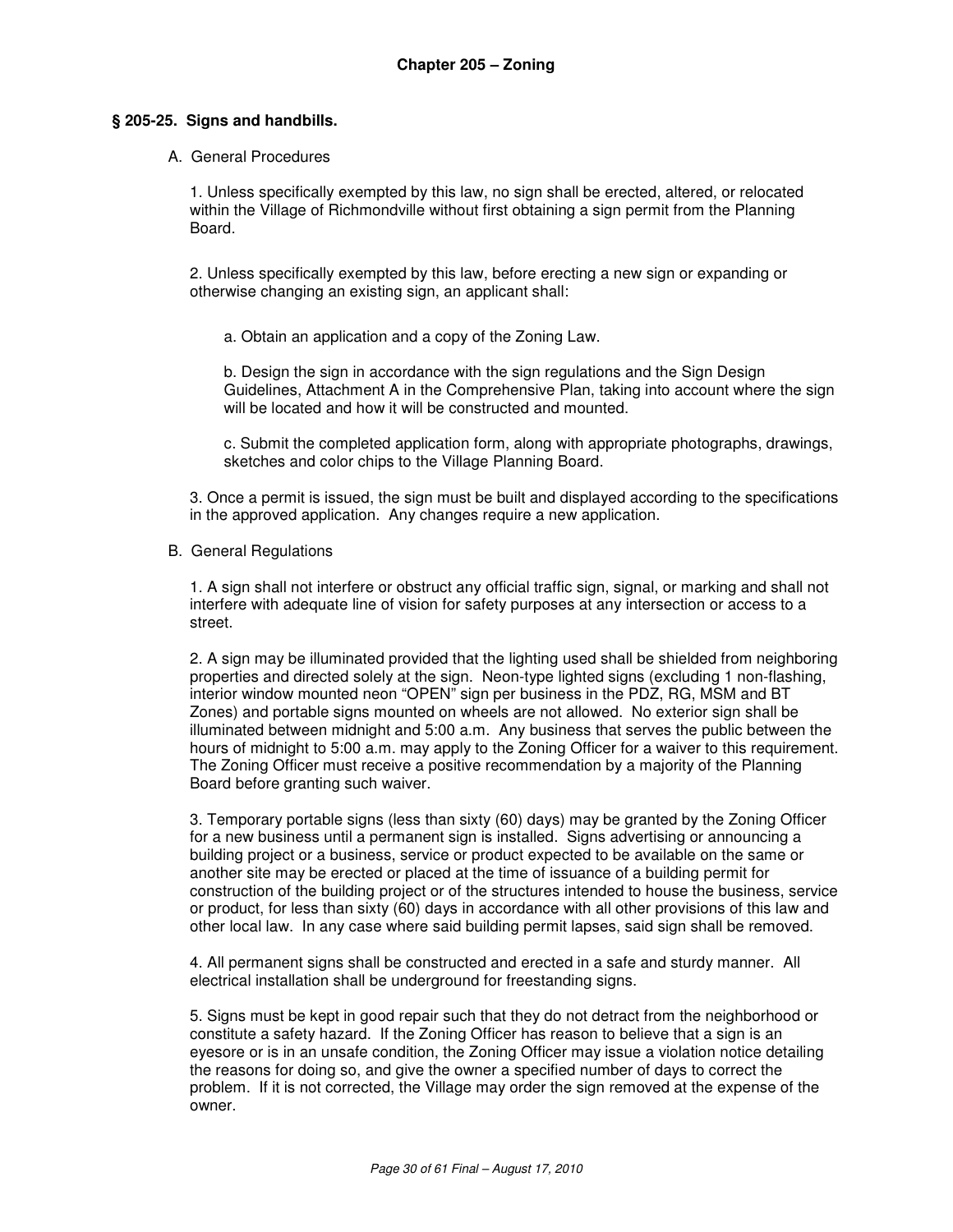6. No sign shall be illuminated by or contain flashing, intermittent, rotating, or moving light(s). No pennants, ribbons, streamers, spinners, or other similar moving devices are allowed. No sign may rotate or move by means other than those that swing in the wind.

7. It shall be unlawful to attach any sign or signs to any pole owned by the Village of Richmondville or to maintain such signs so attached, and any such sign heretofore so attached shall be removed from such Village-owned pole.

8. All off-premise signs advertising a product are prohibited. All billboards are prohibited. Up to two (2) off-premise signs per business that advertise business name and nature of business only are allowed, provided that they do not exceed six (6) square feet each.

C. Exempt Signs. Such signs include:

1. Seasonal decorations on private property.

2. Legal notices posted as required by law.

3. Street, safety, or directional signs installed and maintained by the Village, County, or State.

4. Up to three national and/or state flags per premises.

5. Signs on registered motor vehicles except those meant to circumvent this law by means of the size of the lettering and/or placement of the vehicle on property.

6. Up to two (2) temporary signs located at least two hundred (200) feet apart to direct public to a special event or sale, provided such signs are posted for a period not to exceed five (5) consecutive days and not more than ten (10) days per year. Such signs shall not exceed four (4) square feet.

7. Signs incident to a legal process or necessary to the public welfare. This includes election signs or public hearing signs provided that they are not placed more than three (3) months before an election or public hearing and removed within fourteen (14) days after an election or public hearing.

8. Temporary development signs during construction repairs or alterations not to exceed two (2) signs, each not to exceed four (4) square feet in area.

D. Regulations for Residential Zones (R1, RR and VR) Signs

1. No signs except the following shall be permitted:

a. Residential name plates and address plates not larger than two (2) square feet.

b. Real estate signs or rental signs when placed on properties for sale or rent, not larger than eight (8) square feet.

- E. Regulations for PDZ, RG, MSM and BT Districts
	- 1. All signs shall meet the following requirements:

a. No sign shall be placed on the roof of a building nor extend more than four (4) feet above the building or part of the building to which it is attached, except this shall not apply to a sign painted on the roof of a building, to be seen from the air.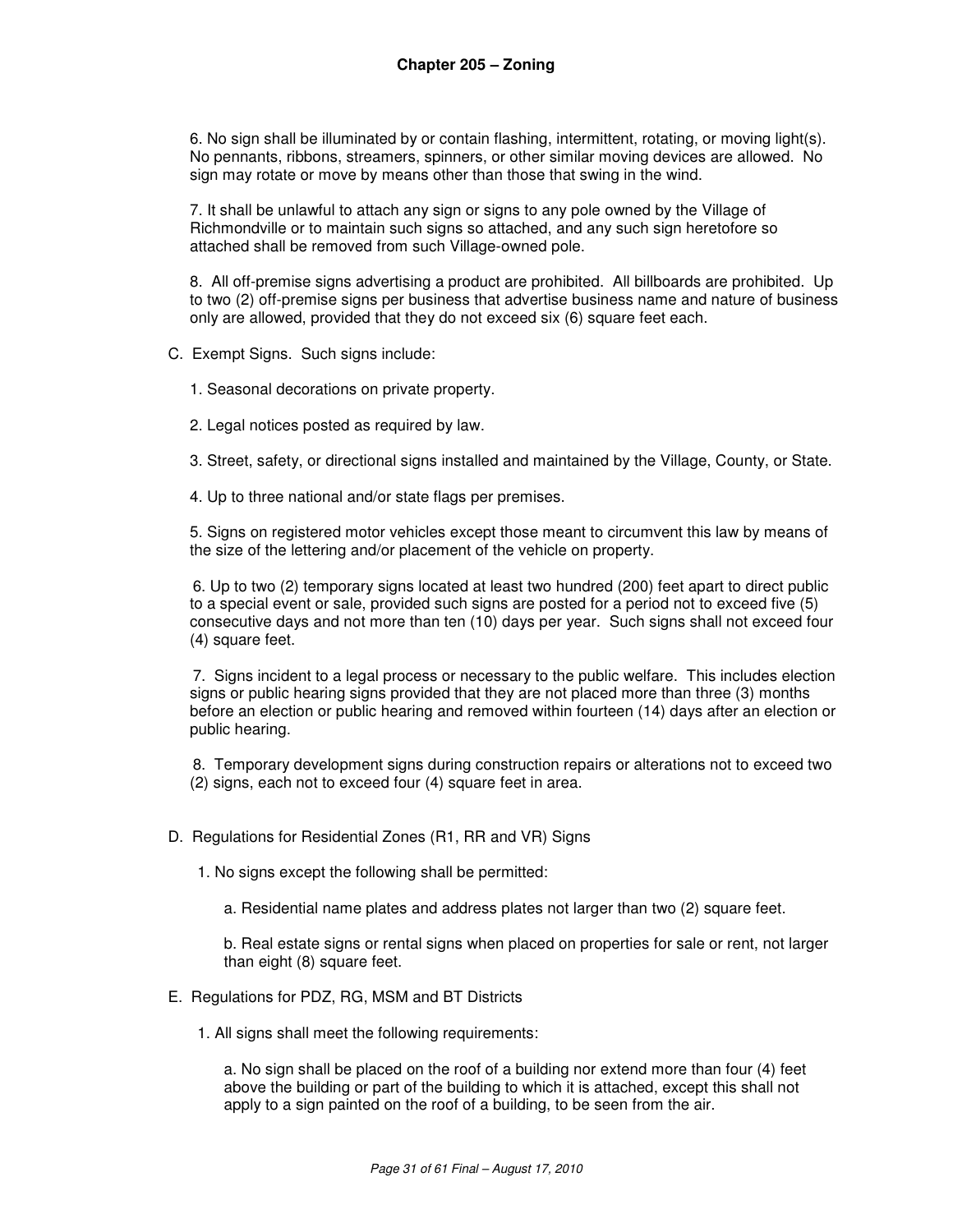b. No freestanding sign shall exceed ten (10) feet in height and any sign larger than eight (8) square feet shall not have less than three (3) feet of open space at the bottom, extending its entire length.

c. Business signs and professional signs shall be limited to one (1) exterior sign for each business unit or business premises for each exposure.

d. No sign shall project more than eighteen (18) inches beyond that surface of the building to which it is attached. Such signs shall not extend more than twenty (20) feet above the ground level or more than four (4) feet above the roof of the building at the point of location of the signs, whichever is less restrictive.

e. Signs projecting into a public right-of-way shall have a clearance of not less than ten (10) feet above the sidewalk or surrounding ground and not less than fifteen (15) feet above any public driveways, alley or thoroughfare, excepting therefrom barber signs or barber poles affixed to buildings at entrances to barbershops and projecting not more than twelve (12) inches into a public right-of-way, which shall have a clearance of not less than seven (7) feet above the sidewalk or surrounding ground.

f. The total area of such sign shall not exceed three (3) square feet for each lineal foot of building frontage of a given business premises for each exposure; provided, however, that no building may be considered to have more than two (2) exposures, or three (3) exposures in the case of a corner building, for purposes of this section. Permitted areas notwithstanding, the dimension of any sign shall not exceed three (3) feet.

g. Colored lights of such shape and hue that they may be confused with official traffic lights and signals are prohibited.

h. In all districts, with respect to setbacks from the street, required yards and other such matters freestanding signs larger than eight (8) square feet shall be regarded as buildings or structures within the meaning of this law. Advertising display painted or pasted upon a building or other surface shall be regarded as coming within the above regulations.

F. Removal of signs following termination of business.

1. Upon the termination of any business within the Village of Richmondville, all advertising signs used in connection therewith and erected or existing upon the property where said business was located shall be removed, and upon the failure of the operator of said business to remove all such signs, it shall be the responsibility of the property owner to do so within thirty (30) days after the termination of said business.

2. The provisions of this subsection shall not apply to permanent signs of any seasonal business that shall reopen within one (1) year, but shall apply to temporary signs, posters and business advertisements of temporarily closed businesses.

G. Handbills. No person shall post any bills, cards, or notices upon any tree, fence, building, or utility pole without first obtaining proper consent to do so, and no person shall tear down or remove any such bill, card, or notice that has been posted after the proper and lawful consent has been given. The item posted shall be removed within ten (10) days from the conclusion of the event advertised.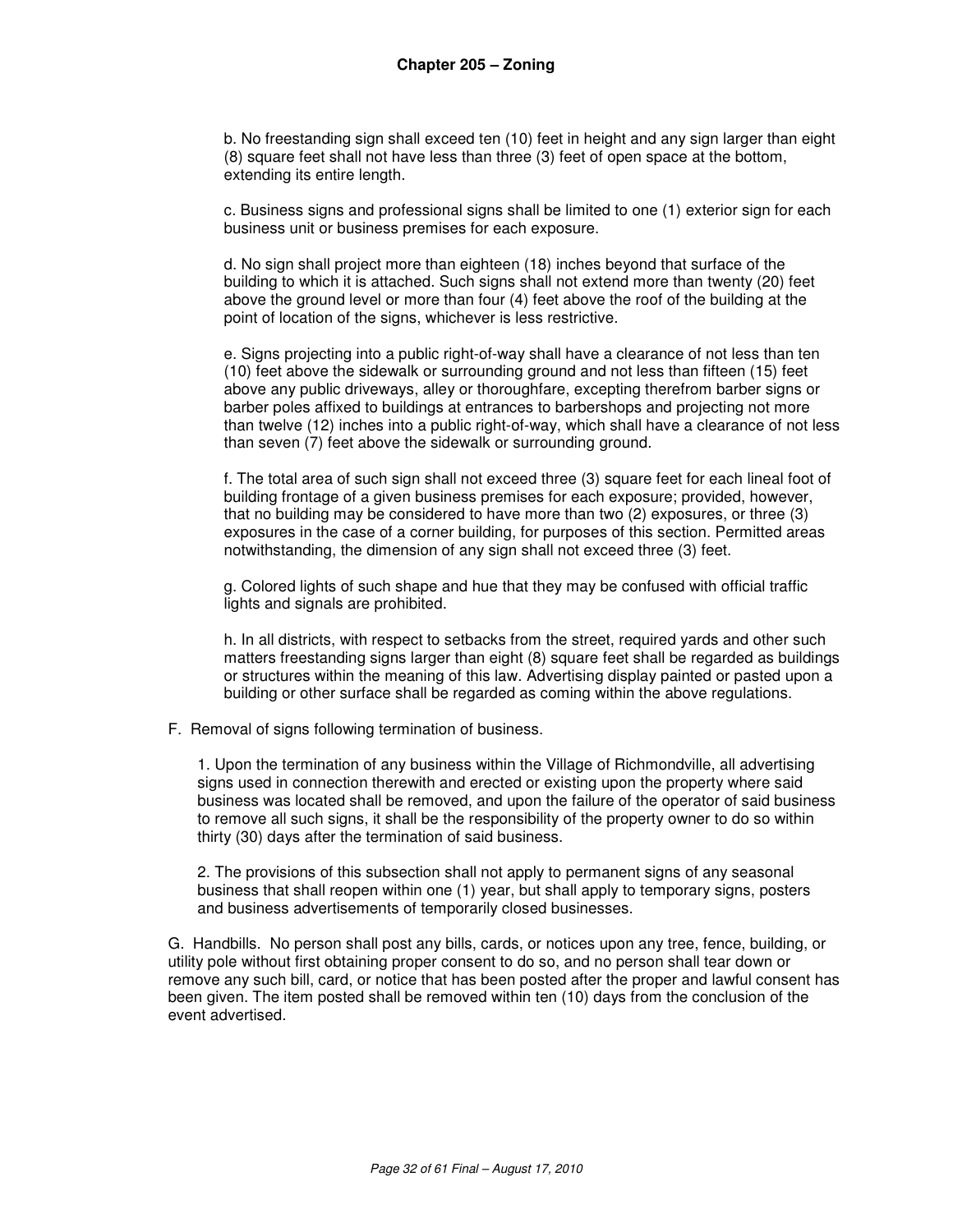#### **§ 205-26. Special use permits.**

Each use for which application for a Special Use Permit is made shall be considered individually by the Planning Board and, if approved, shall conform to the detailed standards as the Board may determine are appropriate to the particular use. To better facilitate the understanding of a Special Use Permit, it is to be understood that special uses will be permitted only as allowed in the schedule (Schedule I). It shall also be understood that a special use differs from a variance in that a variance is an authority to use certain property in a manner not allowed by this law pertaining to the district, while a Special Use is a permit to use property in a manner in which this law expressly allows, as designated in the schedule.

A. Complete Application: An application for a Special Use Permit shall include:

1. A proposed Site Plan at an appropriate scale showing the size and placement of the lot, the design and location of proposed facilities (driveways, parking spaces, landscaping, fences, buffer strips), water supply, sewage treatment.

2. A brief narrative describing the proposed use.

3. If the applicant is not the owner of the property, a signed statement from the owner of the property authorizing application for special use.

4. Proper Environmental Assessment Form (EAF) with Part I completed. (a full EAF is required for all Type I actions, but the Planning Board may require a full EAF for unlisted actions)

5. A fee established annually by the Village Board of Trustees.

6. The Planning Board, upon a majority vote of the members, may require a survey of property if needed to ensure proper setback, to solve a property line dispute, or for any other valid reason. The Planning Board, upon a majority vote of the members, may require existing or proposed contour lines to be identified on a lot in order to review drainage plans or because ground disturbance will take place as a result of approval.

B. A public hearing shall be held within sixty-two (62) days from the day a complete application as described above, is received and dated by the Planning Board Chair. Public notice of the hearing shall be printed in a newspaper of general circulation in the Village at least five days prior to the hearing. The Planning Board shall decide upon the application within sixty-two (62) days after the hearing. Such decision may be extended by mutual consent of the applicant and the board. The decision shall be filed in the Village Clerk's office within five (5) business days after such decision is rendered and a copy mailed to the applicant.

C. Before granting any Special Use Permits, the Planning Board shall determine that the special use requested is in accordance with the community standards and will not disrupt the relationship of zoning districts within the Village, and further consider:

1. If such Special Use encourages the orderly beneficial development of the Village.

2. The suitability of the property for the proposed use considering its size, topography, vegetation, soils, hydrology and, if appropriate its ability to be screened (landscaping/fences) from neighboring properties and public roads.

3. Environmental, social and economic impacts of traffic, noise, dust, odors, release of harmful substances, solid waste disposal, glare, or any other nuisances.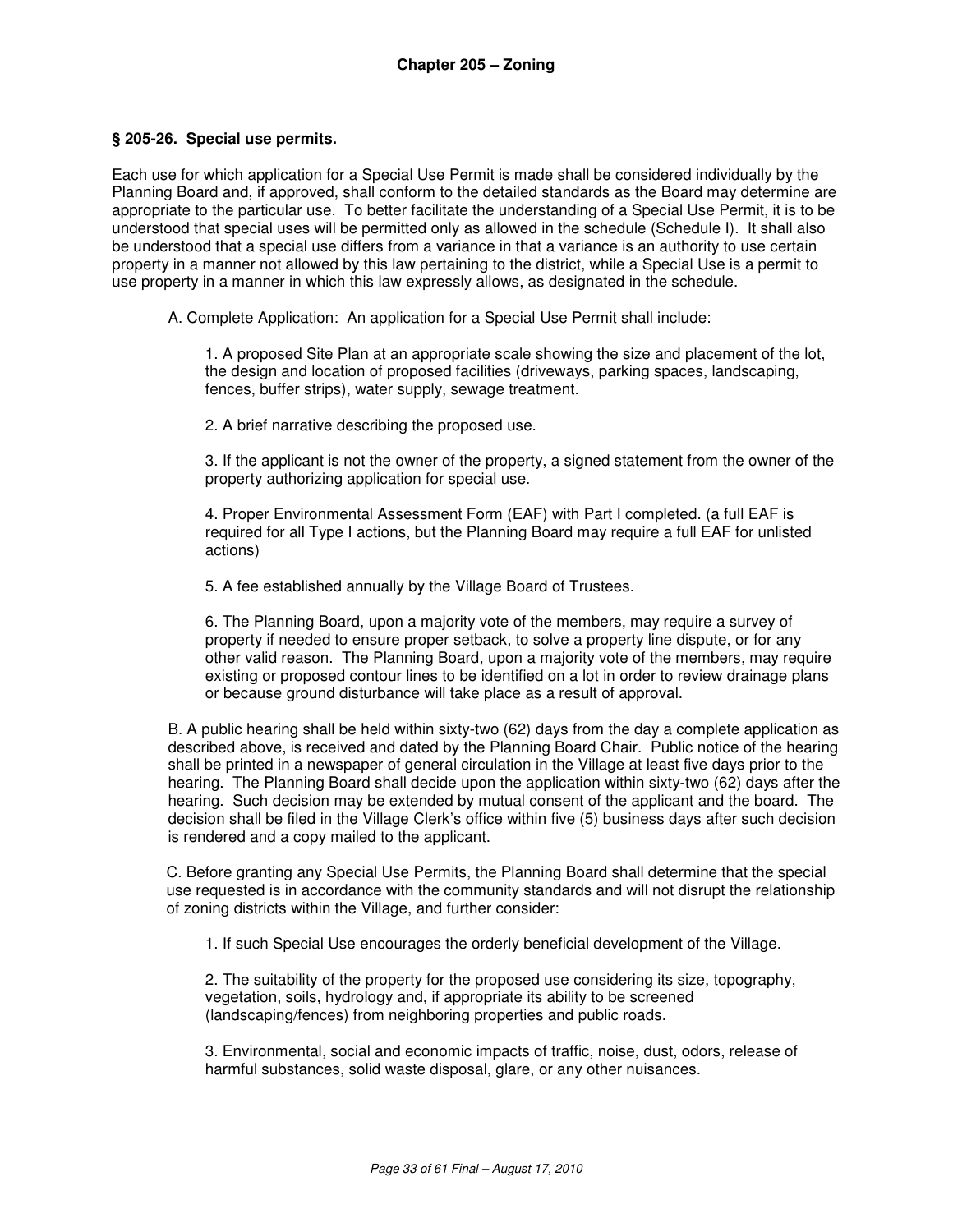4. Any restrictions or conditions on design of structures or operation of the use (including hours of operation/architecture) necessary either to ensure compatibility with surrounding uses or to protect the natural and scenic resources of the Village.

5. Adequacy of parking for the proposed use, and its accessibility to fire, police, and emergency vehicles.

6. Conditions and safeguards, including financial provisions for the completion of conditions, maintenance of property held in common, or other acts.

7. Supplementary standards as listed in 205-22 and 205-27 of this law and, if located in the MSM district, performance standards as listed in this law.

D. If the provisions regarding any type of Special Use shall be declared invalid by any court, then such special use shall become a use not allowed in that district.

E. A Special Use Permit granted under this section shall run with the land and be binding upon the heirs, successors or assigns of the original holder and shall be acknowledged in like form and manner as a deed. If deemed necessary by the Planning Board, a Special Use Permit may be issued for a limited time period with an expiration date or for review to check compliance with any permit conditions for possible renewal. The Village Clerk shall maintain a record book and record therein in suitable order every such permit.

F. A Special Use Permit shall be deemed to authorize only one (1) particular special use and shall expire if the special use shall cease for more than twelve (12) consecutive months for any reason.

G. No permit shall be issued for a Special Use for a property where there is an existing violation of this law.

H. Where a proposed Special Use Permit contains one or more features which do not comply with area requirements, application may be made to the Zoning Board of Appeals for an area variance without the necessity of a decision or determination of the Zoning Officer.

#### **§ 205-27. Main Street Mixed (MSM) Performance Standards**

A. All MSM special uses may be allowed after approval of a Special Use Permit in accordance with this law and no land use shall be established or maintained in the MSM unless it complies with the performance standards in this section. Continued conformance with such standards shall be a requirement for the continuance of any certificate of occupancy or certificate of compliance subject to the following performance standards:

1. Noise

a. Sound levels shall be determined at the property line of the lot from which the noise is emitted. Sound measurements shall be accomplished through the sound-level meter having an A-weighted filter and C-weighted filter constructed in accordance with specifications of the American National Standards Institute.

b. The following uses and activities shall be exempt from these noise regulations:

i. Temporary construction noises between the hours of 7:00 a.m. and 9:00 p.m. ii. Unless otherwise noted in this law, transient noises of moving sources, such as motor vehicles and railroads.

iii. Noises from safety signals, fire alarms, security alarms, warning devices and emergency pressure relief valves.

iv. The sound of bells or chimes from a church.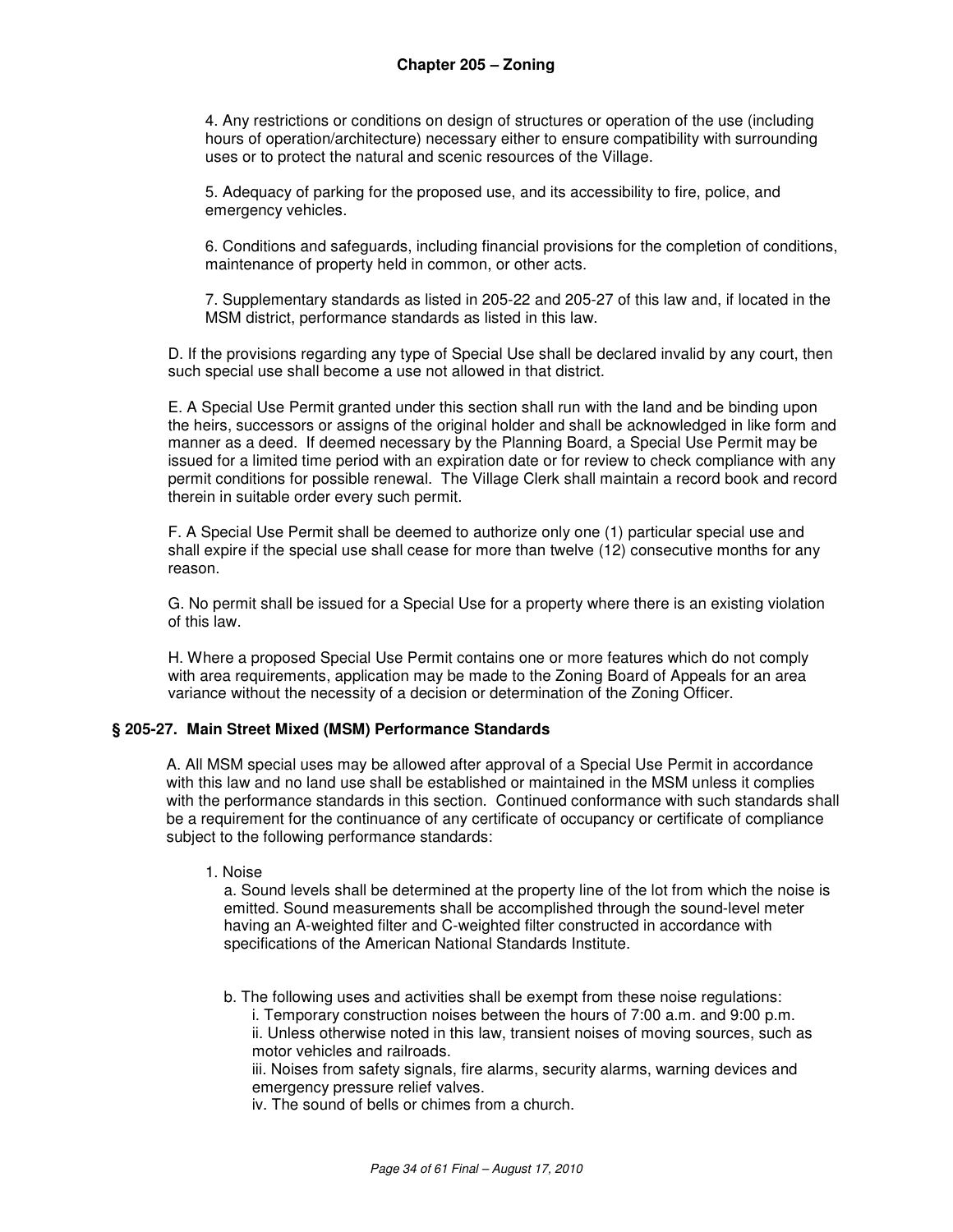v. Yard and lawn maintenance equipment engaged in normal yard and lawn maintenance operations between the hours of 7:00 a.m. and 9:00 p.m. vi. Snow removal equipment.

c. No person, firm or corporation shall allow the emission of sound in air which, as measured at the property lines, exceeds the ambient decibel level, both A-weighted and C-weighted, plus 5 decibels measured anywhere along the property boundary. d. No operation of recreational or other power equipment including but not limited to allterrain vehicles, snowmobiles, lawn mowers (including modified racing lawn mowers), leaf blowers, chain saws, or revving of motor vehicle engines shall occur between the hours of 10:00 p.m. and 7:00 a.m. unless being used for snow removal.

2. Smoke. The density of smoke and other atmospheric pollutants shall be measured by the Ringelmann Smoke Chart, as published by the United States Bureau of Mines. No person, firm or corporation shall permit the emission of smoke or any other atmospheric pollutant, from any source whatever, for a period or periods aggregating more than four minutes in any one hour which exceeds the density or equivalent opacity of No. 1 on the Ringelmann Chart as measured at the point of emission. The emission of smoke or any other atmospheric pollutant shall not be permitted, regardless of quantity, if it is in any way detrimental to the public health or safety or is a source of damage to property.

3. Particulate matter. No person, firm or corporation shall permit the emission of any particulate matter, from any source whatever, to exceed one pound per hour per acre of lot area. The emission from all sources within any lot area of particulate matter containing more than 10% of particles having a diameter larger than 44 microns is prohibited.

4. Odor. No person, firm or corporation, excluding farm and agricultural operations, shall permit the emission of any offensive odor at the property line of the lot from which the odor is emitted.

5. Fire and explosion. The storage, use or manufacture of detonable material, flammable solids ranging from active burning to intense burning flammable gases or flammable liquids shall not be permitted.

6. Electromagnetic interference. No land use or operation shall be allowed which produces any perceptible electromagnetic interference with normal radio or television reception outside the boundaries of the lot on which such use or operation takes place.

7. Toxic or noxious matter. No land use or operation shall be permitted which permits or causes the escape of any toxic or noxious fumes, gases or other matter outside the building in which the use is conducted.

8. Flammable liquids and hazardous materials. Storage of such materials shall be according to provisions in 29 CFR 1910.106, Flammable and Combustible Liquids.

9. Radiation. No emission or discharge of radioactive gases, liquids or solids shall be permitted.

#### 10. Vibration.

a. No activity shall cause or create a steady state or impact vibration discernible at any lot line.

i. Temporary construction activities between the hours of 7:00 a.m. and 9:00 p.m. shall be exempt from these vibration regulations.

11. Liquid or solid wastes. The discharge of any or all wastes shall be permitted only if in complete accordance with all standards, laws and regulations of the Schoharie County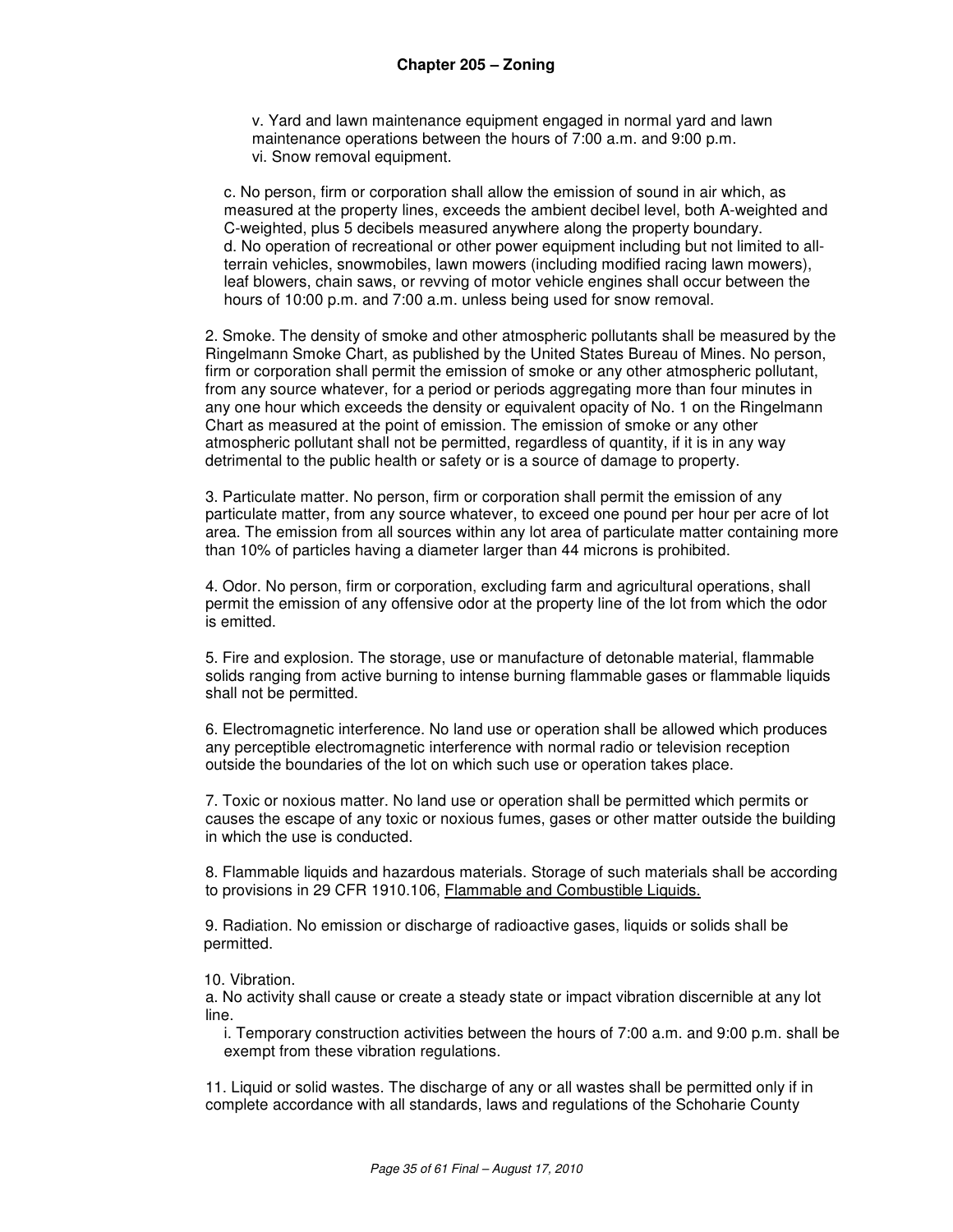Department of Health, New York State Department of Environmental Conservation or any other regulatory agency having jurisdiction. Facilities for the storage of solid waste shall be so located and designed as to be screened from the street or from any adjoining property and so as to discourage the breeding of rodents or insects.

12. Lights. All exterior lighting in connection with all buildings, signs or other uses shall be directed away from adjoining streets and properties. Hours of lighting may be limited by the Planning Board in acting on any site plan.

13. Outside storage. Materials, supplies and products shall not be stored in any front or side yard area nor in any required yard. All outside storage areas shall be neatly kept, fenced, lighted and screened from any existing or proposed road or any adjoining residential use.

14. Fences. The Planning Board may require the fencing or screening, or both, of any hazardous or potentially dangerous conditions that in the opinion of the Board might cause injury to persons or damage to property.

15. Motor Vehicle Repair. No person, persons, firm, partnership or corporation shall at any hour of the day or night make mechanical repairs of any nature or description whatsoever to any motor vehicle while said motor vehicle is parked or standing on any public street, avenue, road highway or public parking lot within the Village of Richmondville, except in the event of an emergency.

16. Parking. The standards of this law shall be used as a guideline. Motor vehicle parking shall be off-street when possible.

B. In the case of any application for the establishment of a use subject to the above performance standards, the Planning Board may require the applicant, at his or her own expense, to provide such evidence as it deems necessary to determine whether the proposed use will conform to said standards.

C. If the Planning Board deems it necessary, expert advice may be obtained, with the cost of such advice paid for in advance by the applicant, as a condition of further consideration of his or her application. The report of any expert consultants shall be promptly furnished to the applicant.

D. Concurrently during the course of Special Use Permit review, the Planning Board will determine if the applicant's proposal will conform to the performance standards.

E. Enforcement of Performance Standards

If, in the judgment of the Zoning Officer or the Village Board, there is a violation of the performance standards:

1. The Zoning Officer shall give written notice, by registered or certified mail, to the owner and tenants of the property upon which the alleged violation occurs, describing the particulars of the alleged violation and the reasons why it is believed that there is a violation in fact and shall require an answer or correction of the alleged violation to the satisfaction of the Zoning Officer within a reasonable time limit set by said Officer. The notice shall state that, upon request of those to whom it is directed, technical determinations of the nature and extent of the violation as alleged will be made and that, if violation as alleged is found, costs of the determinations will be charged against those responsible, in addition to such other penalties as may be appropriate and that, if it is determined that no violation exists, costs of determination will be borne by the Village.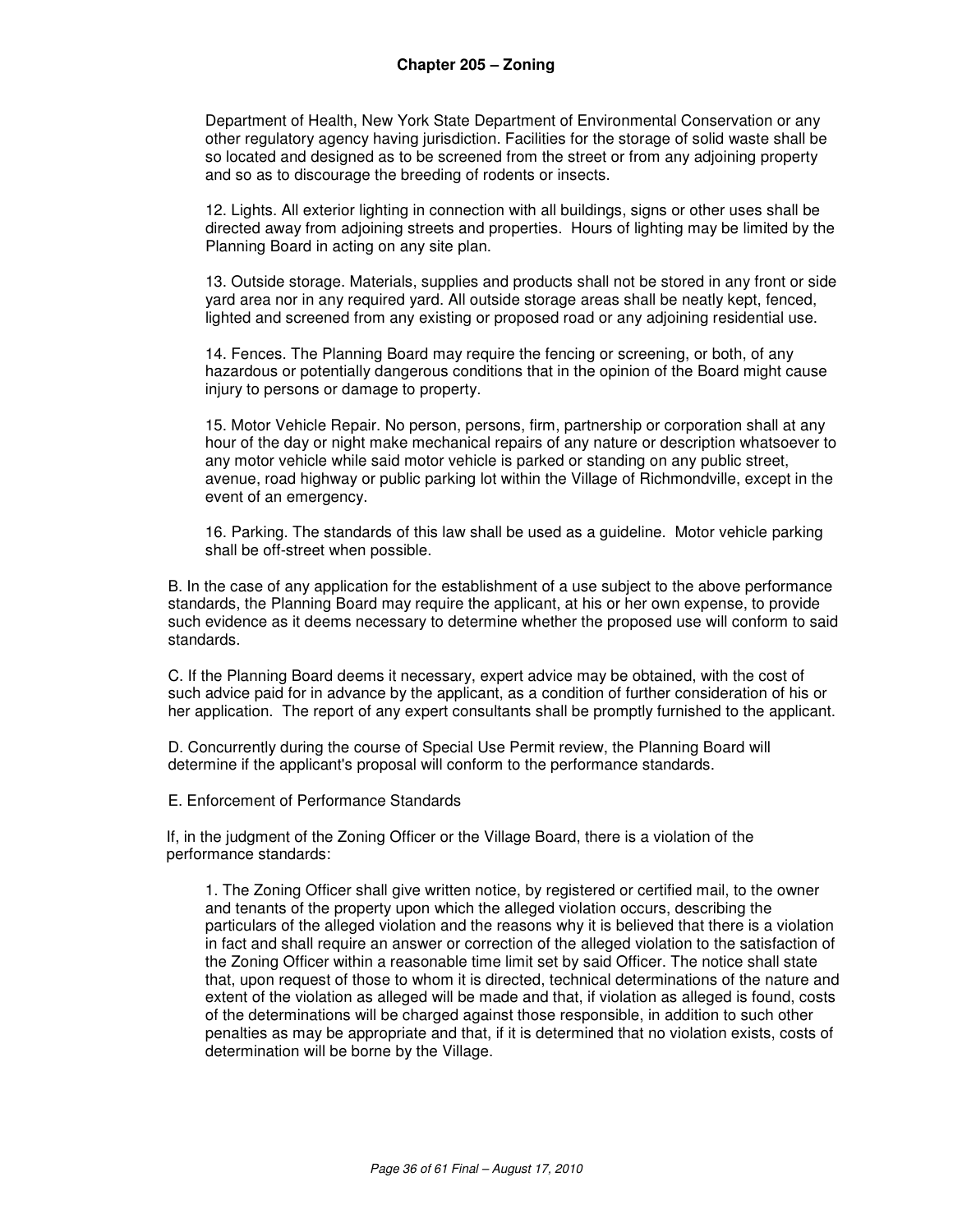2. If, within the time limit set, there is no reply but the alleged violation is corrected to the satisfaction of the Zoning Officer, he or she shall note "Violation Corrected" on his or her copy of the notice and shall retain it among the records of the Officer.

3. If there is no reply within the time limit set and the alleged violation is not corrected to the satisfaction of the Zoning Officer within the time limit set, he or she shall proceed to take action in accordance with this law.

F. Notice of Public Hearings

Notification of public hearings for a Use Variance, Site Plan, or Special Use Permit occurring within 500' of an adjacent municipality shall be made to the clerk of such municipality by mail or electronic transmission at least ten (10) days prior to the hearing.

#### **§ 205-28. Supplementary special use regulations.**

A. Special use requirements. Special Uses, as enumerated in Schedule I, shall be permitted only upon authorization by the Planning Board, provided that such uses shall be found by the Planning Board to comply with the following requirements and other applicable requirements as set forth in these regulations.

1. That the use is a permitted Special Use as set forth in Schedule I hereof.

2. That the use is so designed, located, and proposed to be operated that the public health, safety, welfare, and convenience will be protected.

3. That the use will not cause substantial injury to the value of other property in the neighborhood where it is to be located.

4. That adequate landscaping and screening are provided as required herein.

5. That adequate off-street parking and loading are provided and ingress and egress are so designed as to cause minimum interference with traffic on abutting streets.

6. That the use conforms to all applicable regulations governing the district where located, except as may otherwise be determined for large-scale developments.

B. Additional standards for certain Special Uses. A Special Use shall conform in all respects to all the regulations of these regulations and particularly to those regulations on Schedules I and II for the zone district in which the Special Use is located, except that the following additional regulations shall apply to the following Special Uses:

1. Quarry, sand, and gravel pits and major excavating, grading, or filling.

a. Extractive operations shall not be conducted closer than two hundred (200) feet to the adjacent property. A location map which shows the land to be quarried or mined and the location of adjacent properties, roads, and natural features shall be filed with the Planning Board. A plan for the restoration of the land, including anticipated future use of the restored land, the proposed final topography indicated by contour lines of no greater interval than five (5) feet, steps which will be take to conserve the topsoil, and the location of the future roads, drainage courses, or other improvements contemplated shall be submitted to the Planning Board for approval.

b. Upon approval of the plan, the Planning Board shall issue a Special Use Permit for a period of two (2) years. Application for renewal of the permit shall be made to the Board. The Board shall extend the permit from year to year if it finds that restoration of the landscape is proceeding at a pace commensurate with the earth-removal operations. c. In the operation of any quarry, sand, or gravel pit, the following shall be observed:

i. No excavation, blasting, or stockpiling of materials shall be located within three hundred (300) feet of any public road or other property line.

ii. No power-activated sorting machinery shall be located within six hundred (600) feet of any public road or other property line, and all such machinery shall be equipped with satisfactory dust-elimination devices.

iii. All excavation sloped in excess of fifty percent (50%) shall be adequately fenced as determined by the Zoning Officer.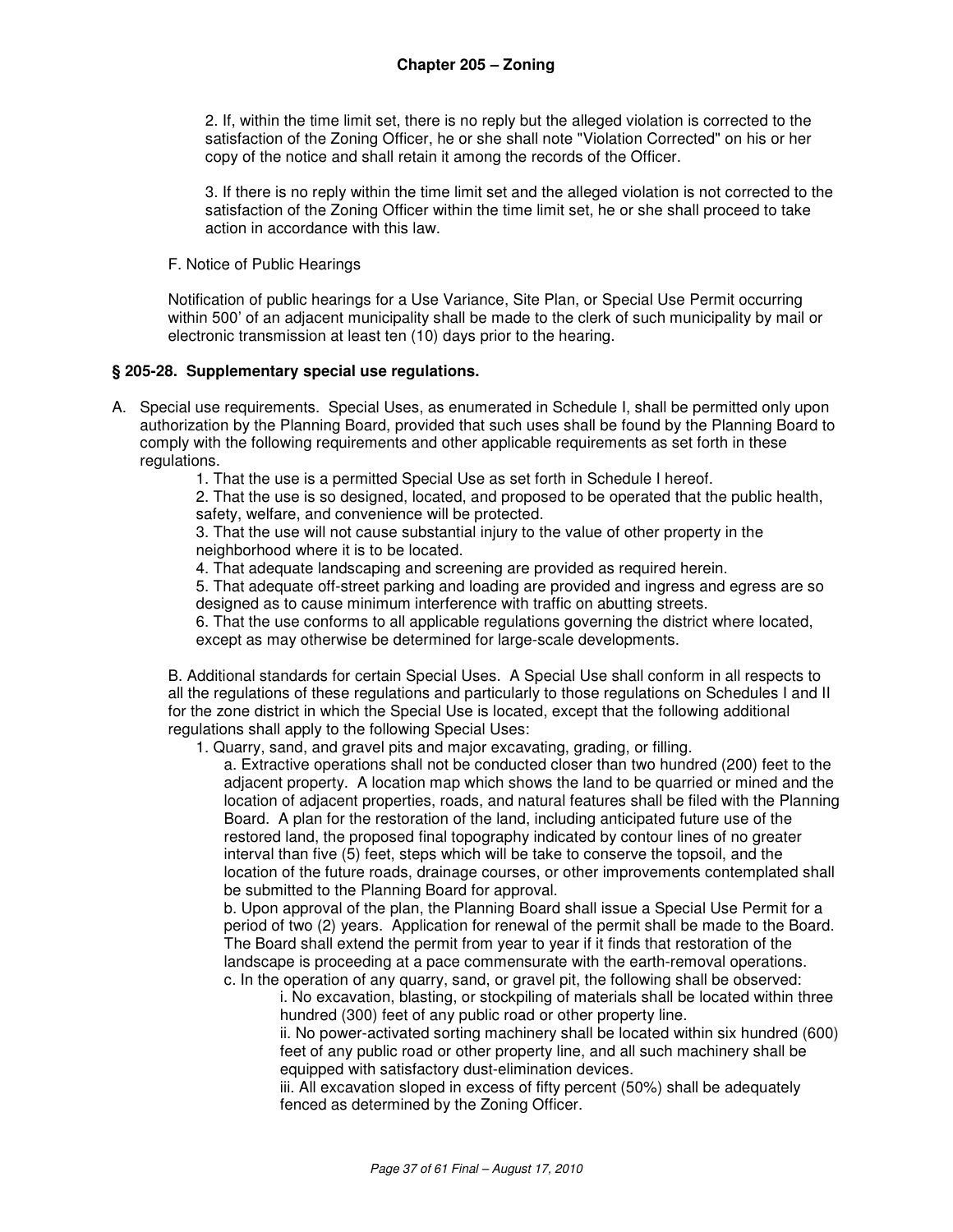iv. Extension of a nonconforming quarrying operation shall not be permitted.

v. Major excavating, grading, or filling as herein defined shall not be permitted, except with the approval of the Planning Board.

2. Automobile service stations. Automobile service stations, where permitted in these regulations, shall conform to the following regulations:

a. Location of exits and entrances. No automobile service station or automobile repair shop shall have an entrance or exit for vehicles within two hundred (200) feet as measured along the public street in which there exits a school, public playground, church, chapel, convent, hospital, or public library, and such access shall not be closer to any intersection than thirty (30) feet.

b. Location of oil drainage pits and hydraulic lifts. All oil drainage pits and hydraulic lifts shall be located no closer than fifty (50) feet to any property line.

c. Gasoline pumps. Automobile service stations shall have their gasoline pumps, including other service facilities, set back at least thirty (30) feet from any street line.

3. Multiple dwellings. Application for multiple dwellings in accordance with Schedule I of these regulations shall require approval of a Special Use Permit from the Planning Board. Said plan or plans are required to show all structures, roadways, path walks, parking areas, recreation areas, utility and exterior lighting installations, and landscaping on the site; all existing structures and usages within two hundred (200) feet of the site boundaries; and any other elements as may be deemed essential by the Planning Board. Before approving the Special Use Permit, the Planning Board shall make findings with respect to the following:

a. Traffic access. That all proposed site traffic access ways are adequate but not excessive in number, adequate in grade, width, alignment, and visibility, and not located too near a public assembly and other similar considerations.

b. Circulation and parking. That the interior circulation system is adequate and that all required parking spaces are provided and are easily accessible.

c. Disposition of usable open space. That in accordance with the spirit and intent of these regulations, wherever possible, usable open space is disposed of in such a way as to ensure the safety and welfare of residents.

d. Maximum building height: thirty-five  $(35)$  feet or two and one-half  $(2\frac{1}{2})$  stories.

e. Maximum building coverage. That the maximum building coverage of the lot shall not exceed twenty percent (20%), including accessory buildings. The remainder of the lot, excluding the necessary parking areas and vehicle access facilities, shall be reserved as open space.

3a. Other regulations.

a. The maximum density permitted shall not exceed twelve (12) dwelling units per acre for one or two-bedroom apartments and six (6) dwelling units per acre when apartments exceed two (2) bedrooms.

b. The minimum floor area for one-bedroom apartments shall not be less than seven hundred fifty (750) square feet with three thousand (3,000) square feet of lot area; the minimum floor area for two-bedroom apartments shall not be less than one thousand (1,000) square feet with six thousand (6,000) square feet of lot area; and the minimum floor area for three-bedroom and larger apartments shall be not less than one thousand two hundred (1,200) square feet with sixteen thousand (16,000) square feet of lot area. c. Two (2) paved off-street parking spaces shall be provided for each apartment.

d. Adequate recreational area shall be provided.

e. That no less than one-fourth  $(1/4)$  of the total lot area shall be professionally landscaped. vi. Landscaping accomplished in connection with protection of parking areas of front yard area may be included as a portion of the required twenty-five percent (25%).

f. That the site shall be designed as a self-contained unit with separate ingress and egress, if possible, to existing village streets. Access requirements shall be subject to the review and approval of the Planning Board.

g. That the erection or anticipated erection of multi-family dwellings under the subsection shall result in the installation of operable public water, sewerage, and drainage facilities.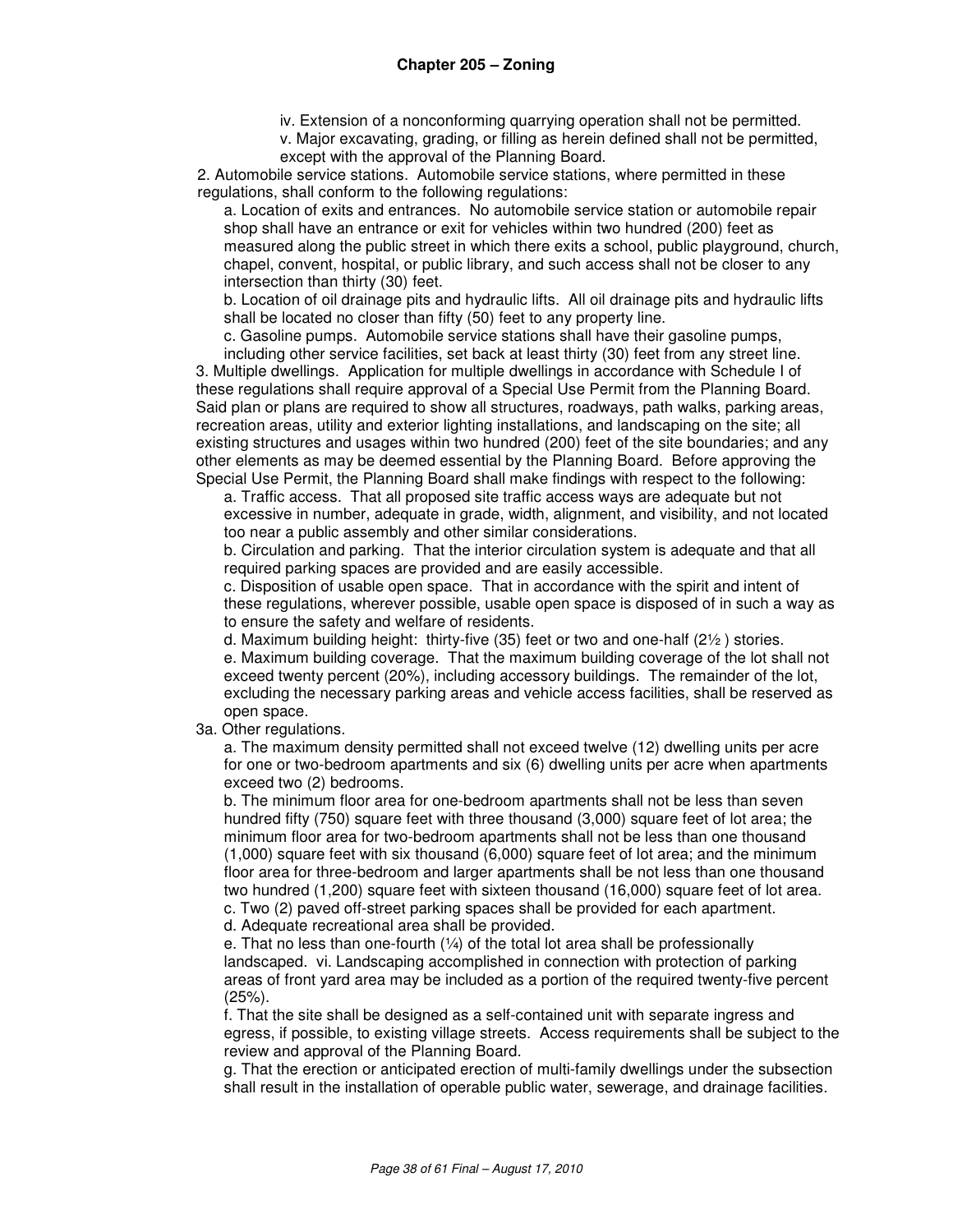The developer shall pay for these required improvements necessary to such a development.

4. Motels and tourist accommodations. When permitted in these regulations, motels or tourist accommodations shall conform to the following requirements:

a. The minimum floor area for such unit of a motel or tourist accommodation use shall be not less than three hundred (300) square feet, including all bath and dressing areas. b. The minimum land area per each unit shall not be less than three thousand (3,000) square feet, unless serviced by public water and sewer, in which event one thousand five hundred (1,500) square feet shall be required for each unit.

c. Off-street parking shall be provided in accordance with Schedule III of these regulations.

5. Public utility facilities. Public utility distribution facilities necessary to directly serve more than one property in the Village shall be uses permitted by right. Such facilities shall include but not be limited to electric distribution lines, including related equipment, poles, wires, transformers and related appurtenances thereto, telegraph and telephone lines, sewer distribution, water distribution mains and gas distribution mains. Such facilities shall not include wind turbines.

a. Telecommunications facilities and electric substations, shall be permitted only upon obtaining a Special Use Permit in accordance with this law from the Planning Board.

b. Public utility facilities or facilities that resemble public utilities that do not directly serve more than one property owner in the Village shall be prohibited unless superseded by State and/or Federal Law.

6. Small Wind Turbines. Small Wind Turbines are allowed in the Village in accordance with this section and subject to special use review as outlined in this law.The Planning Board is hereby authorized to approve, approve with conditions, or disapprove small wind turbines designed for residential, farm, institutional and business use on the same parcel. All small wind turbines shall comply with the following standards and, to the maximum extent practicable, with all other requirements of this law not in conflict herewith:

a. A system shall be located on a lot a minimum of one (1) acre in size; however, this requirement can be met by multiple owners submitting a joint application.

b. Only one (1) small wind turbine per legal lot shall be allowed, unless there are multiple applicants, in which their joint lots shall be treated as one site for purposes of this law.

c. Small wind turbines shall be used primarily to reduce the on-site consumption of electricity.

d. Total heights shall be a maximum of one hundred (100) feet on parcels between one (1) and five (5) acres and one hundred fifty (150) feet or less on parcels of five (5) or more acres.

e. A small wind turbine shall be set back from non-applicant property lines and any structure one and one-half (1.5) times the height of the tower.

f. The maximum turbine power output is limited to one hundred (100) kW.

g. Tower-climbing apparatus shall be located no closer than twelve (12) feet from the ground, a locked anti-climb device shall be installed on the tower or a locked, protective fence of at least six (6) feet in height that encloses the tower shall be installed to restrict tower access.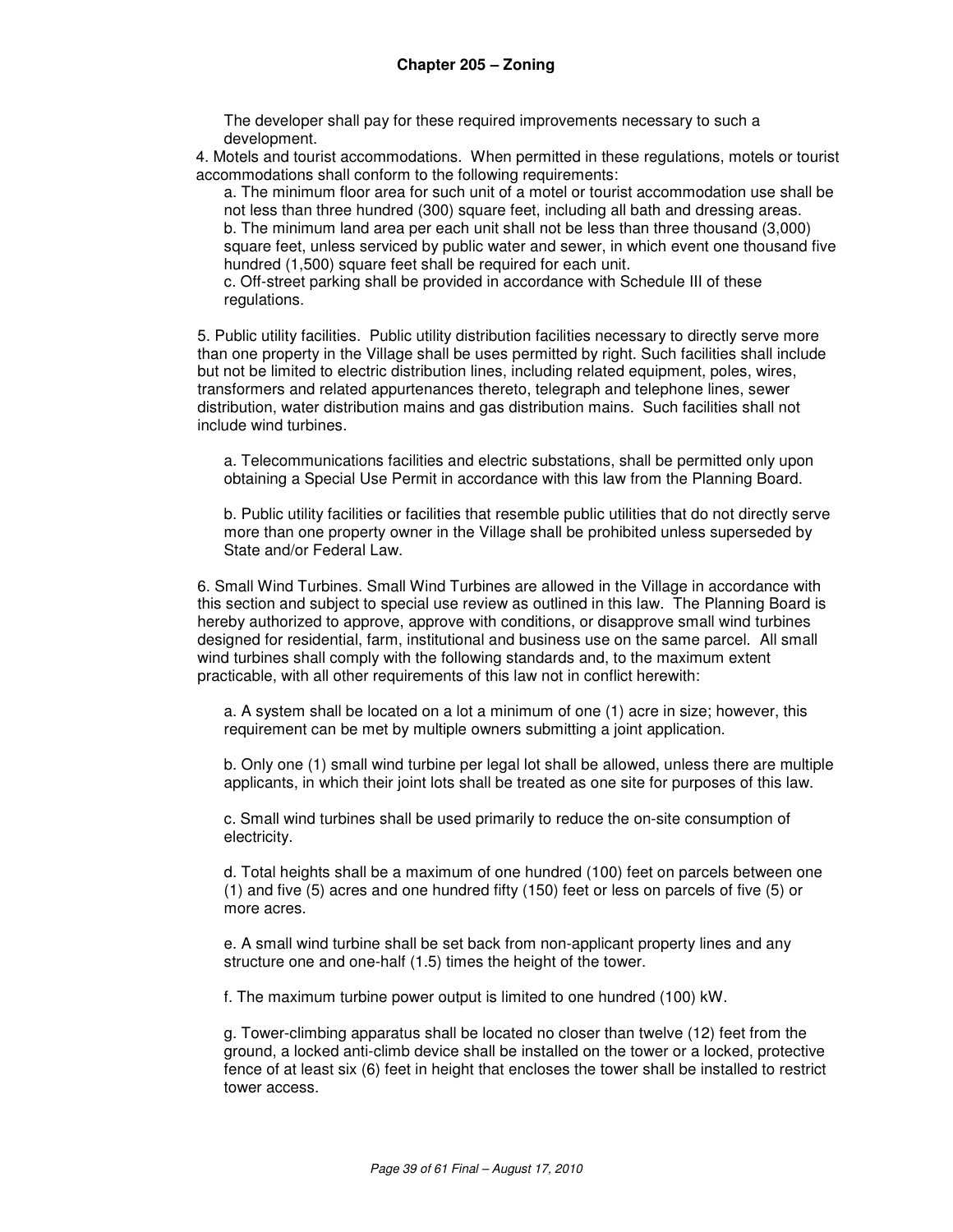h. Anchor points for any guy wires for a system tower shall be located within the property that the system is located on and not on or across any above-ground electric transmission or distribution lines. The point of attachment for the guy wires shall be enclosed by a fence six feet high or sheathed in bright orange or yellow covering from three to eight feet above the ground.

i. Noise shall not exceed the performance levels set in the MSM Main Street Mixed zone.

j. The requirements for small wind turbines shall not apply to wind turbines which have a rated capacity of one (1) kw or less and which are intended primarily to reduce the on-site consumption of electricity.

#### **§ 205-29. Special Flood Hazard Area.**

- A. Special Flood Hazard Areas may be delineated on the Village Zoning Map and denoted "Floodplain." However, the most up to date Flood Insurance Rate Maps (FIRMs) shall take precedence in determining the boundary of the SFHA.
- B. All proposed building construction, installation of equipment or utilities, or alteration of any shoreline or major land form in the Village will be reviewed to determine that such undertaking is consistent with the objectives of the Village of Richmondville Flood Damage Prevention Law, the proper management of the special flood hazard area and any floodplain management programs affecting the Village. No such activity will be permitted, except in such manner and according to such restrictions as may be reasonably necessary, where it would have a deleterious effect on the proper management of any special flood hazard area in the Village or be otherwise contrary to standards established in these regulations
- C. No building, structure, installation, construction, or alteration of any shoreline or major land form will be located or initiated in any area of the village in such manner as to jeopardize the safety, health, or welfare of the occupants or users thereof.

#### **§ 205-30. Riparian Habitat Area.**

- A. The overall goal of this section is to protect and encourage the restoration of the riparian resources of the Village of Richmondville in order to protect the public health, safety, and welfare. Helping slow down flood waters before reaching larger waterbodies is a priority.
- B. Riparian Areas Regulated by This Law. Riparian areas subject to this law include the mapped areas on the Village of Richmondville Zoning Map (approximately fifty (50) feet from the centerline of the regulated stream or creek). In no circumstances shall an area developed prior to January 1, 2010 be subject to this section.
- C. Activities Allowed as of Right. The following uses are allowed in riparian areas without a permit providing they do not involve hydrologic modifications or fills:
	- 1. Conservation of soil, vegetation, water, fish, and wildlife,
	- 2. Private wildlife sanctuaries, woodland preserves,

3. Outdoor recreation including nature study, hiking, horseback riding, swimming, camping, trapping, hunting, fishing, shell fishing, cross-country skiing where otherwise legally permitted,

4. The control of noxious weeds if the control does not involve drainage or fill,

5. Open space uses incidental to the enjoyment and maintenance of adjacent residential, commercial and industrial property such as open space for subdivisions and building setback areas, mowing for a trail.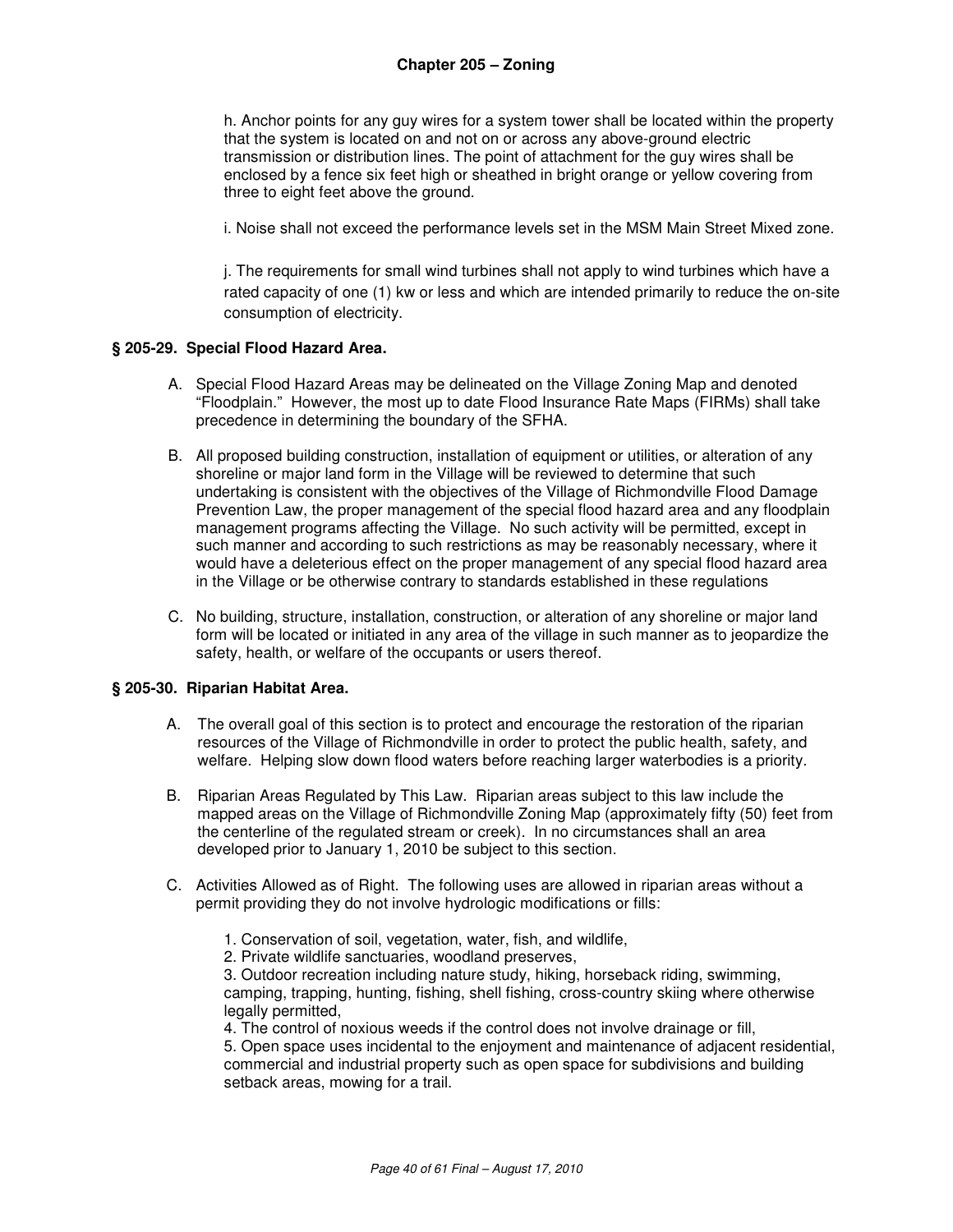6. Maintenance and repair of existing ditches, watercourses, farm pounds, utilities, roadways providing the activity does not involve the expansion of roadways or related improvements into previously unimpacted areas, and 7. The enhancement or restoration of riparian areas less than one acre and not associated with any development proposal.

D. Activities Requiring a Permit. All activities in regulated riparian areas involving mowing for reasons other than a trail, filling, excavation, dredging, large tree cutting/removal, grading or excavation, construction, removal or peat, sand or gravel, alteration of the water level or water table, disturbance of surface drainage characteristics, sediment patterns, or flood retention characteristics or any other alteration or use of a riparian areas not permitted by this law shall require a permit from the Planning Board.

Any person proposing to carry out an activity which may disturb the natural and indigenous character of a regulated riparian area may, prior to the commencement of the operation, notify the Planning Board with sufficient information to enable it to determine whether the proposed activity is an activity permitted as of right or an activity requiring a permit. Such a ruling by the Planning Board shall be made in writing within thirty (30) days of submission and a determination by the Board that the application is complete.

E. Information to be Provided by Permit Applicants. The Planning Board shall develop and make available riparian area permit application forms. Individuals or public or private corporations seeking a permit for a regulated activity within a riparian shall fill out and submit this form to the Planning Board. All applications shall include, at the minimum, the following information in writing or on maps or drawings in the form prescribed by the Planning Board:

1. Name, address, telephone number, and e-mail address of owner and permit applicant (if different);

2. A sketch map and description of the riparian area on the project site or which may be impacted by the proposed activity;

3. A description of the proposed activity including the type of proposed activity, its dimensions, distance from any road or water body;

4. A description of all grading, filling, and vegetation removal proposed by the project applicant including an estimate of the dimensions of the area which will be affected;

5. An explanation why this activity cannot be located at an upland location;

6. A description of all measures proposed to reduce or compensate for project impacts; 7. Name and location of the nearest road intersection;

8. Photographs of the proposed project site showing the existing condition of the site;

9. The lot size and size of any adjacent parcels owned by the project applicant;

10. Any surface water bodies located on or within one hundred (100) feet of the project site;

11. The 100 year flood elevation and floodplain and floodway boundaries at the project site if FEMA or other flood maps are available;

12. A description of proposed restoration or riparian vegetation for all surfaces;

13. A map of any wetlands which may be impacted by the proposed activity; and

14. A description of the construction sequencing and timetable for any proposed activities including description of future phases of projects.

The Planning Board may also require a permit applicant to submit additional information if the Planning Board deems such information necessary to determine the compliance of a proposed activity with the standards and criteria set forth in the law. Such information may include:

1. Description of ecological communities and functions;

2. Description how the application will change, diminish, or enhance the ecological communities and functions;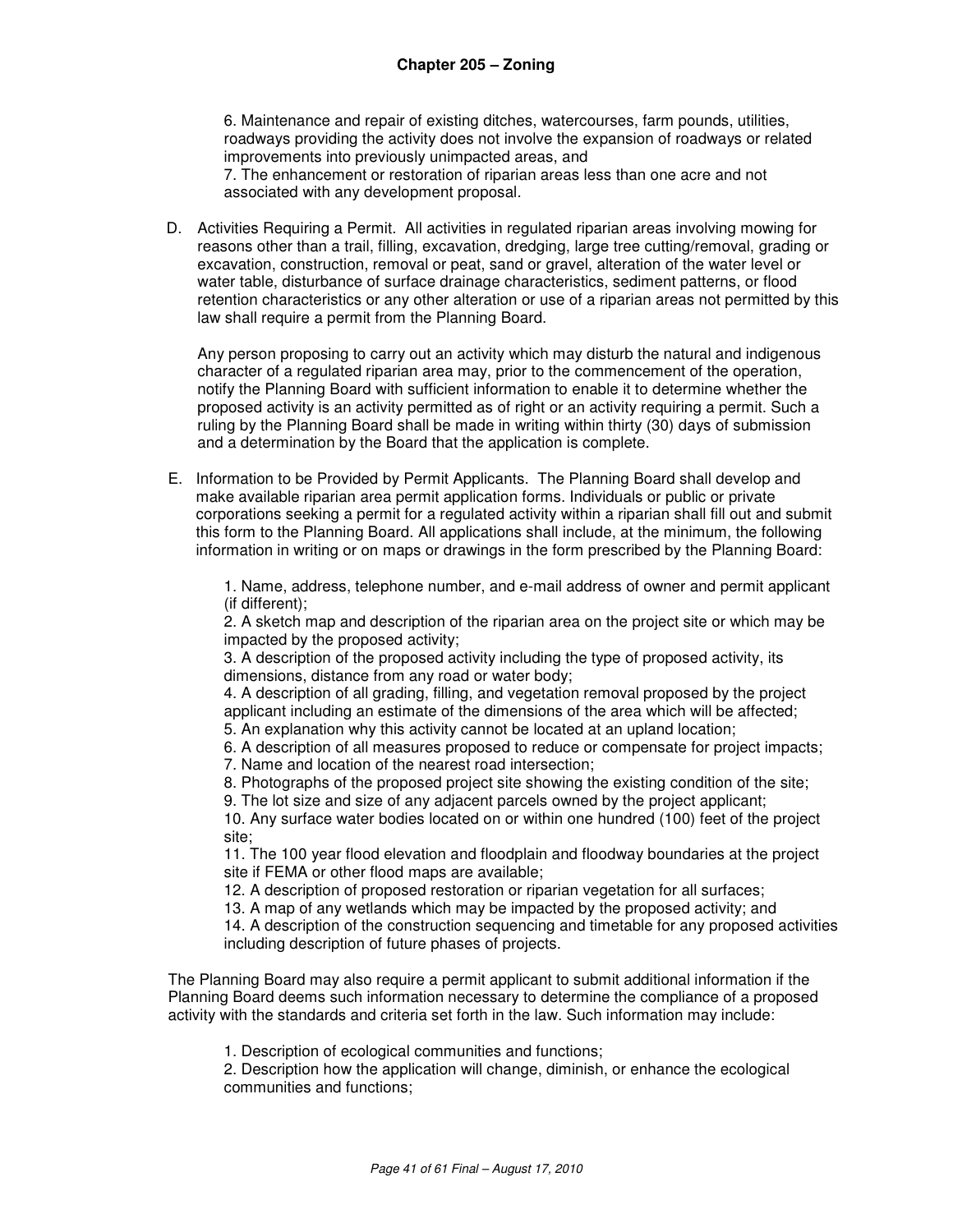3. Name, address, professional status, license number, and phone number of the person who is to prepare the riparian management or mitigation plan;

4. More detailed site plans;

5. Engineering reports and analyses where the proposed activity may be subject to flood or erosion hazards or increase such hazards of other types;

6. Mapping or description of soil types where onsite waste disposal is proposed; and 7. Analysis of chemical or physical characteristics of any fill material.

In addition, the Board may require the permit applicant to submit a riparian management and/or a compensatory mitigation plan.

- F. Standards and Criteria for Issuance of Permits. The Planning Board shall consider all relevant facts in making its decision on any application for a permit including but not limited to the following:
	- 1. The goals and purposes of this law;
	- 2. The functions and values of the riparian zone;
	- 3. The environmental impact of the proposed action;
	- 4. Alternatives to the proposed action;
	- 5. The relationship between short-term uses and long term productivity;
	- 6. Threats to other properties from increases in flooding, erosion, or other hazards;

7. The suitability of the activity to the area for which it is proposed including threats from natural hazards; and

8. Measures which would mitigate the impact of any aspect of the proposed regulated activity.

The Planning Board shall not issue or conditionally issue a permit unless it finds that the proposed activity will not, taking into account individual and cumulative effects, threaten health or safety, result in fraud, cause nuisances, impair public rights in public waters, violate pollution control standards, or violate other regulations. In addition, the Planning Board shall not issue a permit unless it finds that

1. The permit applicant has, to the extent practical, avoided riparian areas;

2. The permit applicant has, to the extent practical, reduced impacts to riparian areas;

3. The proposed activity will not increase flood, erosion, subsidence or other hazard on other lands and the proposed activity will not, in itself, be subject to flood and erosion hazards;

4. The proposed activity will not result in adverse modification of habitat for or jeopardize plant, animal, or other wildlife species listed as threatened or endangered by the U.S. Fish and Wildlife Service or the state of New York Department of Fish and Wildlife or the State of New York Heritage program; and

5. The proposed activity will not violate other applicable federal, state, and local water quality, flood loss reduction, fill and grading, stream protection, water supply protection, comprehensive zoning, sanitary code, and other statutes, regulations and ordinances.

The Planning Board shall make written findings on any permit applicant stating the reason why the proposed permit is approved, denied, or approved with modifications. The Board may consider all relevant information including but not limited to the following in making its decision on the application:

1. The application and supporting documentation;

2. Public comments, evidence, and testimony;

3. Reports or comments from other local, state, or federal agencies and commissions; and

4. Comments on the application from planning agencies, emergency management agencies, soil and water conservation districts, or other regional organizations.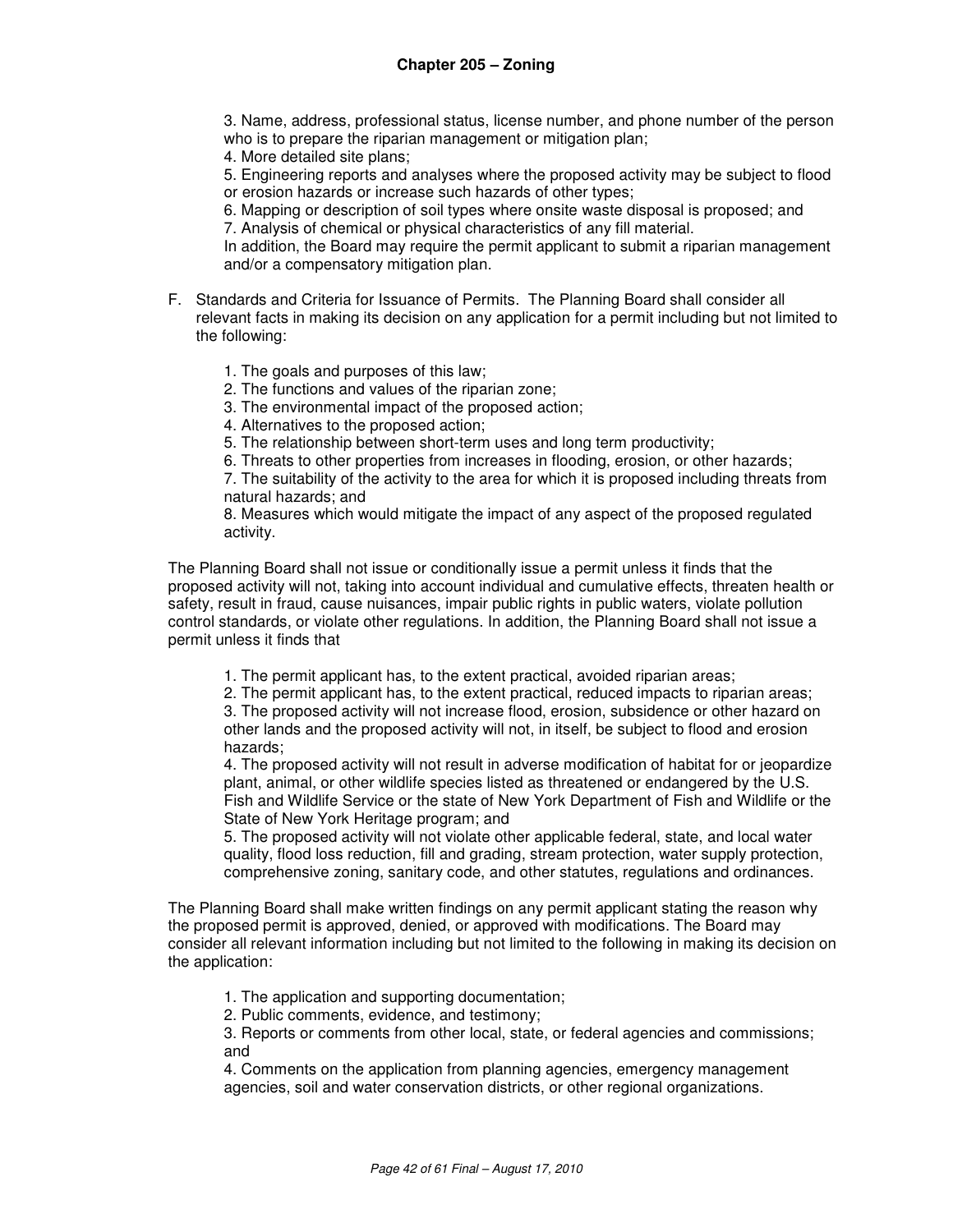- G. Conditions Which May Be Attached to Permits. The Planning Board may approve permits with modifications. The following conditions may be attached to permit approvals:
	- 1. Design measures to further reduce project impacts;
	- 2. Relocation of the proposed activity to reduce project impacts;

3. Flood and erosion loss reduction measures to prevent hazard losses to activities on other lands;

4. Even if not located in a Special Flood Hazard Area, a requirement that structures be elevated on piles, floodproofed or otherwise protected from hazards including flood heights, velocities, and erosion potential;

5. Modification of waste disposal and water supply facilities to reflect flooding, high ground water, and erosion hazards;

6. Inclusion in the deed for the property a warning that the property contains a riparian area and that any activities in the riparian areas are subject to the riparian, wetland, floodplain and other regulatory requirements;

7. Set backs from the river, stream, or other water body of a size appropriate for the proposed activity and the particular riparian area;

8. Deed restrictions, covenants, or execution of conservation easements regarding the future use of lands including but not limited to preservation of undeveloped areas and restrictions on vegetation removal;

9. Erosion control and storm water management measures;

10. Erection of riparian area markers and signs including survey stakes delineating the boundary between riparian areas and adjacent lands;

11. Long term monitoring and management requirements including control of exotic plant and animal species;

12. Other conditions necessary to protect riparian area functions, offset losses, and prevent increased natural hazard losses in the community.

- H. Waivers. The Planning Board may issue waivers to the requirements of this law where the regulations will otherwise deny landowners all economic use of entire properties taking into account existing uses, reasonably anticipated future uses, market values and sales for comparable properties, taxes, special assessments, and other factors. The Planning Board may issue a waiver only for the minimum deviations from permit standards, conditions, or mitigation measures, consistent with not denying landowners all economic use of their entire properties. The Board shall not authorize waivers for activities which will increase flood and erosion losses on other properties, pose threats to public health and welfare such as flash flooding, pollute potable water supplies, or otherwise cause nuisances. The Planning Board shall also not issue waiver for activities which will violate other laws.
- I. Prior Nonconforming Uses. Nonconforming uses including but not limited to buildings shall not be enlarged or expanded to further encroach onto the riparian area or watercourse. No nonconforming activity which has been discontinued for more than one year shall be resumed. No nonconforming structure which has been destroyed or damaged for more than fifty (50)% of its assessed value by flooding, wind, fire, or other natural or man-made force may be rebuilt only with issuance of a permit in conformity with the provisions of this law.

#### **§ 205-31. Sensitive Area**

A. Permitted Uses. Sensitive areas are mapped on the Village of Richmondville Zoning Map. The uses permitted in the underlying zoning district, as set forth on the Official Village Zoning Map, shall be permitted in the Sensitive Area. Such uses shall be subject to all applicable conditions and restrictions set forth in the underlying District Regulations. There shall be no clear cut forest practices exceeding fifty (50)% of the acreage in the Sensitive Area on any one parcel.

B. Purpose. The main purpose of the Sensitive Area in the Village is to educate property owners about potential impacts versus imposing regulatory requirements. Therefore, the Zoning Officer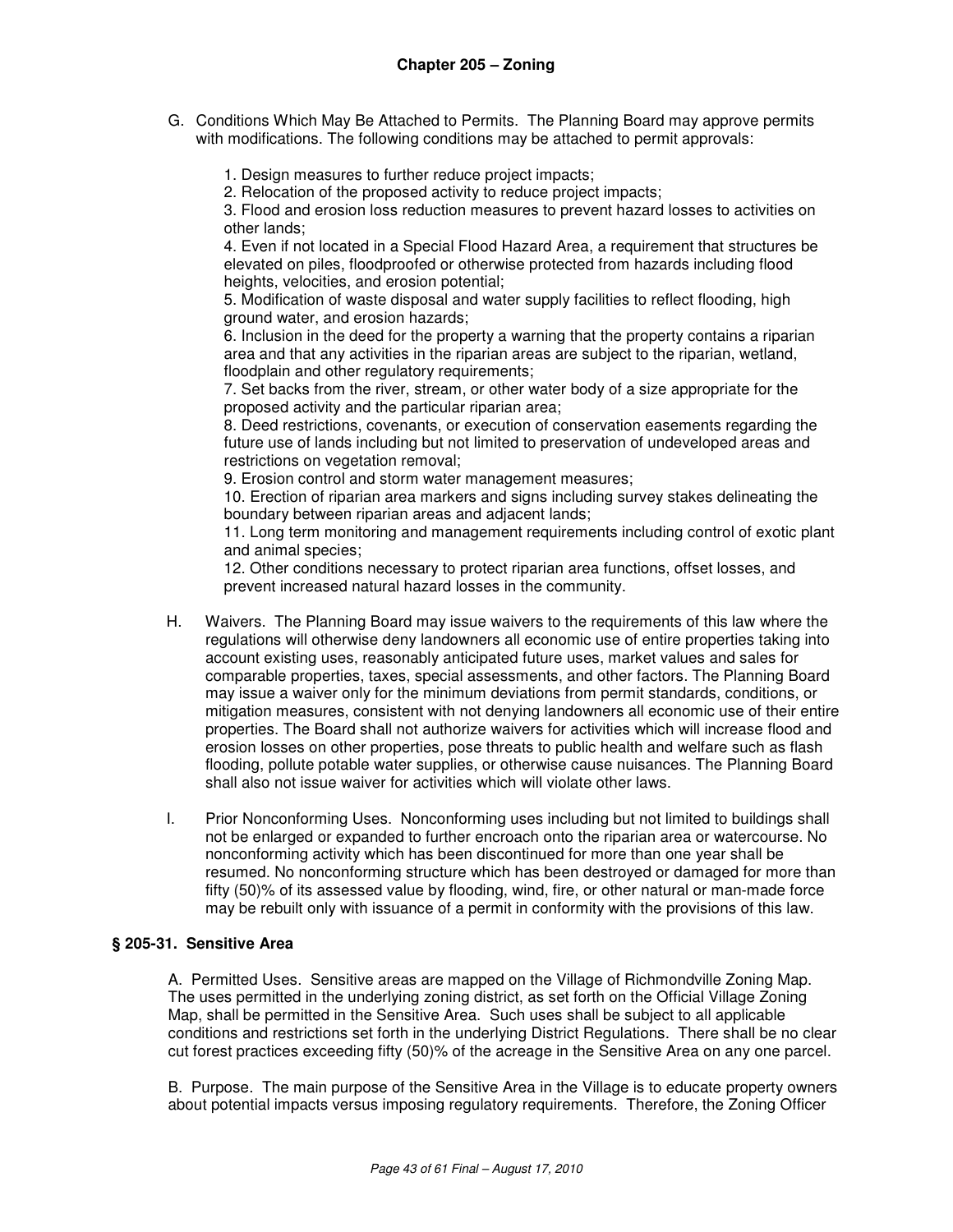and all other boards shall inform applicants for all permit types in the Sensitive Area that the area has been identified as an area that may contain steep slopes and/or have high visibility from lower elevations and important road corridors.

C. Education Activities. It is the desire of the Village to encourage property owners in the zone to minimize new construction impact to the environment and neighbors by:

1. Limiting the height of structures as much as possible.

 2. Positioning buildings in such a manner to conserve existing features such as stone walls, hedgerows, forested areas, views from existing structures.

3. Limiting paved area near steep slopes and using erosion control measures.

- 4. Using earth tone colors and natural materials for construction.
- 5. Limiting the use of outside lighting and using down cast lighting.

 6. Consulting with local officials (Village/County/State) in regard to best practices for building in the zone.

Educational materials such as those mentioned in Action 1-1N of the Comprehensive Plan should be distributed. If the Zoning Officer, Planning Board or Village Board believes the purpose of the Sensitive Area is not being thoroughly considered and met voluntarily by property owners, regulatory requirements may be recommended to the Village of Richmondville Board of Trustees.

## **§ 205-32. Wellhead Protection Zone**

- A. Permitted Uses. The uses permitted in the underlying zoning district, as set forth on the Official Village Zoning Map of the Village, shall be permitted in the Wellhead Projection Zone. Such uses shall be subject to all applicable conditions and restrictions set forth in the underlying District Regulations, except as they may be modified as set forth below.
- B. Special Uses. Notwithstanding the list of permitted uses of the underlying Zoning District, the following uses are only permitted within the Wellhead Protection Zone after the issuance of a Special Permit by the Village Planning Board upon a finding that the proposed development or use would not adversely affect the community groundwater supply:
	- 1. Any proposed land use involving the development of five (5) acres or more;
	- 2. Any paved area to be used for parking of motor vehicles or storage of materials;
	- 3. Surface application of fertilizers for agricultural or horticultural purposes.
- C. General Prohibitions. Notwithstanding the list of permitted uses of the underlying Zoning District Regulations, the following uses and activities are prohibited in the Wellhead Protection Zone:
	- 1. Storage or disposal of construction and/or demolition debris;
	- 2. Construction of septic systems or other on-site methods of wastewater disposal;

3. Outdoor uncovered stockpiling of unlicensed vehicles, salvage metals, manure, sludge, or road salt;

4. Construction or operation of facilities involving above or underground storage, disposal, or land application of petroleum products, or hazardous or toxic material or waste as defined by either the New York State Environmental Conservation Law (6 NYCRR Part 371, as administered through the New York State Department of Environmental Conservation), the Federal Resource Conservation and Recovery Act of 1976, or the National Environmental Protection Act (40 CRF Part 261, Subparts C and D, as administered through the U.S. Environmental Protection Agency. The adoption of these lists and criteria by reference shall include current and future amendments thereof; 5. Excavations which are not subject to the New York State Mineral Resources Law and which intersect the water table at its seasonal high level; and

6. Any use not specifically allowed as a permitted use pursuant to Subsection A of this section.

D. Building permits subject to SEQR. All applications for building permits, whether for new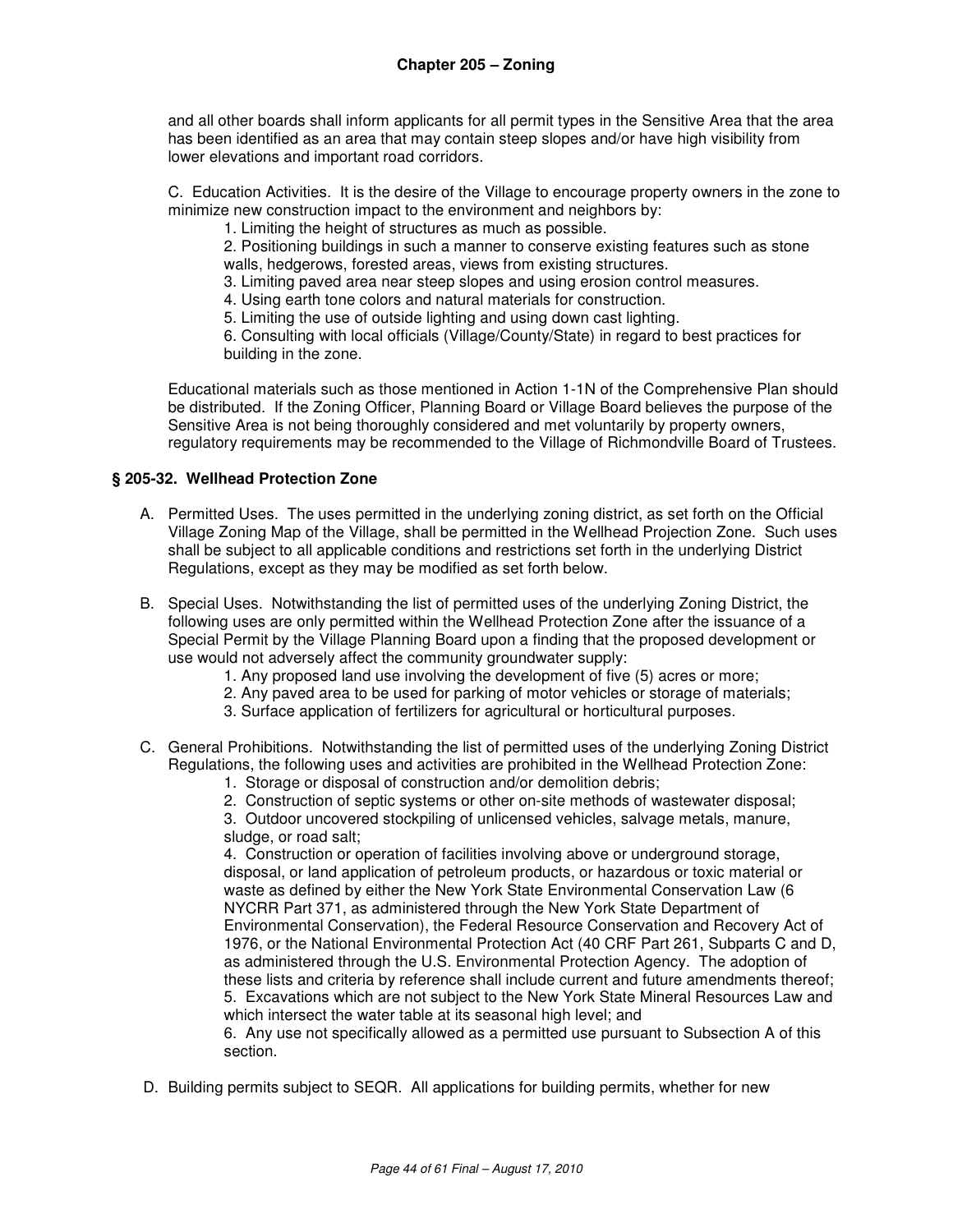construction, extension, or rehabilitation shall be accompanied by at least a "short form" environmental assessment as provided under the State Environmental Quality Review Act. This requirement shall not be considered as relieving any additional requirement under SEQR or any other provision of law or regulation for environmental reviews, "long form" assessments, or environmental impact statements.

#### **§ 205-33. Planned Development Zone.**

A. Purpose. The purpose of this section is as follows:

1. The purpose of this provision is to provide a means of developing those land areas within the village considered appropriate for new residential, commercial, or industrial use or a satisfactory combination of these uses in an economical and compatible manner, while encouraging the utilization of innovative planning and design concepts or techniques in these areas without departing from the spirit and intent of these regulations. It is not the purpose of this section to use this technique for the conventional development of a single parcel in an isolated manner unrelated to the Village Comprehensive Plan or in contravention to these regulations.

2. In particular, this provision is designed to accommodate proposed planned unit development or clustering techniques not otherwise provided for and to provide for the consideration of such special types of uses such as mobile home courts.

B. Procedure for the establishment of a planned development district shall be as follows:

1. Application for designation of a PDZ shall be referred to the Planning Board within ten (10) days of the date of its receipt by the Village Board. The applicant shall furnish that data called for under the preliminary plat/plan in Appendix A of this Chapter, which is hereby made a part of these regulations.

2. The Planning Board any professionals retained by the Board shall review such application. The Board may require such changes in the preliminary plan as are found to be necessary to meet the requirements of this section, to protect the established permitted uses in the vicinity, and to promote the orderly growth and sound development of the village. In evaluating the proposal and in reaching its decision regarding the preliminary plans, the Planning Board shall consider and make findings regarding those considerations set forth under Subsection C of this section.

3. The Planning Board shall report its findings and make its recommendation to the Village Board within forty-five (45) days. It may recommend approval, disapproval, or conditional approval subject to modification regarding the proposed development.

4. The Village Board shall hold any public hearing after public notice as required for any amendment to these regulations and shall consider the report and recommendations of the Planning Board and all other comments, reviews, and statements pertaining thereto. It may amend the Zoning Map to establish and define the type and boundaries of the planned development zone, and in so doing, may state specific conditions in addition to those provided by this section further restricting the nature or design of the development.

C. For the approval of development within an established planned development zone or the RG:

1. Amendment of the Zoning Map shall not constitute authorization to develop in the zone.

2. Such authorization, after a planned development zone has been established, shall require that the applicant submit to the Planning Board such further plans and specifications, supporting documents, and data as are required under final plat/plan in Appendix A of this Code.

3. The Planning Board shall set forth the particular ways in which the proposed development would or would not be in the public interest, including but not limited to findings of fact and conclusions on the following:

a. The need for the proposed project.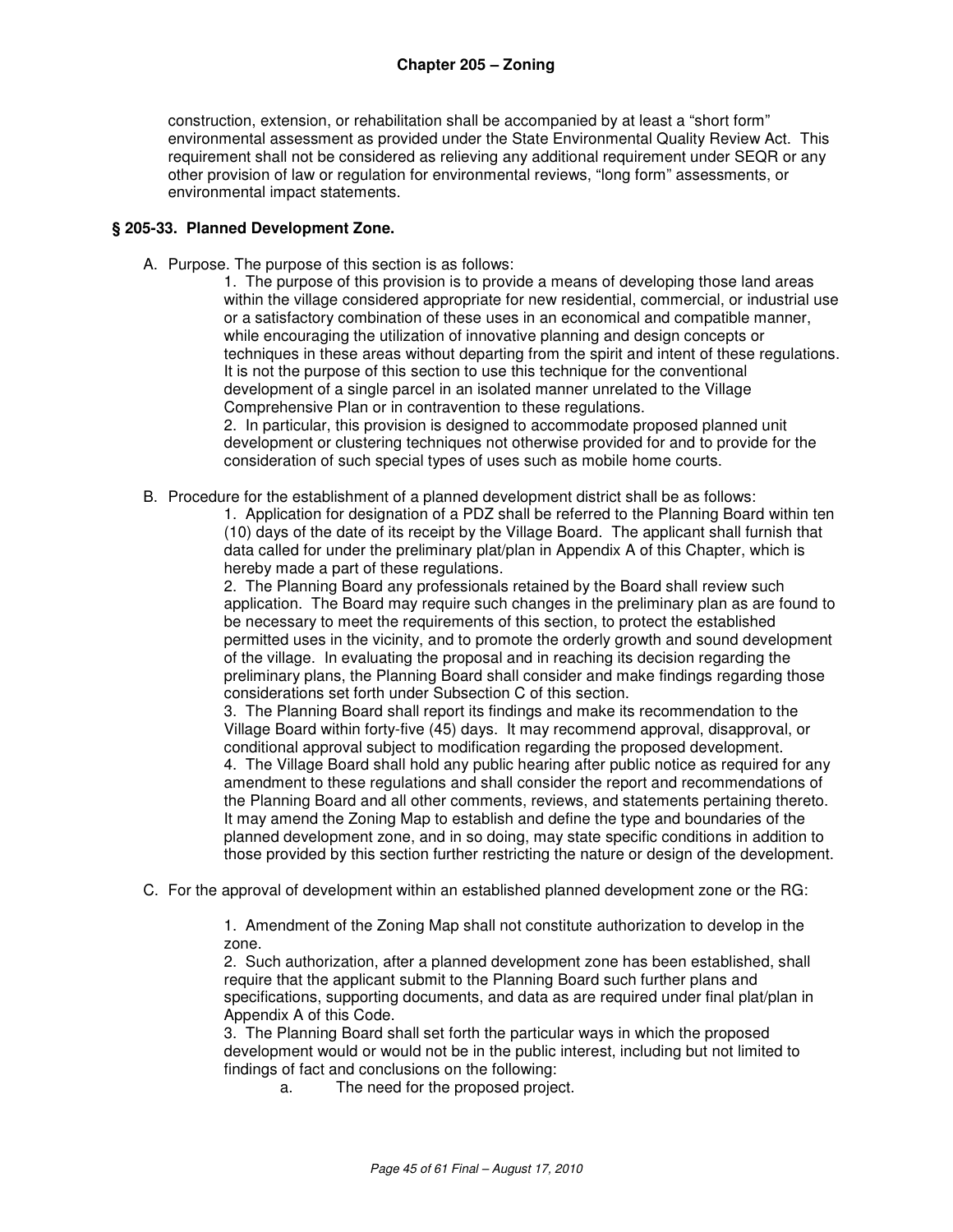- b. In what respects the plan is or is not consistent with the stated purpose of a planned development zone.
- c. The extent to which the plan departs from zoning regulations formerly applicable to the property in question, including but not limited to bulk, density, and permitted uses, and its relationship to the village land use plan.
- d. The existing character of the neighborhood and the relationship, beneficial or adverse, of the proposed development to this neighborhood.
- e. The location of principal and accessory buildings on the site in relation to one another and to other structures and uses in the vicinity, including bulk and height.
- f. The provision for pedestrian circulation and open space in the planned development, the reliability of the proposal for maintenance and the conservation of common open space and pedestrian circulation as related to the proposed density and type of development.
- g. The recognition and satisfactory accommodation of important natural and physical limitations and opportunities of the site.
- h. The traffic circulation features within the site, including the amount of, location of, and access to automobile parking and service areas.
- i. The amount of traffic generated at peak hours and the provisions for adequately handling such volumes, with particular reference to points of ingress and egress, potential hazards such as inadequate site distances and intersection design, and the nature and suitability of the connecting street or highway system to absorb the anticipated changes.
- j. The provision for storm, sanitary, and solid waste disposal and other utilities on and adjacent to the site.
- k. The proposed location, type, and size of signs and landscape features.
- l. The physical design of the plan and the manner in which said design does or does not make adequate provision for service demands, including water, sewage, and fire protection.
- 4. No permit shall be issued until the Planning Board has made its recommendation based on the foregoing considerations and the Village Board has considered this recommendation and authorized issuance of a permit by resolution. The Village Board may override the recommendation of the Planning Board in adopting its resolution to authorize or deny a permit only by an affirmative vote of a majority of the Village Board.
- 5. All conditions imposed by the Village Board in its amendment and all subsequent conditions imposed by the Planning Board or Village Board in its review of the final plans, including the posting of any performance bond as provided for in these regulations or any other conditions stipulated precedent to the issuance of any permit shall continue in force and effect as they apply to the approved project and shall not lapse or be waived as a result of any change in tenancy or ownership of any or all of the designated.
- 6. If construction of the development in accordance with the approved plans and specifications has not begun within one (1) year after the date of the resolution authorizing issuance of the permit, all permits shall become null and void, and the approval shall be deemed revoked and vacated.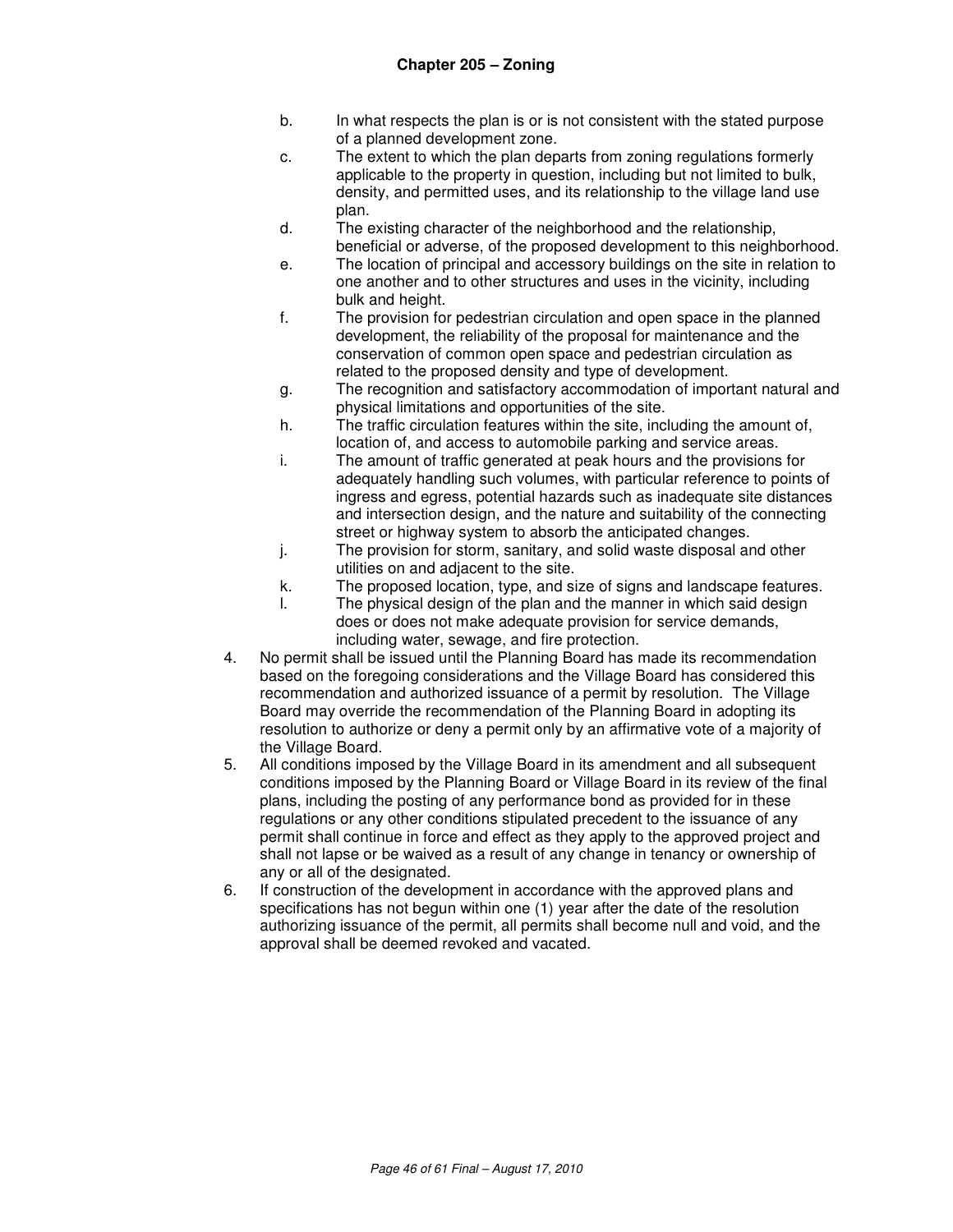#### **§ 205-34. Special applicability to mobile home courts and recreational campsites.**

A. All proposed mobile home courts and recreational campsites shall be subject to and considered according to the planned development zone process as set forth above. As well, they shall conform to appropriate village laws. [Note: See Ch. 135, Mobile Homes and Mobile Home Parks.]

B. In addition to the provisions and appropriate considerations detailed under the planned zone process, the following standards shall apply for:

- 1. Mobile home courts.
	- a. A mobile home court shall have a minimum parcel size of five (5) acres and provide for a minimum of ten (10) mobile home sites.
	- b. Individual mobile home sites or units within the court shall be a minimum of six thousand (6,000) square feet.
	- c. All internal roadways within a mobile home court shall comply with village street specifications.
	- d. No mobile home shall be located within twenty (20) feet of any internal roadway or within fifty (50) feet of the boundaries of any public roadway.
	- e. A minimum of two (2) off-street parking spaces shall be provided for each mobile home lot in the mobile home court outside the required road and shoulder area.
	- f. All water supply and sewage disposal systems will comply with those standards set forth and shall be approved by the County or State Health Department before any permit is authorized.
	- g. Adequate provision will be ensured for accommodation of surface drainage and refuse disposal.
	- h. All wiring, fixtures, and appurtenances shall be installed and maintained in accordance with the specifications and regulations of the local utility company. Whenever possible, electrical transmission and other utility lines shall be placed below ground.
	- i. Fuel tanks, where used, shall be in accordance with the NYS Fire and Building Code.
- 2. Recreational campsites.
	- a. A recreational campsite shall include a minimum parcel size of five (5) acres and provision for the accommodation of a minimum of ten (10) recreational living units.
	- b. Within the campsite a minimum area of three thousand (3,000) square feet shall be designated for each unit's location.
	- c. Roadway, sanitary, and site improvement considerations will be as provided for above under mobile home courts or as is otherwise appropriate as determined by the Planning and Village Boards in their review of any such proposal.

#### **ARTICLE VII Administration and Enforcement**

#### **§ 205-35. Application, issuance and types of building permits.**

A. General sequence of steps. All persons desiring to undertake any new construction, structural alteration, or changes in the use of a building or lot shall apply to the Zoning Officer for a building permit by filling out the appropriate form and by submitting the required fee. Building and zoning permit applications must be signed by all the owners of a property making such application or by their designated agent; the designation of an agent to sign an application must be in writing, signed by the owners designating the agent, and be attached to the application. The Zoning Officer will then either issue or refuse the building permit or refer the applicant to the Planning Board. After the building permit has been received by the applicant, he may proceed to undertake the action permitted in the building permit, and upon completion of such action, shall apply to the Zoning Officer for a certificate of occupancy. If the Zoning Officer finds that the action of the applicant has been taken in accordance with the building permit, he will then issue a certificate of occupancy allowing the premises to be occupied.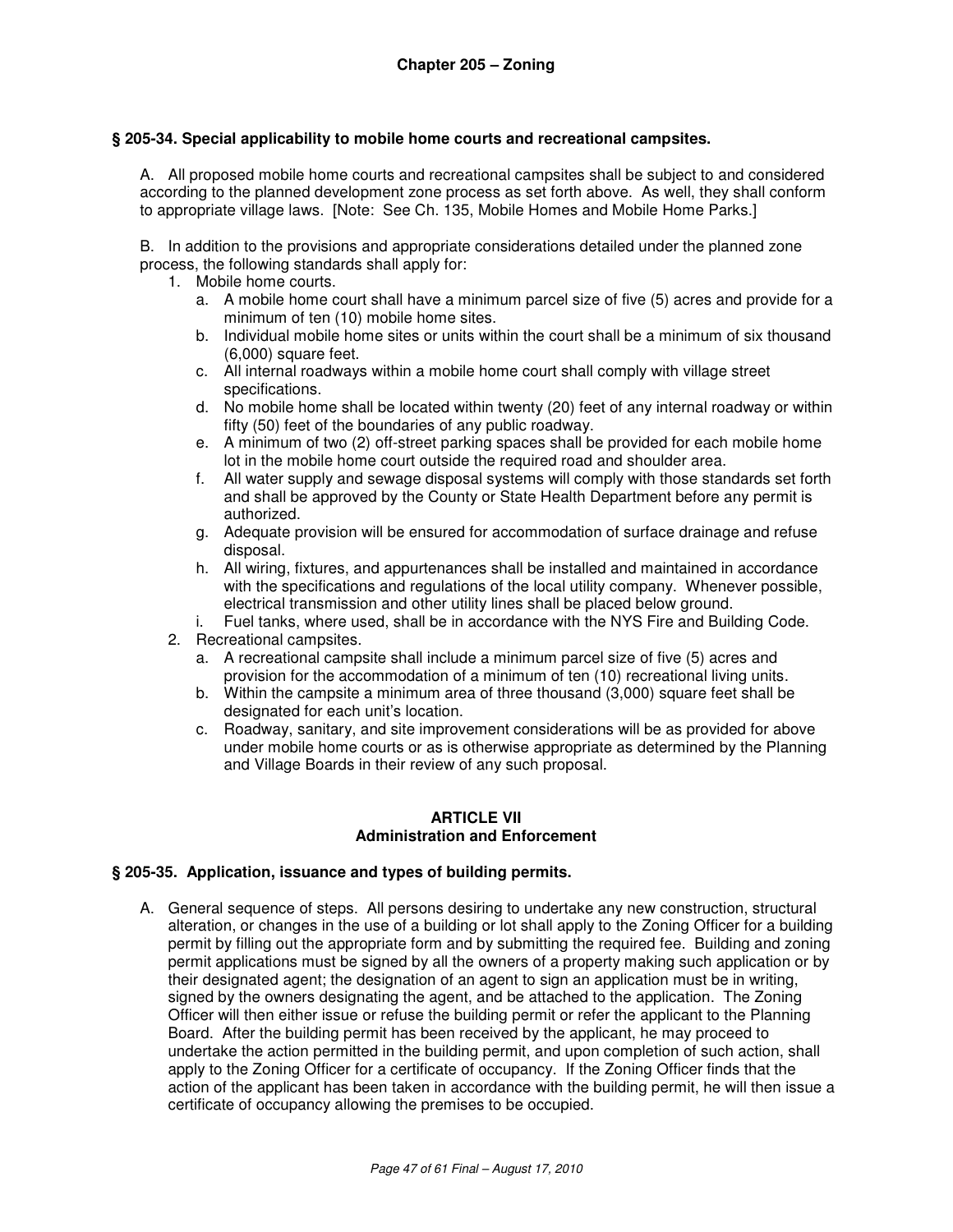- B. Zoning permit types. Under the terms of these regulations, the following classes of zoning permits may be issued:
	- 1. Permitted use. A zoning permit for a permitted use may be issued by the designated village official of his own authority.
	- 2. Special Uses. A zoning permit for a Special Use may be issued by the designated village official upon the order of the Planning Board.
	- 3. Zoning permit after an appeal for a request for a variance. A zoning permit may be issued by the designated village official upon the order of the Zoning Board of Appeals for the purpose of deciding upon the appeal or a request for a variance, after hearing the request for a variance and approval thereof.
- C. The permit applicant shall bear all costs including, but not limited to, State Environmental Quality Review (SEQR) requirements, wetland delineations, flood boundary determinations and construction requirements, and storm water pollution prevention plans.

#### **§ 205-36. Planning Board.**

A. Every member of the Planning Board shall annually attend four (4) hours or more of training or continuing education course(s) related to work of the Planning Board. On January 1 of each year, the Chair of the Planning Board shall submit in writing to the Village Clerk the training/course name, date attended, and location held for each training/course attended by Planning Board members during the year. Failure of a member to attend required training may result in removal from the Planning Board.

B. The responsibilities of the Planning Board include reviewing applications for Special Use Permits, reviewing sign permit applications, riparian permits, preparation of changes to the Village Comprehensive Plan (unless the Village Board creates a special board for this purpose), review of proposed amendments to this law, and any other matter that the Board of Trustees shall by amendment to this law vest as responsibilities of the Planning Board. The Planning Board shall have the powers described in Village Law to carry out these functions.

C. All meetings of the Planning Board shall be held at the call of the Chair and at such other times as such Board may determine. All meetings of such board shall be open to the public. Such Board shall keep minutes of its proceedings, showing the vote of each member upon every question, or if absent or failing to vote, indicating such fact, and shall also keep records of its examinations and other official actions. Every rule, regulation, every amendment or repeal thereof and every order, requirement, decision or determination of the Board shall immediately be filed in the office of the Village Clerk within five (5) business days and shall be a public record.

D. The Planning Board may adopt forms and by-laws for the conduct of its meeting so long as such by-laws are consistent with this law. Such forms and by-laws shall be filed with the Village Clerk and made available to the public.

E. County Planning Board review. Applications for Special Uses shall be subject to referral to the County Planning Board pursuant to Section 239-m and n of the General Municipal Law, if located within five-hundred (500) feet of:

- 1. The Village boundaries; or
- 2. The boundaries of any existing or proposed County or State park or other recreation area; or
- 3. The right-of-way of any County or State highway, or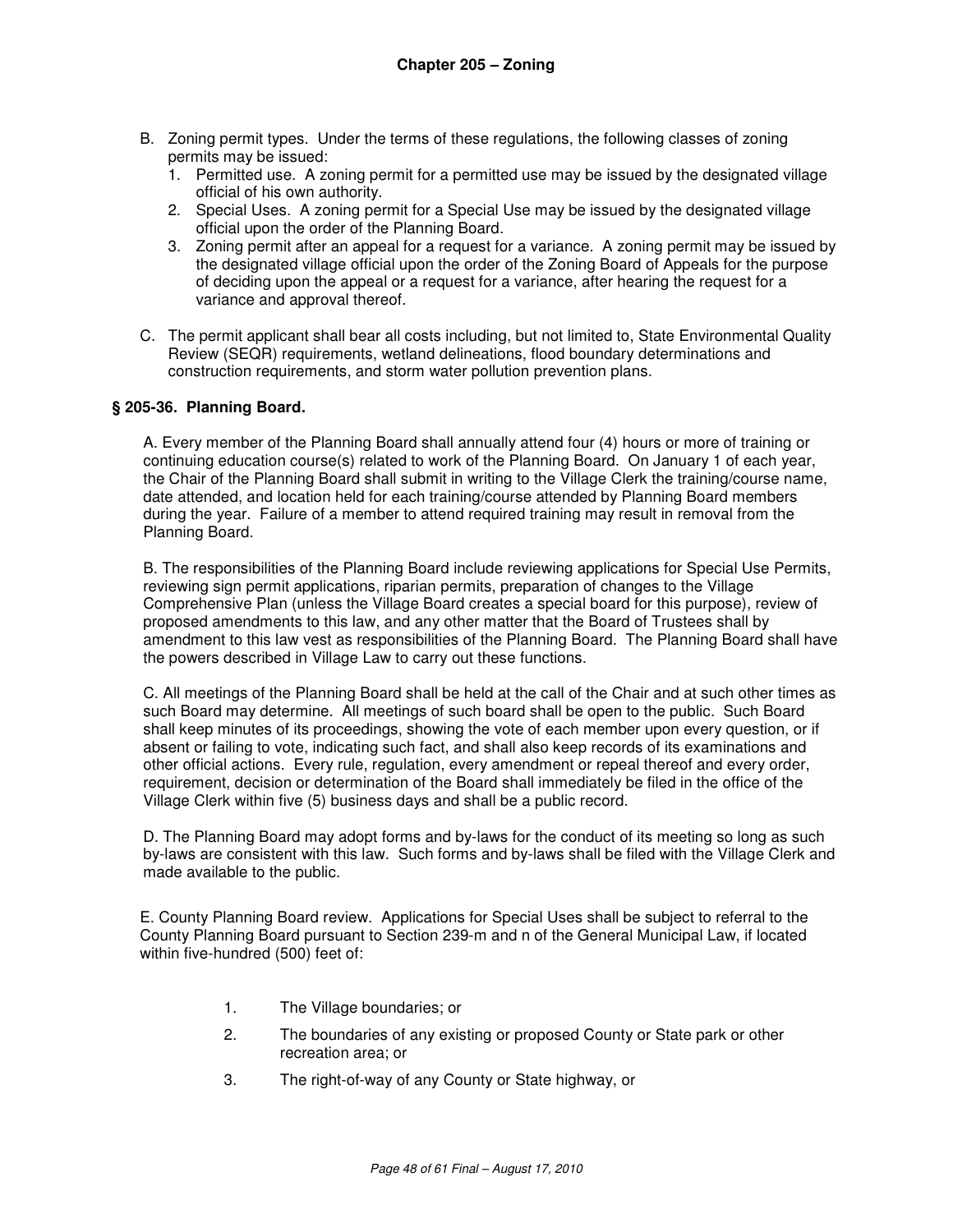- 4. The right-of-way of any existing or proposed stream or drainage channel owned by the County or for which the County has established channel lines; or
- 5. The boundary of any existing or proposed County or State land on which a public building or institution is situated; or
- 6. The boundary of a farm operation in an Agricultural District.

The recommendation of the County Planning Commission must be received before a final decision is made on the application.

## **§ 205-37. Penalties for offenses; abatement.**

- A. Complaints of violations. Whenever a violation of these regulations occurs, any person may file a complaint in regard thereto. All such complaints must be in writing, but can be anonymous if the alleged violation is visible from a public road or public property, and shall be filed with the Zoning Officer, who shall properly record such complaint and immediately investigate and report thereon to the governing body.
- B. A violation of this law is hereby declared to be an offense punishable in accordance with Schedule III of this document. However, for the purpose of conferring jurisdiction upon parks and judicial officers generally, violations of such zoning law shall be deemed misdemeanors, and for such purpose only all provisions of law relating to misdemeanors shall apply to such violations. Each week's continued violation shall constitute a separate additional violation.
- C. Procedure for abatement of violations. In case any building or structure is erected, constructed, reconstructed, altered, repaired, converted, or maintained, or any building, structure or land is used in violation of these regulations or of any law, ordinance or regulation made under authority conferred hereby, the governing body or, with its approval, the Zoning Officer or other proper official, in addition to other remedies, may institute any appropriate action or proceedings to prevent such unlawful erection, construction, reconstruction, alteration, repair, conversion, maintenance, or use, to restrain, correct, or abate such violation, to prevent the occupancy of said building, structure, or land or to prevent any illegal act, conduct, business, or use in or about such premises.

## **§ 205-38. Appeals and application for variances.**

A. Procedure for application.

- 1. An appeal or application for variance to the Zoning Board of Appeals from any ruling of any administrative officer administering any portion of these regulations may be taken by any person aggrieved or by an officer, board, or bureau of the village affected thereby. Such appeal shall be taken with the Zoning Board of Appeals by filing with the secretary thereof a notice of appeal, specifying the grounds thereof.
- 2. All applications and appeals made to the Zoning Board of Appeals shall be in writing on forms prescribed by the Zoning Officer. Every application of appeal shall refer to the specific provision of these regulations and shall exactly set forth the interpretation that is claimed, the plans for a Special Use, or the details of the variance that is applied for, in addition to the following information:
	- i) The name and address of the applicant/appellant.
	- ii) The name and address of the owner of the district lot to be affected by such proposed change or appeal.
- 3. A brief description and location of the district lot to be affected by such proposed change or appeal.
- 4. A statement of the present zoning classification of the district lot in question, the improvements thereon and the present use thereof.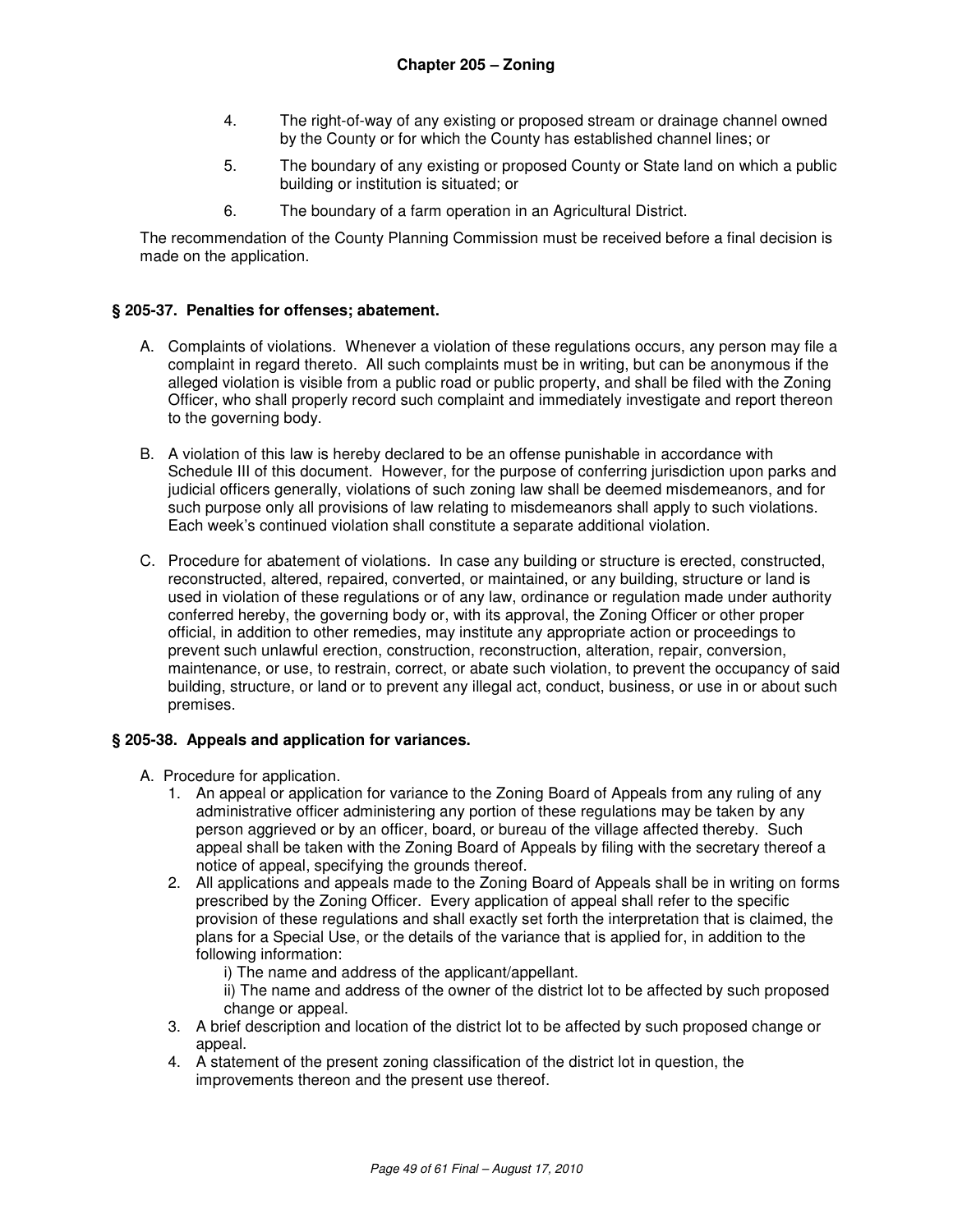- 5. A reasonably accurate description shall be made of the present improvements and the additions or changes intended to be made under this application, indicating the size of such proposed improvements, the material and the general construction thereof. In addition, there shall be attached a plot plan of the real property to be affected, indicating the location and size of the lot and the size of improvements thereon and proposed to be erected thereon.
- B. Procedure for Zoning Officer.
	- 1. The notice of appeal in any case where a permit has been granted or denied by the Zoning Officer shall be filed within such time as shall be prescribed by the Zoning Board of Appeals under general rule after notice of such action granting or denying the permit has been mailed to the applicant. The Zoning Officer shall forthwith transmit to the Zoning Board of Appeals all papers constituting the record upon which the action appealed from was taken or, in lieu thereof, certified copies of said papers.
	- 2. It shall be permissible for the Zoning Officer to make a recommendation to the Zoning Board of Appeals in regard to his/her action.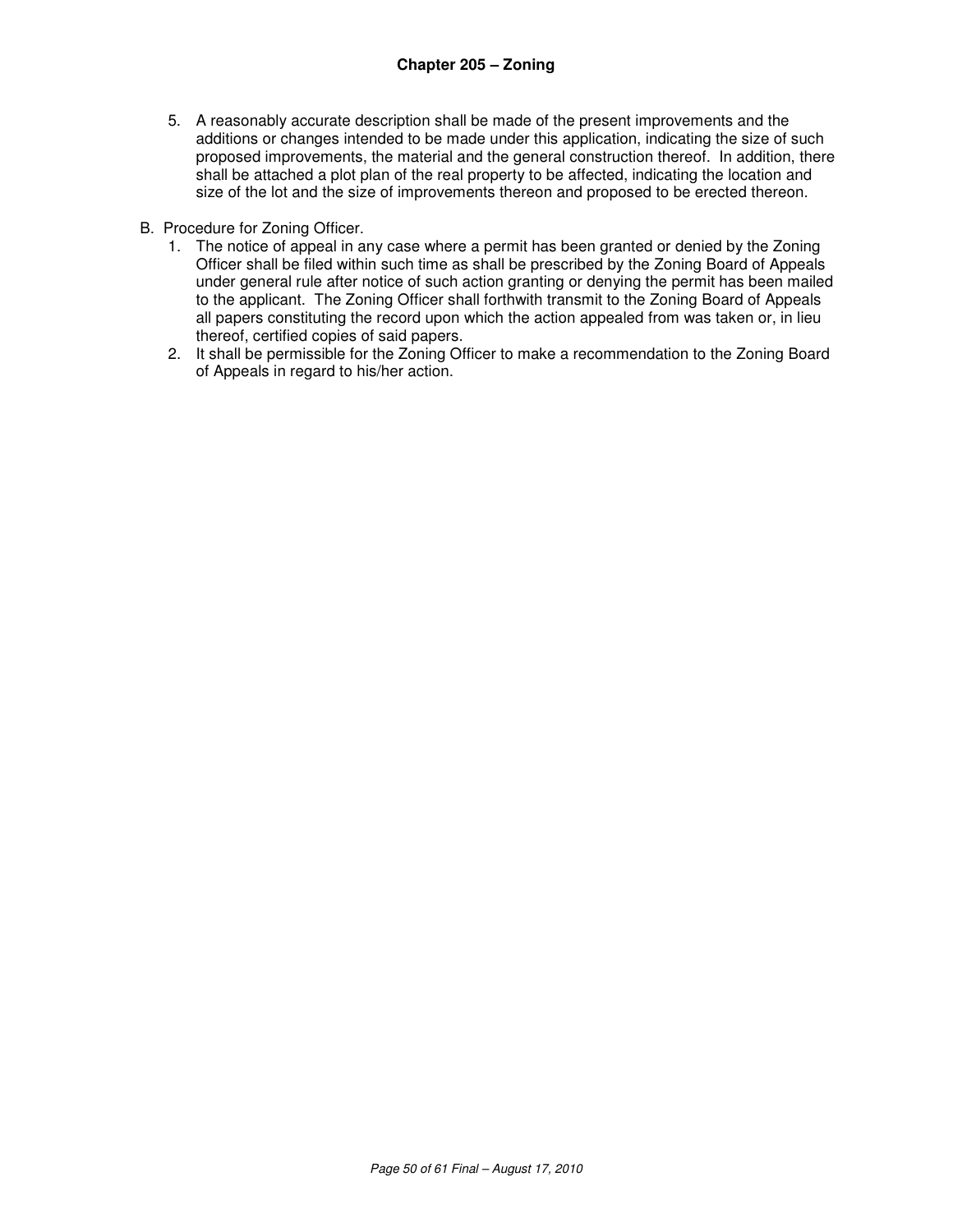#### **ARTICLE VIII Zoning Board of Appeals**

#### **§ 205-39. Organization and procedure.**

- A. Establishment. Pursuant to the provisions of the Consolidated Laws of New York State, a Zoning Board of Appeals is hereby established in the Village of Richmondville.
- B. Appointment. The Board shall consist of five (5) members. The terms of the initial appointees shall be for one (1), two (2), three (3), four (4), and five (5) years from and after the date of appointment. Their successors, including such additional members as may be appointed, shall be appointed for terms of five (5) years after the expiration of the terms of their predecessors in office.
- C. Alternate Zoning Board of Appeals Members. The Board of Trustees of the Village of Richmondville may create the positions of alternate Zoning Board of Appeals members for the purpose of providing substitutes for members of the Zoning Board of Appeals in the event such members are unable to participate in the deliberations of the Zoning Board of Appeals because of a conflict of interest. Alternate members of the Zoning Board of Appeals shall be appointed by the Mayor, subject to the approval of the Board of Trustees for terms of office established by the Board of Trustees.
- D. Appointment to fill vacancies. Appointments to fill vacancies shall be for the unexpired term of the member or members whose term or terms becomes vacant. Such appointments to fill such vacancies shall be made in the same manner as the original appointment.
- E. General grant of power. The Board shall perform all the duties and have all the powers prescribed by the laws of the State of New York.
- F. Votes necessary for a decision. The concurring vote of a majority of the members of the Board shall be necessary to reverse any order, requirement, decision, or determination of the Zoning Officer or to decide in favor of the appellant any matter upon which it is required to pass under the terms of these regulations or to effect any variation of these regulations.
- G. Every member of the Zoning Board of Appeals shall annually attend four (4) hours or more training or continuing education course(s) related to work of the Zoning Board of Appeals. On January 1 of each year, the Chair of the Zoning Board of Appeals shall submit in writing to the Village Clerk the training/course name, date attended, and location held for each training/course attended by Zoning Board of Appeals members during the year. Failure of a member to attend required training may result in removal from the Zoning Board of Appeals.

#### **§ 205-40. Powers and duties.**

The Zoning Board of Appeals shall hear and decide appeals pursuant to the provisions of the laws of the State of New York and shall have the power to hear and decide appeals and make interpretations. The Zoning Board of Appeals shall hear and decide appeals from and review any order, requirement, decision, and determination made by the Zoning Officer administering these regulations. It shall also hear and decide all matters referred to it or upon which it is required to pass under the provisions of these regulations.

A. Variances.

1. Standards for Use Variances. No use variance shall be granted without a showing by the applicant that applicable zoning regulations and restrictions have caused unnecessary hardship. To prove unnecessary hardship the applicant shall demonstrate that for each and every permitted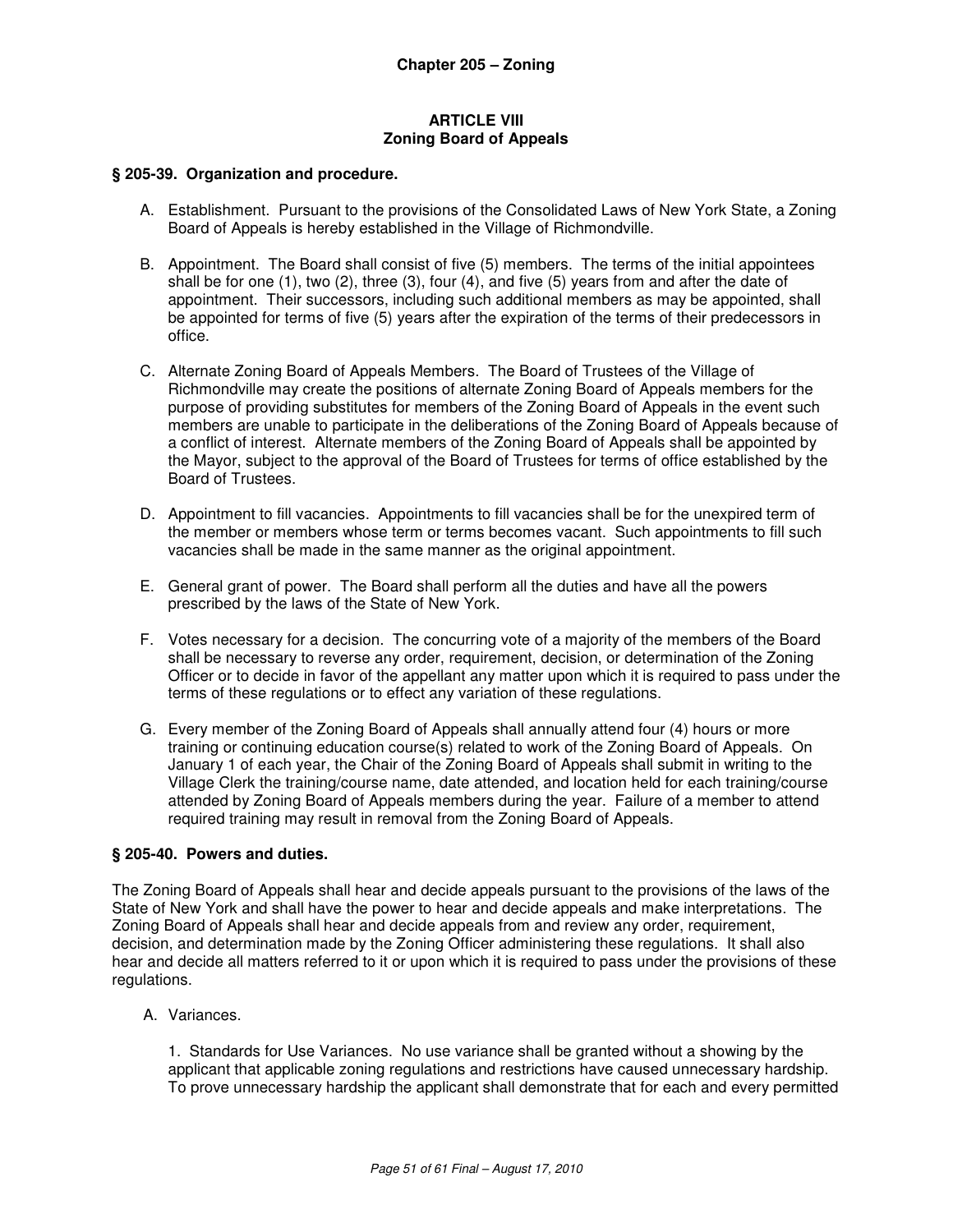and Special Use under the zoning regulations for the particular district where the property is located:

- The applicant cannot realize a reasonable return, provided that lack of return is substantial as demonstrated by competent financial evidence
- The alleged hardship relating to the property in question is unique, and does not apply to a substantial portion of the land use area or neighborhood;
- The requested use variance, if granted, will not alter the essential character of the neighborhood; and
- The alleged hardship has not been self-created.

All four (4) of the above must be proven in order to grant a use variance. Failure to meet any one of the four requires denial of the use variance by the Zoning Board of Appeals.

The Zoning Board of Appeals, in granting use variances, shall grant the minimum variance that it deems necessary and adequate to address the unnecessary hardship proven by the applicant.

2. Standards for Area Variances. In making its determination, the Zoning Board of Appeals shall take into consideration the benefit to the applicant if the variance is granted, as weighed against the detriment to the health, safety, and welfare of the neighborhood or community. In making this determination the Board shall also consider:

- a. Whether an undesirable change will be produced in the character of the neighborhood or a detriment to nearby properties will be created by the granting of the area variance;
- b. Whether the benefit sought by the applicant can be achieved by some method, feasible for the applicant to pursue, other than an area variance;
- c. Whether the requested area variance is substantial;
- d. Whether the proposed variance will have an adverse effect or impact on the physical or environmental conditions in the neighborhood; and
- e. Whether the alleged difficulty was self-created, which shall be relevant, but which shall not necessarily preclude the granting of an area variance.

The Zoning Board of Appeals, in granting area variances, shall grant the minimum variance that it deems necessary and adequate.

The Zoning Board of Appeals, in granting area variances, shall impose such reasonable conditions and restrictions as are related to and incidental to the proposed use of the property. Such conditions shall be imposed for the purpose of minimizing any adverse impact the variance may have on the neighborhood or community.

B. Interpretation. The Zoning Board of Appeals shall, upon appeal from a decision by an administrative official, decide any question involving the interpretation of any provision of these regulations, including determination of the exact location of any district boundary if there is uncertainty with respect thereto.

C. Referral to Planning Board. At least thirty (30) days before the date of the hearing required by law on an application or appeal, a copy of said application or appeal shall be forwarded to the Planning Board for a recommendation. The Zoning Board of Appeals shall refer to the Planning Board such matters as required by these regulations and any other pertinent matters for review and recommendations and defer any decision thereof for a period of not more than thirty (30) days pending a report from the Planning Board. Upon failure to submit such report, the Planning Board shall be deemed to have approved the application for appeal.

D. Referrals to Schoharie County Planning Commission. In accordance with the policy and procedures provided for by Chapter 24, Article 12B, Sections 239-l and 239-m of the General Municipal Law, any proposed variance affecting real property within five hundred (500) feet of the boundary of the Village of Richmondville or the boundary of any existing or proposed county or state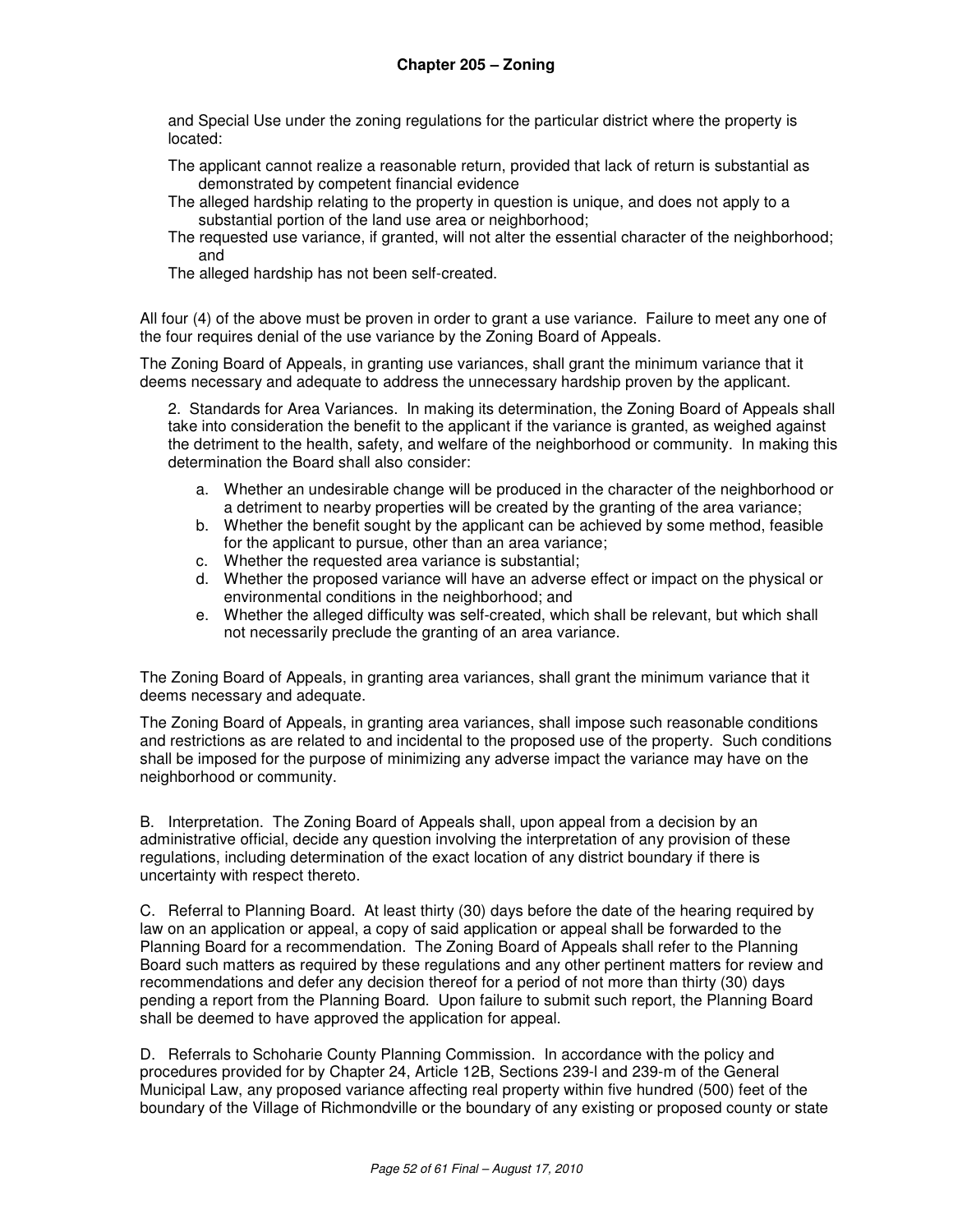park or other recreational area or of the right-of-way of any existing or proposed county or state parkway, thruway, expressway, road, or highway or of the existing or proposed right-of-way of any stream or drainage channel owned by the county for which the county has established channel lines or of the existing or proposed boundary of any state owned land on which a public building or institution is situated shall be referred to the Schoharie County Planning Board. The term "proposed" shall be deemed to include only those recreational areas, parkways, thruways, expressways, roads, or highways which are shown on a County Plan of Schoharie County adopted pursuant to Section 239-d, Subdivision 2, of the General Municipal Law or adopted as an Official Map of Schoharie County pursuant to Section 239-g of the General Municipal Law. If the Schoharie County Planning Commission fails to report within thirty (30) days, the Zoning Board of Appeals may take final action on the variance without such report, unless received after the thirty (30) days but at least two (2) days prior to final action by the Zoning Board of Appeals. The Zoning Board of Appeals shall not act contrary to the recommendation of the County Planning Commission except by a vote of a majority plus one (1) of all the members thereof and after the adoption of a report setting forth the reason for the contrary action. In all cases a report shall be filed with the county planning commission within thirty (30) days of the final action taken by the Zoning Board of Appeals on the referred variance.

#### **§ 205-41. Procedures.**

The Board shall act in strict accordance with the procedure specified by law and by these regulations. All appeals and applications made to the Board shall be in writing, on forms prescribed by the Board. Every appeal or application shall refer to the specific provision of the law involved and shall exactly set forth the interpretation that is claimed, or the details of the variance should it be granted, as the case may be. Every decision of the Board shall contain a full record of the findings of the Board in the particular case. All meetings of the Board of Appeals shall be held at the call of the Chair and at such other times as such Board may determine. Such Chair or, in his/her absence, the Acting Chair may administer oaths, and compel the attendance of witnesses. All meetings of such board shall be open to the public. Such Board shall keep minutes of its proceedings, showing the vote of each member upon every question, or if absent or failing to vote, indicating such fact, and shall also keep records of its examinations and other official actions. Every rule, regulation, every amendment or repeal thereof and every order, requirement, decision or determination of the Board shall immediately be filed in the office of the Village Clerk within five (5) business days and shall be a public record.

- A. Procedure for the Zoning Board of Appeals. The Zoning Board of Appeals shall decide each appeal within forty-five (45) days. Upon the hearing any party may appear in person or be represented by an agent or attorney. The Zoning Board of Appeals' decision shall be filed within five (5) business days with the Village Clerk and be a public record. In the exercise of its functions upon such appeals or upon exceptions, the Zoning Board of Appeals may, in conformity with the provisions of these regulations, reverse or affirm, wholly or partly, or modify the order, requirement, decision, or determination appealed from or may make such order, requirement, decision, or determination in accordance with the provisions hereof.
- B. Expiration of appeal decision. Unless otherwise specified by the Zoning Board of Appeals, a decision on any appeal or request for a variance shall expire if the applicant fails to obtain any necessary building permit or comply with the conditions of said authorized permit within six (6) months from the date of authorization thereof.
- C. Stay of proceedings. An appeal shall stay all proceedings in furtherance of the action appealed from unless the Zoning Officer certifies for the Zoning Board of Appeals after the notice of appeal shall have been filed, that by reason of facts stated in the certificate, a stay would, in his opinion, cause imminent peril to life or property, in which case proceedings shall not be stayed otherwise than by a restraining order which may be granted by the Zoning Board of Appeals or by the Supreme Court on application, on notice to the Zoning Officer, and on due cause shown.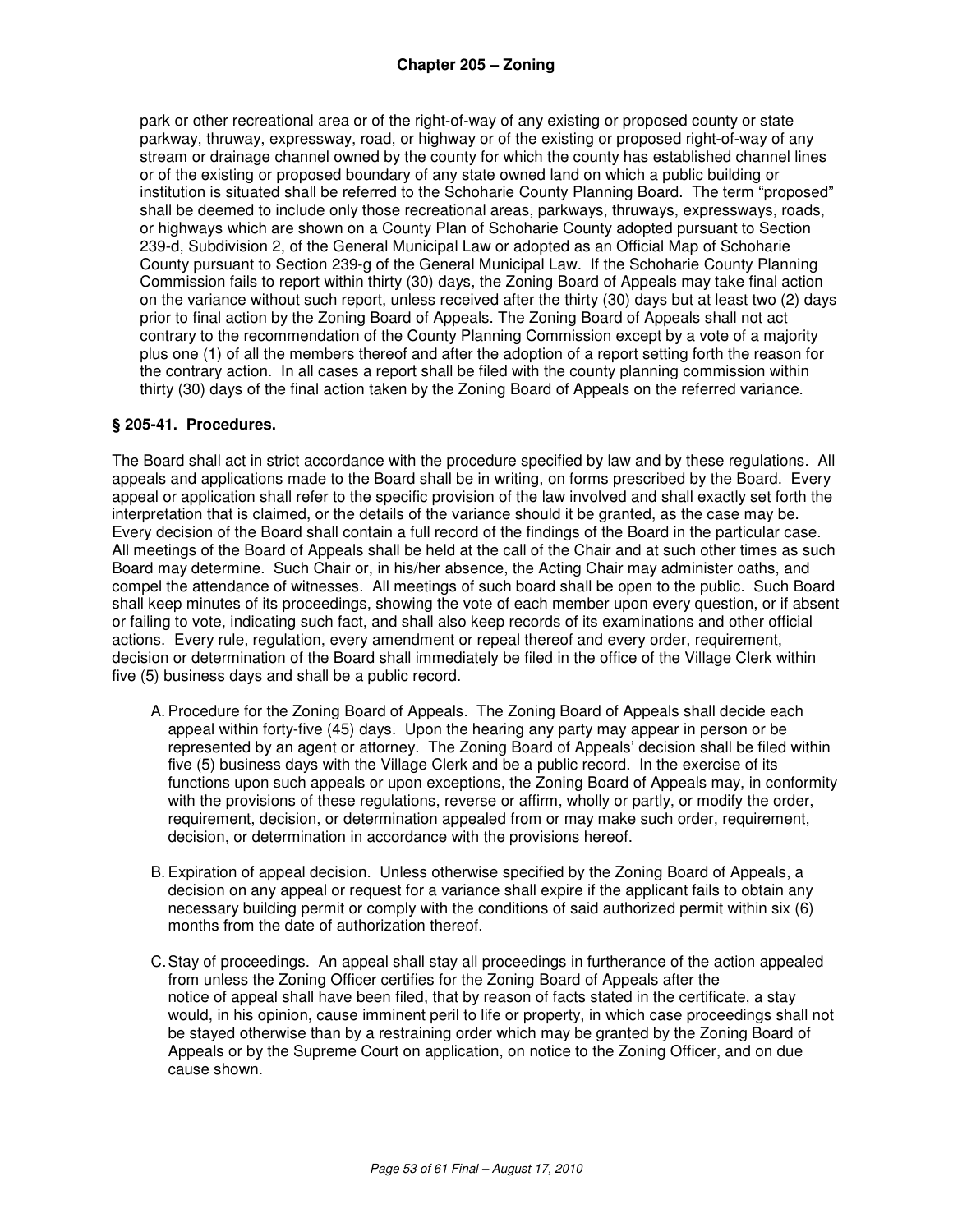- D. Appeal from decision of Zoning Board of Appeals. All decisions of the Zoning Board of Appeals are subject to court review in accordance with applicable laws of the State of New York.
- E. The Zoning Board of Appeals shall fix a reasonable time for the hearing of the appeal or other matter referred to it and file public notice thereof by the publication in the official paper of a notice of such hearing at least ten (10) days prior to the date thereof and shall at least ten (10) days before such hearing mail notices thereof to the following officials, persons, and owners of properties involved and in accordance with the requirements of appropriate laws of the State of New York.
	- 1. When appealing action of the Zoning Officer. In case of an appeal alleging error or misinterpretation in any order or other action by the Zoning Officer, the persons, if any, who benefit from the order, requirement, regulations, or determination shall be notified.
	- 2. When applying for variance. In case of an application for a variance as provided for in these regulations, the following persons shall be notified: all owners of property within five hundred (500) feet of the nearest line of the property for which the variance is sought and such other property owners as the Chairman of the Zoning Board of Appeals may direct.
	- 3. Adjournment of hearing. Upon the day for hearing any application or appeal, the Zoning Board of Appeals may adjourn the hearing for a reasonable period for the purposes of causing such further notice, as it deems proper, to be served upon such other property owners as it decided may be interested in said application or appeal.
	- 4. Required interval for hearings on applications and appeals after denial. Whenever the Zoning Board of Appeals, after hearing all the evidence presented upon an application or appeal under the provisions of these regulations, denies the same, the Zoning Board of Appeals shall refuse to hold further hearings on said or substantially similar application or appeal by the same applicant, his successor, or assign for a period of one (1) year, except and unless the Zoning Board of Appeals shall determine from the information supplied by the request for a rehearing that changed conditions have occurred relating to the promotion of the public health, safety, convenience, comfort, prosperity, and general welfare, and that a reconsideration is justified. Such hearing would be allowable only upon a motion initiated by a member of the Zoning Board of Appeals and adopted by the unanimous vote of the members present, but not less than a majority of all members.
- F. Fees shall be paid at the office of the Village Clerk upon the filing of an application as per fee schedule in effect.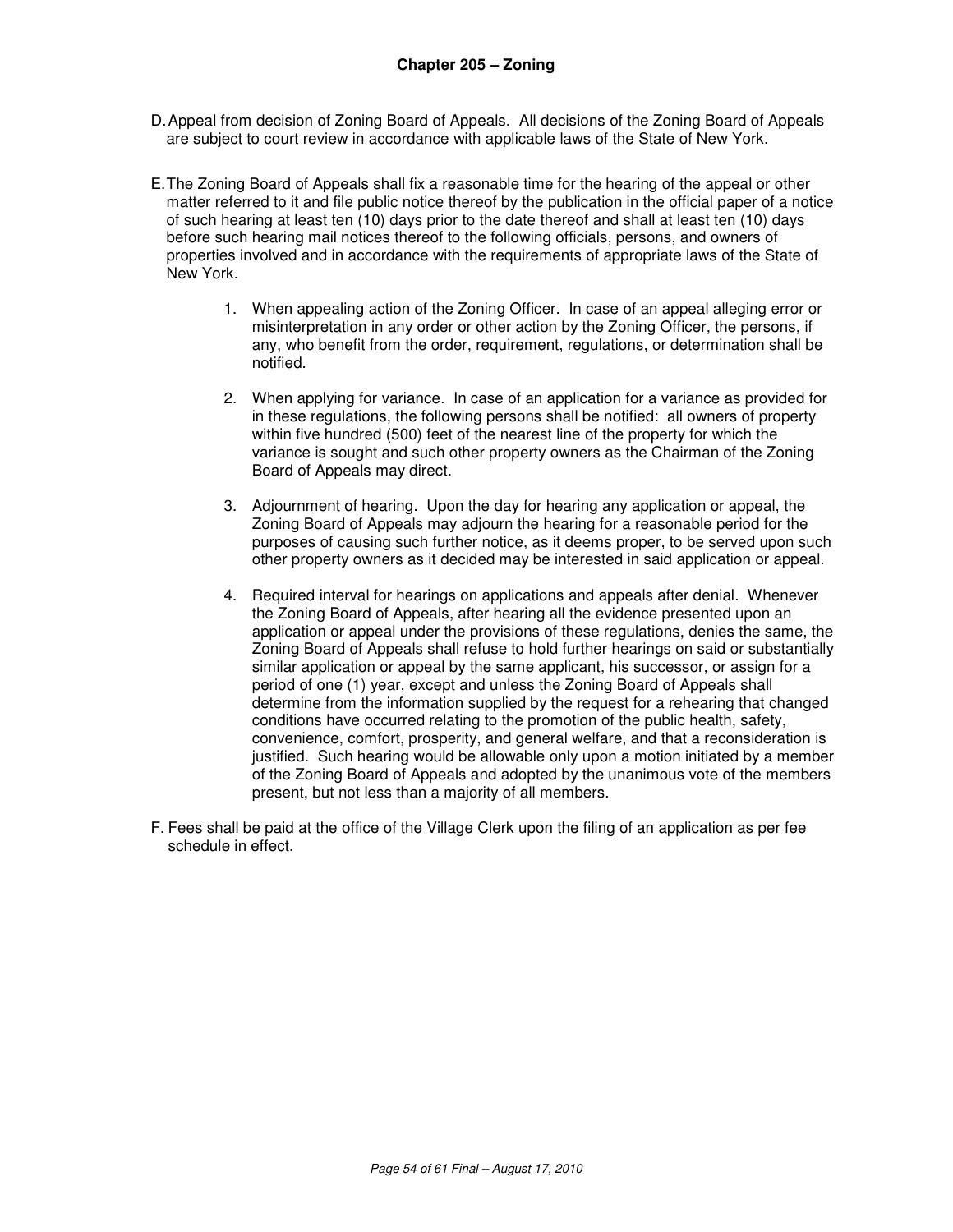#### **ARTICLE IX Amendments**

#### **§ 205-42. Power of Village Trustees.**

The Village Trustees may from time to time, on their own motion or on petition or on recommendation of the Planning Board, amend, supplement, or repeal the regulations and provisions of this law after public notice and hearings as provided by the laws of the State of New York.

#### **§ 205-43. Review by Planning Board.**

Every such proposed amendment or change, whether initiated by the Village Trustees or by petition, shall be referred to the Planning Board for report thereon before the public hearing hereinafter provided for.

#### **§ 205-44. County referrals.**

If applicable, any proposed amendments to this law shall be referred to the Schoharie County Planning Commission pursuant to Sections 239-l and 239-m of the General Municipal Law.

#### **§ 205-45. Public notice and hearing.**

- A. The Village Trustees, by motion adopted at a stated meeting, shall fix the time and place of a public hearing on the proposed amendment(s) and shall cause notice to be given as follows:
	- 1. Public notice. By publishing a notice at least fifteen (15) days in advance of such hearing in the official village newspaper of the Village of Richmondville. Such notice shall state the general nature of the proposed amendment(s) in such reasonable detail as will give adequate notice of its contents and shall name the place or places where copies of the proposed amendment(s) may be examined.
	- 2. Personal notice.
		- a. By mailing a copy of such notice to every association or resident of the village which has registered its name for this purpose with the Village Clerk.
		- b. A written notice of any proposed change or amendment(s) affecting property within five hundred (500) feet of the boundary of any municipality or county shall be given to the clerk of such municipality and to the Clerk of the Schoharie County Board of Supervisors at least ten (10) days prior to the date of such hearing. Town, village and county clerks to be notified.
- B. Opportunity to be heard. At the public hearing, an opportunity to be heard shall be given to any citizen and all parties in interest.
- C. Adoption after protest. In case, however, of a protest against such change signed by the owners of twenty percent (20%) or more of the area of land included in such proposed change or of that immediately adjacent extending one hundred (100) feet there from or of that directly opposite the land, such amendment shall not become effective except by the favorable vote of at least twothirds (2/3) of the members of the board of trustees in villages having three members on such board, and three-fourths (3/4) of the members of the board of trustees in all other villages.
- D. Changes, amendments, or supplements. All changes, amendments or supplements to these regulations and to the Zoning Map, which forms a part hereof, shall be adopted in accordance with the provisions of the laws of the State of New York.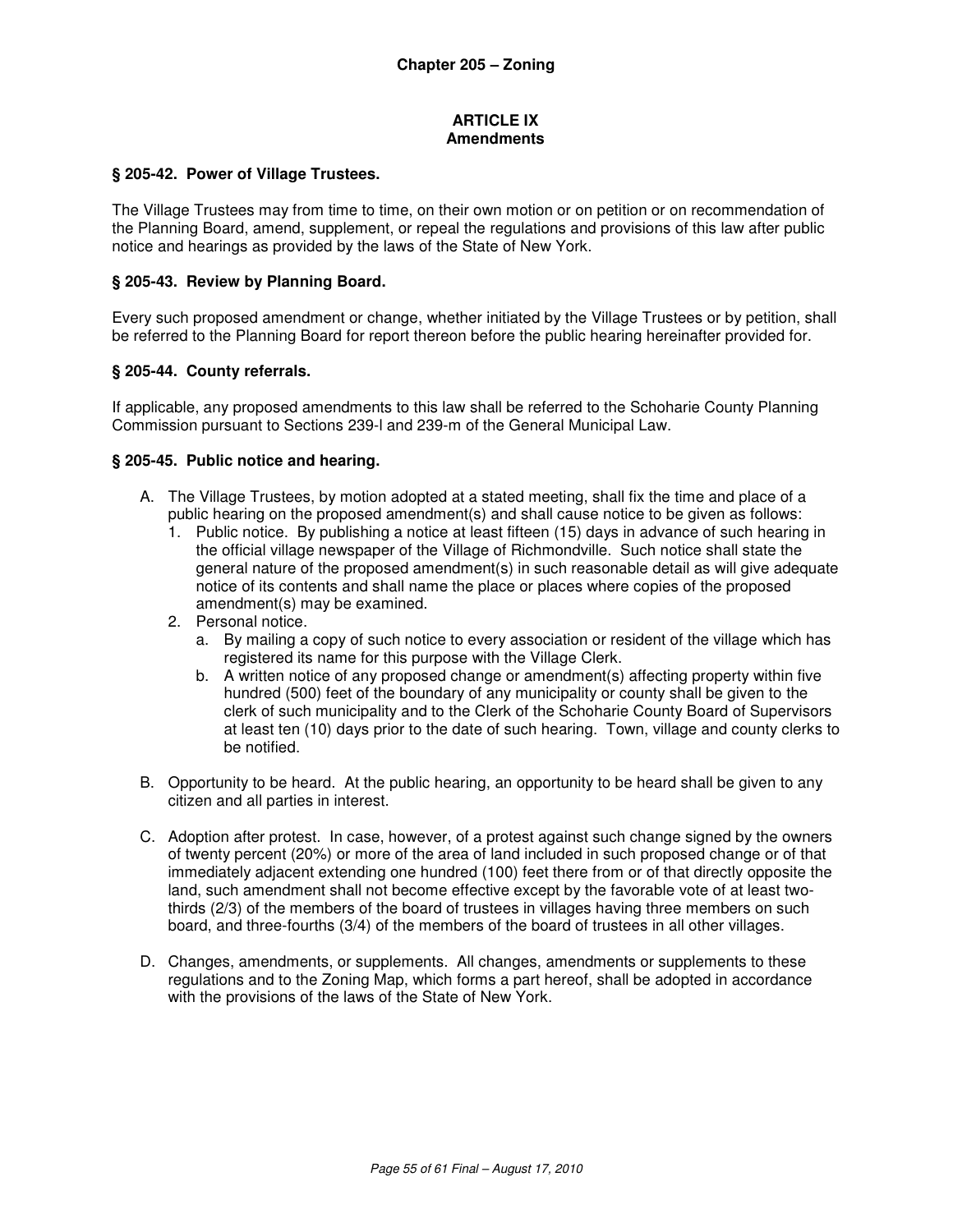## **ARTICLE X Interpretation**

## **§ 205-46. Conflict with other provisions.**

It is hereby declared to be the intent of the Richmondville Village Board that:

A. If a court of competent jurisdiction finds any provisions of this law invalid, in whole or in part, the effect of such decision shall be limited to those provisions which are expressly stated in the decision to be invalid, and all other provisions of the law shall continue to be separately and fully effective.<br>B. If a co

If a court of competent jurisdiction finds the application of any provision of this law to any building, other structure, or tract of land to be invalid, in whole or in part, the effect of such decisions shall be limited to the person, property, or situation involved in the controversy, and the application of any such provision to any other person, property, or situation shall not be affected.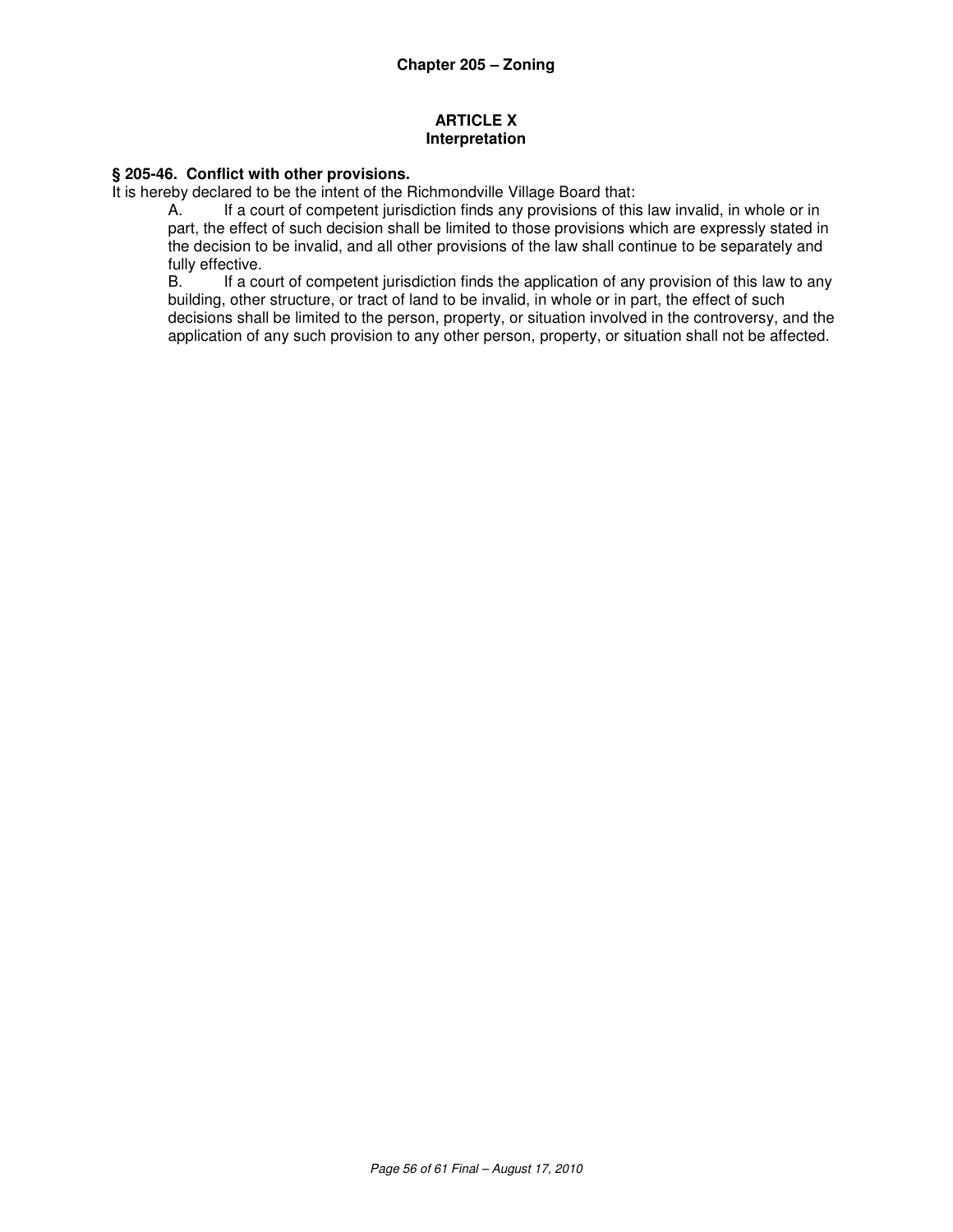# **Schedule I - Village of Richmondville - Use Schedule**

## **No more than one principal structure is allowed on a lot in the residential zones (i.e. R1, RR, VR)**

| <b>District</b>                                                        | <b>Permitted Uses</b>                                                                                                                                                                                                                                                                | <b>Special Uses</b>                                                                                                                                                                                                                                                                                                                                                                                                                                                         | <b>Prohibited Uses</b>                                                                                                                                                                                                       |
|------------------------------------------------------------------------|--------------------------------------------------------------------------------------------------------------------------------------------------------------------------------------------------------------------------------------------------------------------------------------|-----------------------------------------------------------------------------------------------------------------------------------------------------------------------------------------------------------------------------------------------------------------------------------------------------------------------------------------------------------------------------------------------------------------------------------------------------------------------------|------------------------------------------------------------------------------------------------------------------------------------------------------------------------------------------------------------------------------|
| Low Density Residential (R1)<br>Rural Residential (RR)                 | One-family dwelling<br>1.<br>2.<br>Two-family dwelling<br>Farm and agricultural operations<br>3.<br>Public parks and playgrounds<br>4.<br>All manufactured dwellings<br>5.<br>Essential public services<br>6.<br>Places of worship, churches<br>7.<br>8.<br>Cemetery<br>9.<br>Garden | Rod and gun clubs<br>1.<br>2.<br>Nursing homes/assisted living facilities<br>Campgrounds and mobile home parks<br>3.<br>Multiple dwellings and apartments<br>4.<br>5.<br>Roadside stands<br>6.<br>Kennels<br>7.<br>Telecommunications facilities<br>Customary home occupations (including<br>8.<br>farm and agricultural home occupations)<br>Quarry, sand and gravel pits<br>9.<br>Wind turbine (small)<br>10.                                                             | 1. Outdoor wood burning furnace<br>2. All other uses not listed in<br>permitted or special uses                                                                                                                              |
| Village Residential (VR)                                               | One-family dwelling<br>1.<br>Two-family dwelling<br>2.<br>Manufactured dwelling-sectional only<br>3.<br>Garden<br>4.                                                                                                                                                                 | Customary home occupations<br>1.<br>2.<br>Nursing homes/Assisted living facilities<br>Multiple dwellings and apartments<br>3.<br>4. Telecommunication facilities<br>5.<br>Wind turbine (small)                                                                                                                                                                                                                                                                              | 1. Outdoor wood burning furnace<br>2. All other uses not listed in<br>permitted or special uses                                                                                                                              |
| Main Street Mixed (MSM)                                                | One-family dwelling<br>1.<br>Two-family dwelling<br>2.<br>Retail stores (small)<br>3.<br>Professional office<br>4.<br>5.<br>Customary home occupation<br>Club house<br>6.<br>7.<br>Restaurant/diner<br>8.<br>Garden                                                                  | 1. All other non-permitted/non-prohibited uses<br>subject to performance standards. See<br>Section 205-26.                                                                                                                                                                                                                                                                                                                                                                  | 1. Junkyard<br>2. Heavy manufacturing<br>3. Adult entertainment establishment<br>4<br>Drive-in establishment<br>5. Kennel<br>6. Outdoor wood burning furnace<br>7. All other uses not listed in<br>permitted or special uses |
| <b>Business Technology (BT)</b>                                        | Retail stores (small)<br>1.<br>2.<br>Professional office<br>Public building and institution<br>3.<br>Essential public services<br>4.<br>Restaurant/diner<br>5.<br>6.<br>Garden                                                                                                       | Gasoline station/convenience market<br>1.<br>2.<br>Retail stores (large)<br>3.<br>Light manufacturing<br>Clubhouse<br>4.<br>5.<br>Adult entertainment establishment<br>6.<br>Motels and tourist accommodations<br>7.<br>Multiple dwellings and apartments<br>8.<br>Telecommunications facilities<br>Nursing homes/assisted living facilities<br>9.<br>Farm and agricultural operations<br>10.<br>Wind turbine (small)<br>11.<br>New farm and agricultural operations<br>12. | 1. Outdoor wood burning furnace<br>2. All other uses not listed in<br>permitted or special uses                                                                                                                              |
| Richmondville Gateway (RG)<br><b>Planned Development Zone</b><br>(PDZ) | Determined by submission of plans to<br>Planning board and approval by Village<br>board. Copyrighted architecture and flat roofs<br>are discouraged.                                                                                                                                 |                                                                                                                                                                                                                                                                                                                                                                                                                                                                             |                                                                                                                                                                                                                              |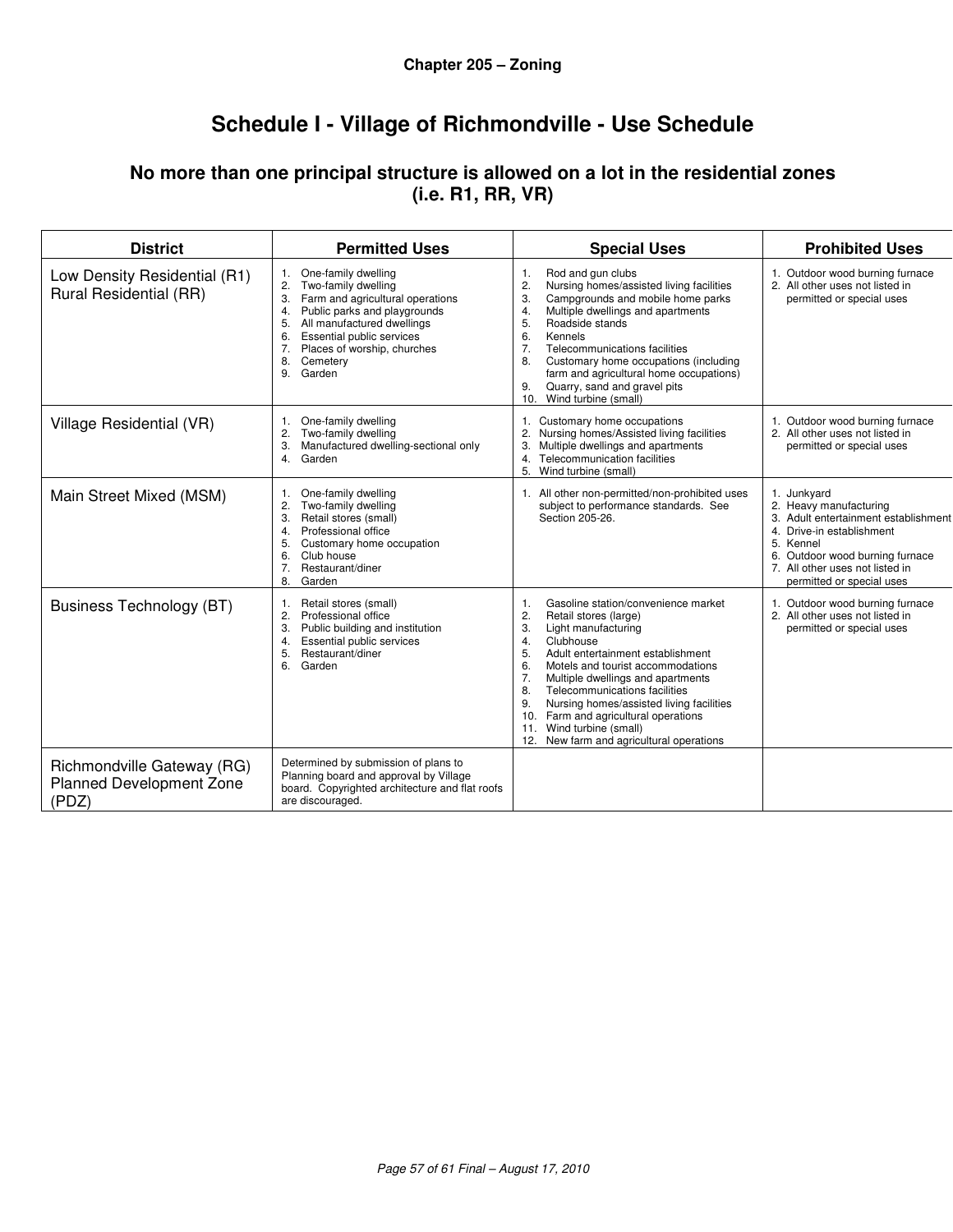# **Schedule II: Village of Richmondville Zoning Schedule of Area, Bulk, Height, Coverage Controls**

|                          |                                                                                                                                                                                                                                |                                                                                   |                                              |                                              | <b>Minimum Yard Dimensions</b>                                                                 |                                                                                                   |                        |     |
|--------------------------|--------------------------------------------------------------------------------------------------------------------------------------------------------------------------------------------------------------------------------|-----------------------------------------------------------------------------------|----------------------------------------------|----------------------------------------------|------------------------------------------------------------------------------------------------|---------------------------------------------------------------------------------------------------|------------------------|-----|
| Zoning<br>Map<br>Symbol  | <b>District</b>                                                                                                                                                                                                                | <b>Minimum</b><br><b>Lot Area</b><br>(square feet)                                | <b>Minimum</b><br><b>Lot Width</b><br>(feet) | <b>Minimum</b><br><b>Lot Depth</b><br>(feet) | <b>Front</b><br>Yard<br>(feet)                                                                 | <b>Side Yard</b><br>One/Both<br>(feet)                                                            | Rear<br>Yard<br>(feet) | (1) |
| R1                       | Low Density<br>Residential                                                                                                                                                                                                     | 40,000*                                                                           | 200                                          | 200                                          | 40                                                                                             | 30/60                                                                                             | 50                     |     |
| <b>RR</b>                | <b>Rural Residential</b>                                                                                                                                                                                                       | 20,000                                                                            | 100                                          | 200                                          | 25                                                                                             | 15/30                                                                                             | 50                     |     |
| <b>VR</b>                | Village Residential                                                                                                                                                                                                            | 12,000                                                                            | 50                                           | 200                                          | Equal to<br>adjacent<br>parcels or 25<br>feet from road<br>centerline.<br>whichever is<br>less | 6 feet each<br>side or 9 feet<br>one side/3<br>feet other<br>side if rear<br>parking is<br>needed | 20                     |     |
| <b>RG</b>                | Richmondville<br>Gateway                                                                                                                                                                                                       | 43,560                                                                            | 200                                          | 200                                          | 40                                                                                             | 30/60                                                                                             | 50                     |     |
| <b>BT</b>                | <b>Business</b><br>Technology                                                                                                                                                                                                  | 12,000                                                                            | 50                                           | 200                                          | Equal to<br>adjacent<br>parcels or 25<br>feet from road<br>centerline,<br>whichever is<br>less | 6 feet each<br>side or 9 feet<br>one side/3<br>feet other<br>side if rear<br>parking is<br>needed | 20                     |     |
| <b>MSM</b>               | Main Street Mixed                                                                                                                                                                                                              | 12.000                                                                            | 50                                           | 200                                          | Equal to<br>adjacent<br>parcels or 25<br>feet from road<br>centerline.<br>whichever is<br>less | 6 feet each<br>side or 9 feet<br>one side/3<br>feet other<br>side if rear<br>parking is<br>needed | 20                     |     |
| <b>PDZ</b>               | Planned<br>Development<br>Zone                                                                                                                                                                                                 | Determined by submission of plans to Planning Board and approval by Village Board |                                              |                                              |                                                                                                |                                                                                                   |                        |     |
| SFHA,<br>WPZ,<br>SA, RHA | Special Flood Hazard Area,<br>Wellhead Protection Zone,<br>Additional standards may apply.<br>Sensitive Area, Riparian<br>Habitat Area (Overlay)                                                                               |                                                                                   |                                              |                                              |                                                                                                |                                                                                                   |                        |     |
| NOTES:                   | the result of the result of the result of the Marine of the Ward to the Marine of the result of the result of the result of the result of the result that the result of the result of the result of the result of the result o |                                                                                   |                                              |                                              |                                                                                                |                                                                                                   |                        |     |

Where public water and sewerage systems are available, the lot size may be reduced to twenty thousand (20,00 coverage requirements as in the R-R – Rural Residential District.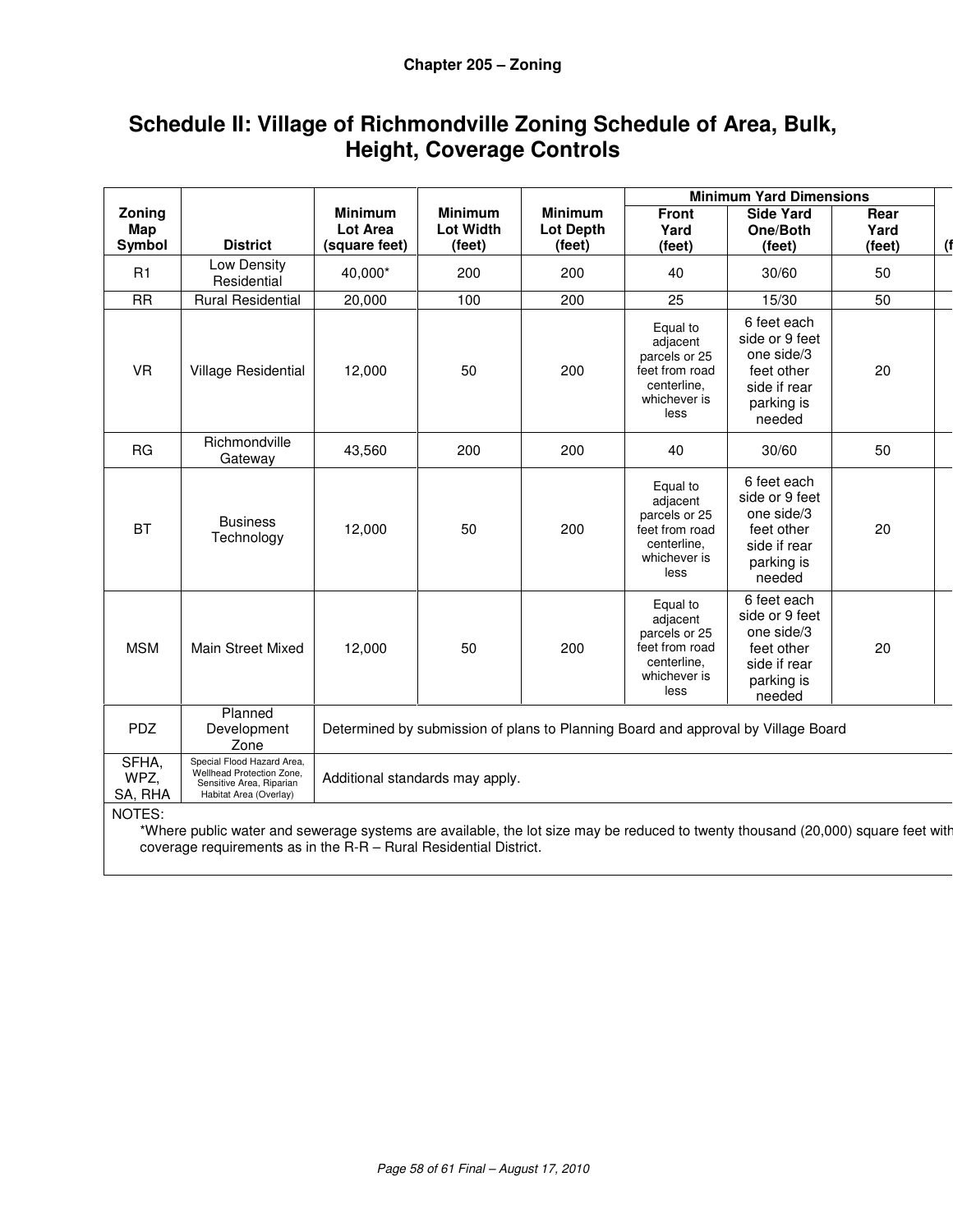# **Schedule III: Village of Richmondville Penalties for Offenses to Zoning Law**

| <b>Conviction</b>                                                    | <b>Fine</b> |        | <b>Prison Sentence</b>          |
|----------------------------------------------------------------------|-------------|--------|---------------------------------|
| First offense                                                        | up to \$350 | and/or | not to exceed six (6)<br>months |
| Second offense (committed within five (5)<br>years of first offense) | \$350-700   | and/or | not to exceed six (6)<br>months |
| Third or subsequent offense (all within five<br>$(5)$ years)         | \$700-1,000 | and/or | not to exceed six (6)<br>months |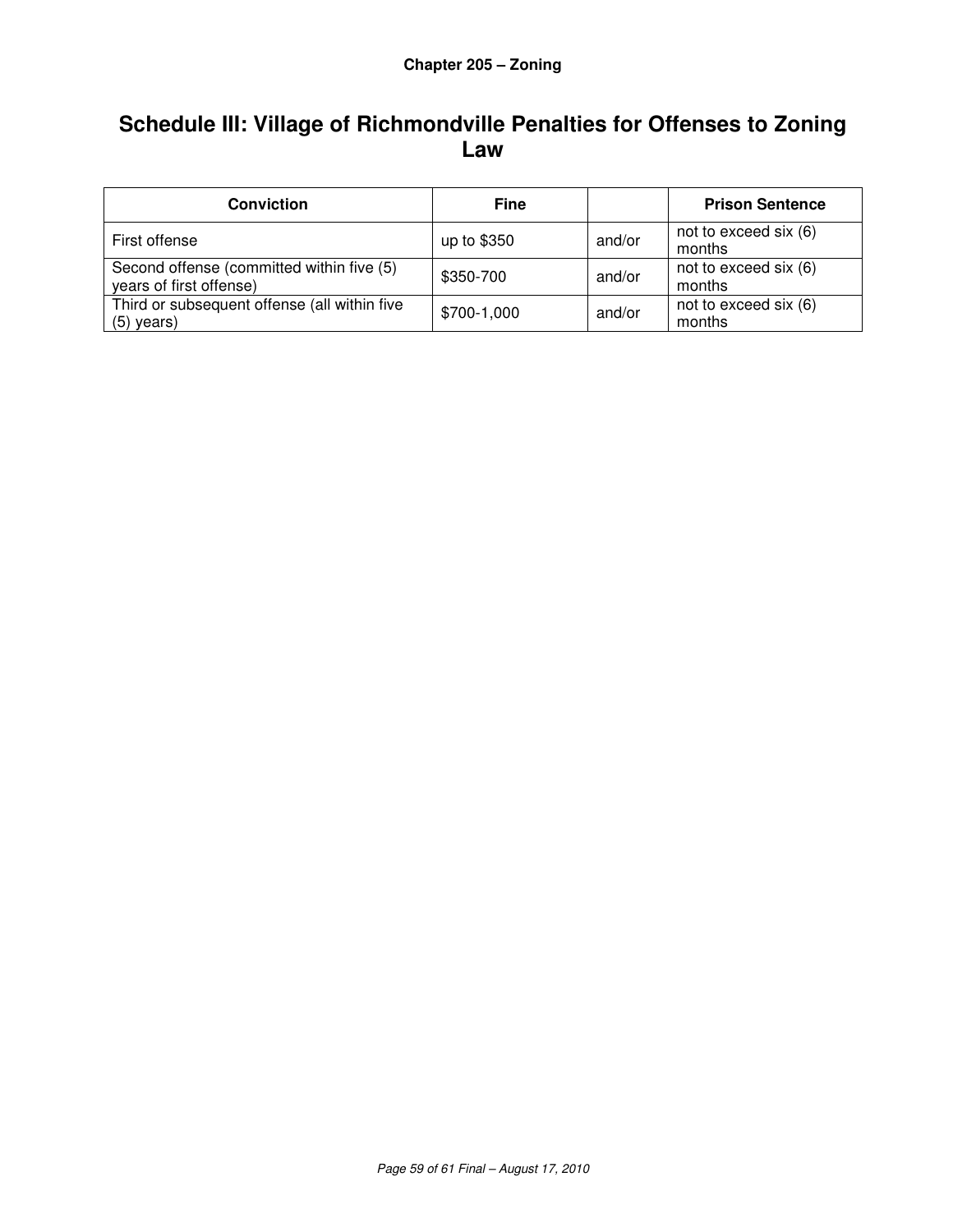## Village of Richmondville Preliminary Plat/Plan – Appendix A

Preliminary/Final Site Plan for Planned Development Zones\*

Pursuant to §§ 7209 and 7307 of the New York State Education Law, the final site plan shall be prepared by a landscape architect, architect, professional engineer or land surveyor licensed in the State of New York **unless**:

The proposed structure is a farm building to be used directly and solely for agricultural purposes, not including retail sales of agricultural products;

The proposed structure is a residential building of gross floor area of 1,500 square feet or less; or

The proposed project is an alteration to an existing structure costing \$10,000 or less which does not involve changes affecting structural safety or public safety thereof.

The site plan shall include such information from the following checklist<sup>\*\*</sup>:

- 1. The title of the drawing, including the name and address of the applicant and person responsible for preparation of such drawing.
- 2. North arrow, date and written and graphic scale.
- 3. Boundaries of the property plotted to scale.
- 4. Existing watercourses, flood-prone areas as described by the Federal Emergency Management Administration mapping, Federal wetlands, and New York State regulated wetlands.
- 5. A description of existing vegetative cover and location of all existing trees over 12 inches in diameter.
- 6. The location of other significant natural or man-made features of historical or cultural interest that exist on the site.
- 7. The location of existing uses and footprints of structures drawn to scale on the site and within 100 feet of the lot line.
- 8. The location and description of other existing development on the site, including fences, landscaping and screening.
- 9. A grading and drainage plan showing existing and proposed contours at an appropriate interval and referenced to United States Geological Survey datum elevations.
- 10. The location, proposed use and height of all structures.
- 11. The location, design and construction materials of all parking and truck-loading areas, with access and egress drives thereto.
- 12. Provisions for pedestrian access and sidewalks.